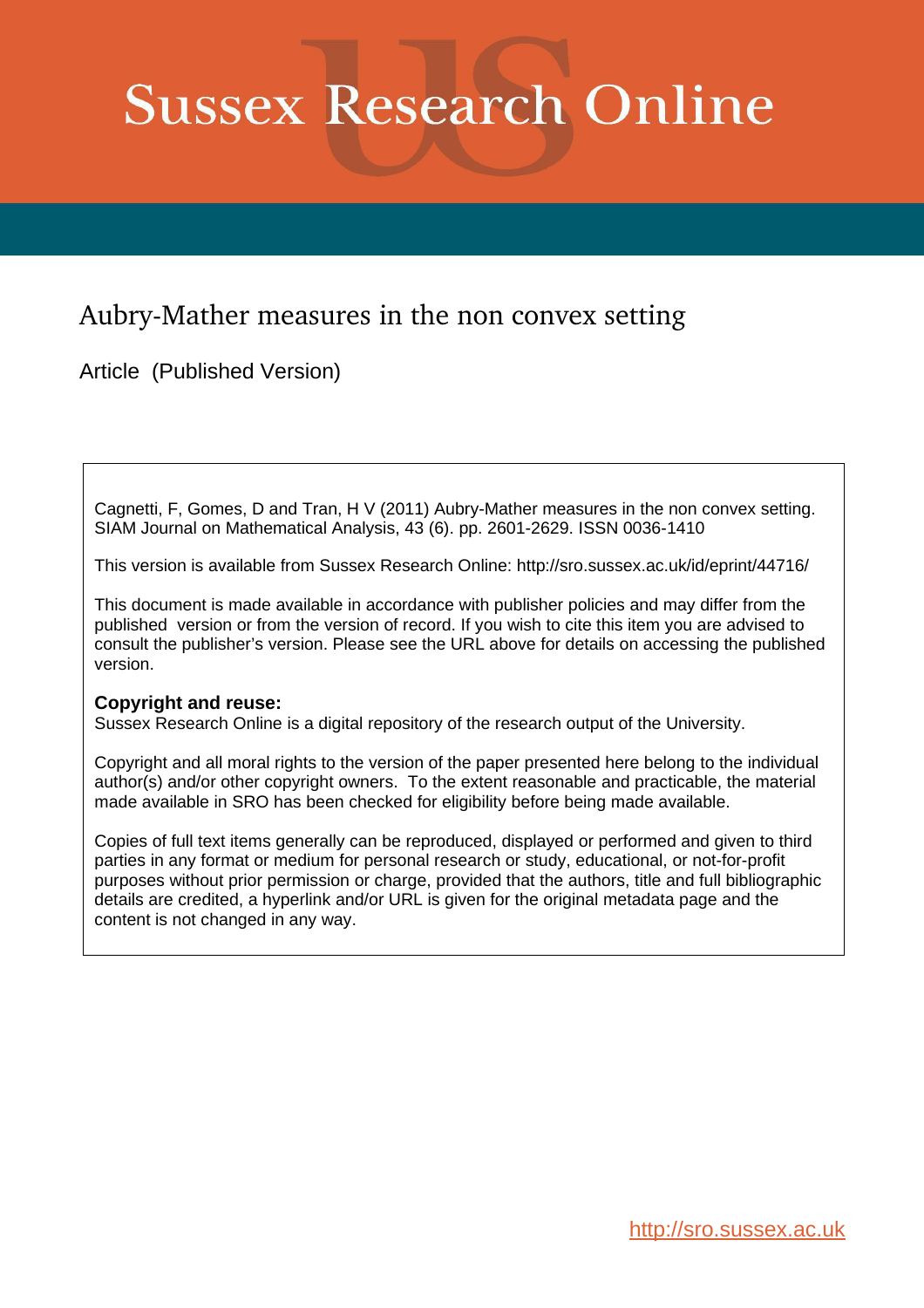#### **AUBRY–MATHER MEASURES IN THE NONCONVEX SETTING**∗

F. CAGNETTI† , D. GOMES† , AND H. V. TRAN‡

**Abstract.** The adjoint method, introduced in [L. C. Evans, Arch. Ration. Mech. Anal., 197  $(2010)$ , pp. 1053–1088] and [H. V. Tran, *Calc. Var. Partial Differential Equations*, 41 (2011), pp. 301– 319], is used to construct analogues to the Aubry–Mather measures for nonconvex Hamiltonians. More precisely, a general construction of probability measures, which in the convex setting agree with Mather measures, is provided. These measures may fail to be invariant under the Hamiltonian flow and a dissipation arises, which is described by a positive semidefinite matrix of Borel measures. However, in the case of uniformly quasiconvex Hamiltonians the dissipation vanishes, and as a consequence the invariance is guaranteed.

**Key words.** Aubry–Mather theory, weak KAM, nonconvex Hamiltonians, adjoint method

**AMS subject classifications.** 35F20, 35F30, 37J50, 49L25

**DOI.** 10.1137/100817656

**1. Introduction.** Let us consider a periodic Hamiltonian system whose energy is described by a smooth Hamiltonian  $H : \mathbb{T}^n \times \mathbb{R}^n \to \mathbb{R}$ . Here  $\mathbb{T}^n$  denotes the *n*dimensional torus,  $n \in \mathbb{N}$ . It is well known that the time evolution  $t \mapsto (\mathbf{x}(t), \mathbf{p}(t))$  of the system is obtained by solving the Hamilton's ODE

(1.1) 
$$
\begin{cases} \dot{\mathbf{x}} = -D_p H(\mathbf{x}, \mathbf{p}), \\ \dot{\mathbf{p}} = D_x H(\mathbf{x}, \mathbf{p}). \end{cases}
$$

Assume now that, for each  $P \in \mathbb{R}^n$ , there exists a constant  $\overline{H}(P)$  and a periodic function  $u(\cdot, P)$  solving the following time independent Hamilton–Jacobi equation:

(1.2) 
$$
H(x, P + D_x u(x, P)) = \overline{H}(P).
$$

Suppose, in addition, that both  $u(x, P)$  and  $\overline{H}(P)$  are smooth functions. Then if the relations

$$
(1.3) \t\t X = x + D_P u(x, P), \t\t p = P + D_x u(x, P)
$$

define a smooth change of coordinates  $X(x, p)$  and  $P(x, p)$ , the ODE (1.1) can be rewritten as

(1.4) 
$$
\begin{cases} \dot{\mathbf{X}} = -D_P \overline{H}(\mathbf{P}), \\ \dot{\mathbf{P}} = 0. \end{cases}
$$

<sup>∗</sup>Received by the editors December 9, 2010; accepted for publication (in revised form) August 10, 2011; published electronically December 6, 2011.

http://www.siam.org/journals/sima/43-6/81765.html

<sup>&</sup>lt;sup>†</sup>Departamento de Matemática, Instituto Superior Técnico, Av. Rovisco Pais, 1049-001, Lisbon, Portugal (cagnetti@math.ist.utl.pt, dgomes@math.ist.utl.pt). The first author was partially supported by FCT through the CMU*|*Portugal and UTAustin*|*Portugal programs. The second author was partially supported by CAMGSD-LARSys through FCT Program POCTI-FEDER and by grants PTDC/MAT/114397/2009, UTAustin/MAT/0057/2008, and UTA-CMU/MAT/0007/2009.

<sup>‡</sup>Department of Mathematics, University of California Berkeley, CA 94720-3840 (tvhung@math. berkeley.edu). This author was partially supported by a VEF fellowship and NSF grant DMS-0903201.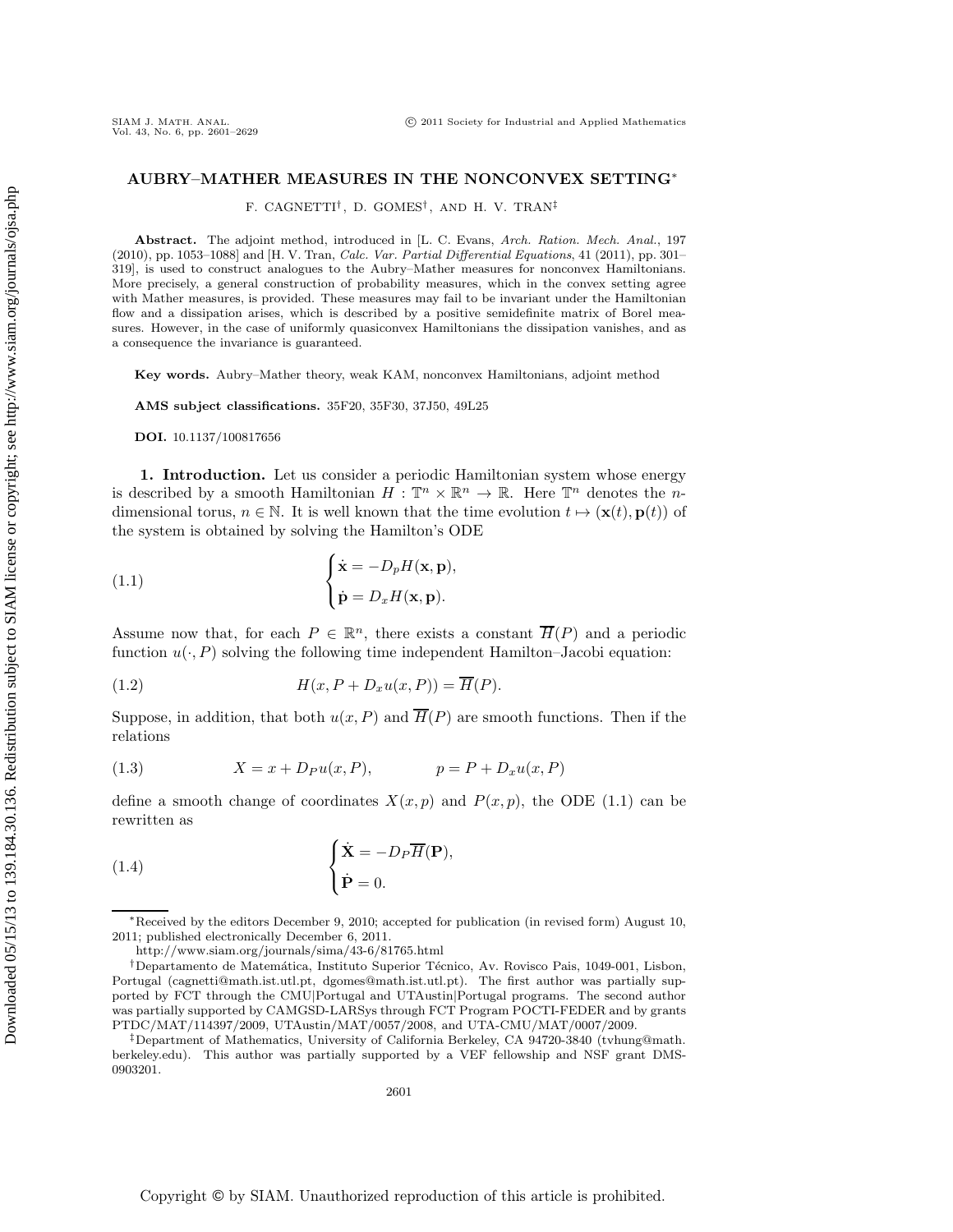Since the solution of  $(1.4)$  is easily obtained, solving  $(1.1)$  is reduced to inverting the change of coordinates (1.3). Unfortunately, several difficulties arise.

First, it is well known that the solutions of the nonlinear PDE (1.2) are not smooth in the general case. For the convenience of the reader, we recall the definition of viscosity solution.

Definition 1.1. *We say that* u *is a viscosity solution of* (1.2) *if the following hold for each*  $v \in C^{\infty}(\mathbb{R}^n)$ *:* 

• *If*  $u - v$  *has a local maximum at a point*  $x_0 \in \mathbb{R}^n$ *, then* 

$$
H(x_0, P + Dv(x_0)) \le \overline{H}(P).
$$

• *If*  $u - v$  *has a local minimum at a point*  $x_0 \in \mathbb{R}^n$ *, then* 

$$
H(x_0, P + Dv(x_0)) \ge \overline{H}(P).
$$

Regardless, one can solve (1.2) in this weaker sense, as made precise by the following theorem, due to Lions, Papanicolaou, and Varadhan.

THEOREM 1.2 (see [16]). Let  $H : \mathbb{T}^n \times \mathbb{R}^n \to \mathbb{R}$  be smooth such that

(1.5) 
$$
\lim_{|p| \to +\infty} H(x,p) = +\infty.
$$

*Then for every*  $P \in \mathbb{R}^n$  *there exists a unique*  $\overline{H}(P) \in \mathbb{R}$  *such that* (1.2) *admits a*  $\mathbb{Z}^n$ -periodic viscosity solution  $u(\cdot, P) : \mathbb{T}^n \to \mathbb{R}$ .

We call (1.2) the *cell problem*. It can be proved that all the viscosity solutions of the cell problem are Lipschitz continuous, with Lipschitz constants uniformly bounded in P.

A second important issue is that the solution  $u(\cdot, P)$  of (1.2) may not be unique, even modulo the addition of constants. Indeed, a simple example is given by the Hamiltonian  $H(x, p) = p \cdot (p - D\psi(x))$ , where  $\psi : \mathbb{T}^n \to \mathbb{R}$  is a smooth fixed function. In this case, for  $P = 0$  and  $\overline{H}(0) = 0$ , the cell problem is

$$
Du\cdot D(u-\psi)=0,
$$

which admits both  $u \equiv 0$  and  $u = \psi$  as solutions. Therefore, smoothness of  $u(x, P)$ in P cannot be guaranteed.

Finally, even in the particular case in which both  $u(x, P)$  and  $\overline{H}(P)$  are smooth, relations (1.3) may not be invertible, or the functions  $X(x, p)$  and  $P(x, p)$  may not be smooth or globally defined.

Therefore, in order to understand the solutions of Hamilton's ODE (1.1) in the general case, it is very important to exploit the functions  $\overline{H}(P)$  and  $u(x, P)$ , and to extract any possible information "encoded" in  $\overline{H}(P)$  about the dynamics.

**1.1. Classical results: The convex case.** Classically, the additional hypotheses required in the literature on the Hamiltonian  $H$  are

(i)  $H(x, \cdot)$  is strictly convex;

(ii)  $H(x, \cdot)$  is superlinear, i.e.,

$$
\lim_{|p| \to +\infty} \frac{H(x,p)}{|p|} = +\infty.
$$

Downloaded 05/15/13 to 139.184.30.136. Redistribution subject to SIAM license or copyright; see http://www.siam.org/journals/ojsa.php Downloaded 05/15/13 to 139.184.30.136. Redistribution subject to SIAM license or copyright; see http://www.siam.org/journals/ojsa.php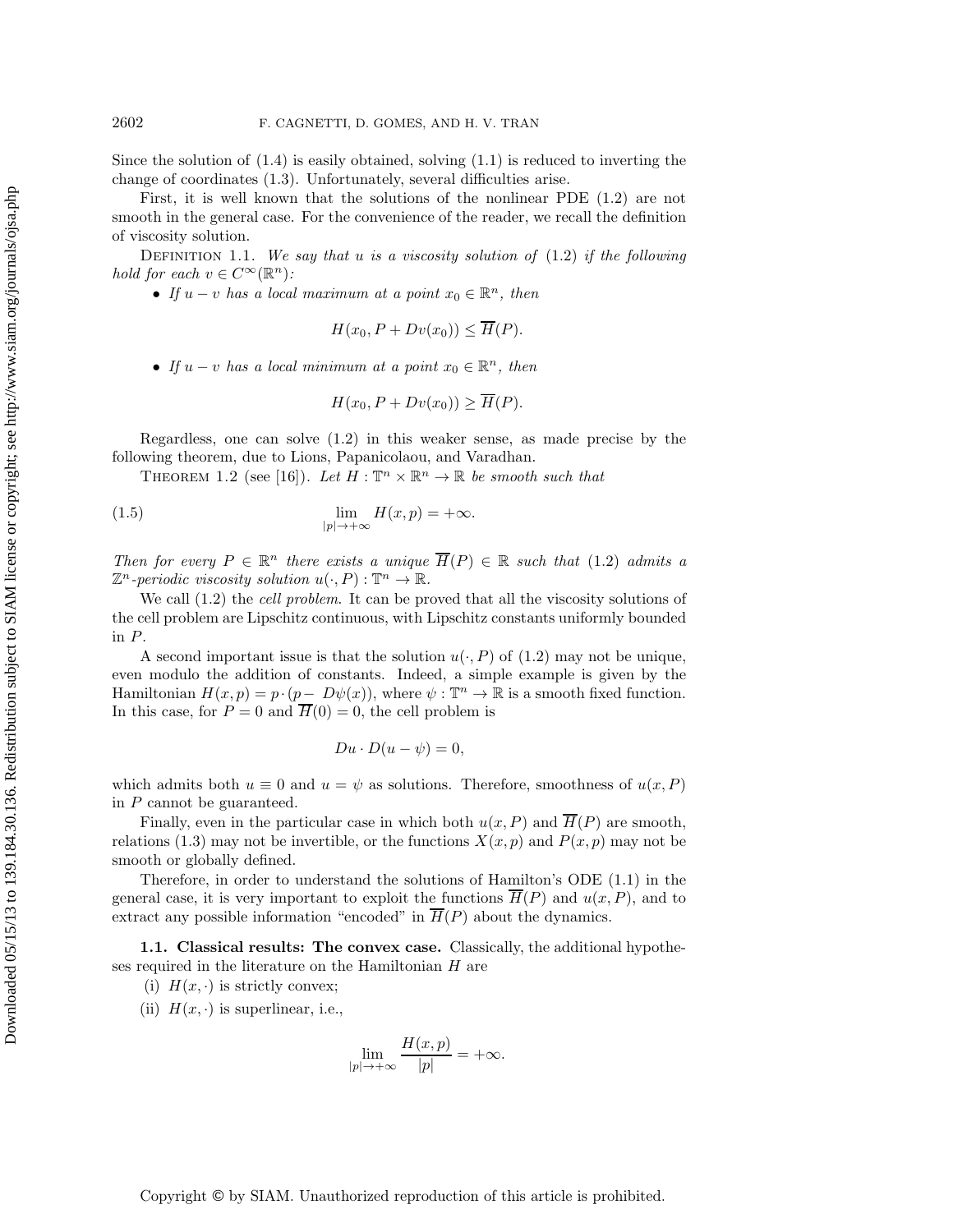A typical example is the mechanical Hamiltonian

$$
H(x, p) = \frac{|p|^2}{2} + V(x),
$$

where V is a given smooth  $\mathbb{Z}^n$ -periodic function. Also, one restricts attention to a particular class of trajectories of (1.1), the so-called one-sided *absolute minimizers* of the action integral. More precisely, one first defines the Lagrangian  $L : \mathbb{T}^n \times \mathbb{R}^n \to \mathbb{R}$ associated to  $H$  as the Legendre transform of  $H$ :

$$
(1.6) \quad L(x,v) := H^*(x,v) = \sup_{p \in \mathbb{R}^n} \{-p \cdot v - H(x,p)\} \quad \text{ for every } (x,v) \in \mathbb{T}^n \times \mathbb{R}^n.
$$

Here the signs are set following the optimal control convention (see [12]). Then one looks for a Lipschitz curve  $\mathbf{x}(\cdot)$  which minimizes the action integral, i.e., such that

(1.7) 
$$
\int_0^T L(\mathbf{x}(t), \dot{\mathbf{x}}(t)) dt \leq \int_0^T L(\mathbf{y}(t), \dot{\mathbf{y}}(t)) dt
$$

for each time  $T > 0$  and each Lipschitz curve  $\mathbf{y}(\cdot)$  with  $\mathbf{y}(0) = \mathbf{x}(0)$  and  $\mathbf{y}(T) = \mathbf{x}(T)$ . Under fairly general conditions such minimizers exist, are smooth, and satisfy the Euler–Lagrange equations

(1.8) 
$$
\frac{d}{dt}[D_v L(\mathbf{x}(t), \dot{\mathbf{x}}(t))] = D_x L(\mathbf{x}(t), \dot{\mathbf{x}}(t)), \quad t \in (0, +\infty).
$$

It may be shown that if  $\mathbf{x}(\cdot)$  solves (1.7) (and in turn (1.8)), then  $(\mathbf{x}(\cdot), \mathbf{p}(\cdot))$  is a solution of (1.1), where  $\mathbf{p}(\cdot) := -D_v L(\dot{\mathbf{x}}(\cdot), \mathbf{x}(\cdot))$ . This is a consequence of assumptions (i) and (ii), which in particular guarantee a one-to-one correspondence between Hamiltonian space and Lagrangian space coordinates through the one-to-one map  $\Phi:\mathbb{T}^{n}\times\mathbb{R}^{n}\rightarrow\mathbb{T}^{n}\times\mathbb{R}^{n}$  defined as

(1.9) 
$$
\Phi(x, v) := (x, -D_v L(x, v)).
$$

There are several natural questions related to the trajectories  $\mathbf{x}(\cdot)$  satisfying (1.7), in particular in what concerns ergodic averages, asymptotic behavior, and so on. To address such questions it is common to consider the following related problem.

In 1991 John N. Mather (see [18]) proposed a relaxed version of (1.7) by considering

(1.10) 
$$
\min_{\nu \in \mathcal{D}} \int_{\mathbb{T}^n \times \mathbb{R}^n} L(x, v) d\nu(x, v),
$$

where  $\mathcal D$  is the class of probability measures in  $\mathbb T^n\times\mathbb R^n$  that are invariant under the Euler–Lagrange flow. In Hamiltonian coordinates the property of invariance for a measure  $\nu$  can be written more conveniently as

$$
\int_{\mathbb{T}^n \times \mathbb{R}^n} {\{\phi, H\} \, d\mu(x, p) = 0} \qquad \text{for every } \phi \in C_c^1(\mathbb{T}^n \times \mathbb{R}^n),
$$

where  $\mu = \Phi_{\mu} \nu$  is the push-forward of the measure  $\nu$  with respect to (w.r.t.) the map  $\Phi$ , i.e., the measure  $\mu$  such that

$$
\int_{\mathbb{T}^n \times \mathbb{R}^n} \phi(x, p) d\mu(x, p) = \int_{\mathbb{T}^n \times \mathbb{R}^n} \phi(x, -D_v L(x, v)) d\nu(x, v)
$$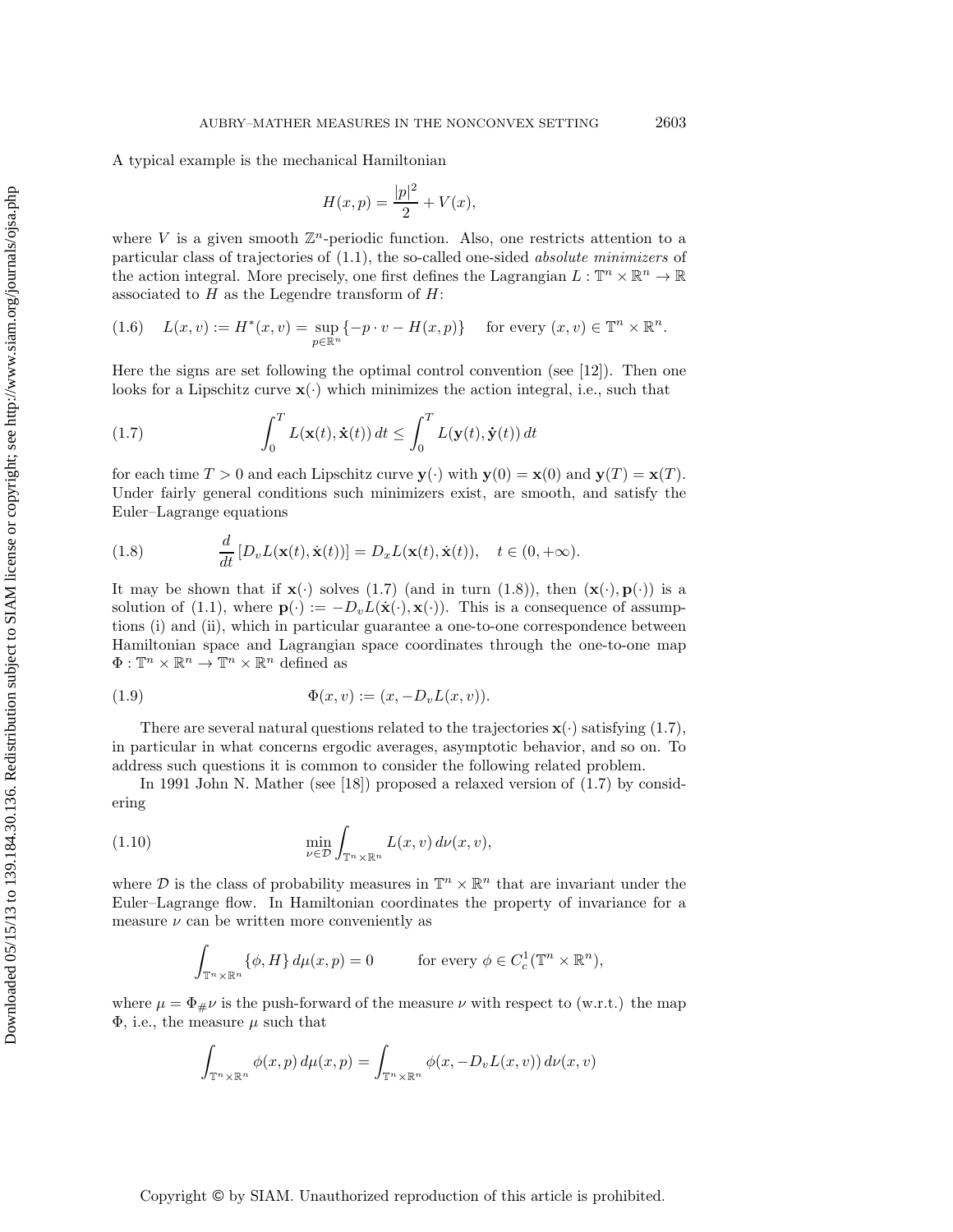for every  $\phi \in C_c(\mathbb{T}^n \times \mathbb{R}^n)$ . Here the symbol  $\{\cdot,\cdot\}$  stands for the Poisson bracket, that is,

$$
\{F, G\} := D_p F \cdot D_x G - D_x F \cdot D_p G \qquad \text{for every } F, G \in C^1(\mathbb{T}^n \times \mathbb{R}^n).
$$

Denoting by  $\mathcal{P}(\mathbb{T}^n \times \mathbb{R}^n)$  the class of probability measures on  $\mathbb{T}^n \times \mathbb{R}^n$ , we have (1.11)

$$
\mathcal{D} = \left\{ \nu \in \mathcal{P}(\mathbb{T}^n \times \mathbb{R}^n) : \int_{\mathbb{T}^n \times \mathbb{R}^n} \{ \phi, H \} d\Phi_{\#} \nu(x, p) = 0 \text{ for every } \phi \in C_c^1(\mathbb{T}^n \times \mathbb{R}^n) \right\}.
$$

The main disadvantage of problem  $(1.10)$  is that the set  $(1.11)$  where the minimization takes place depends on the Hamiltonian  $H$  and thus, in turn, on the integrand L. For this reason, Ricardo Mañe (see  $[17]$ ) considered the problem

(1.12) 
$$
\min_{\nu \in \mathcal{F}} \int_{\mathbb{T}^n \times \mathbb{R}^n} L(x, v) d\nu(x, v),
$$

where

$$
\mathcal{F} := \left\{ \nu \in \mathcal{P}(\mathbb{T}^n \times \mathbb{R}^n) : \int_{\mathbb{T}^n \times \mathbb{R}^n} v \cdot D\psi(x) \, d\nu(x,v) = 0 \quad \text{ for every } \psi \in C^1(\mathbb{T}^n) \right\}.
$$

Measures belonging to F are called *holonomic* measures. Notice that, in particular, to every trajectory  $y(\cdot)$  of the original problem  $(1.7)$  we can associate a measure  $\nu_{\mathbf{y}(\cdot)} \in \mathcal{F}$ . Indeed, for every  $T > 0$  we can first define a measure  $\nu_{T,\mathbf{y}(\cdot)} \in \mathcal{P}(\mathbb{T}^n \times \mathbb{R}^n)$ by the relation

$$
\int_{\mathbb{T}^n\times\mathbb{R}^n}\phi(x,v)\,d\nu_{T,\mathbf{y}(\cdot)}(x,v):=\frac{1}{T}\int_0^T\phi(\mathbf{y}(t),\dot{\mathbf{y}}(t))\,dt\quad\text{ for every }\phi\in C_c(\mathbb{T}^n\times\mathbb{R}^n).
$$

Then, from the fact that

$$
\operatorname{supp} \nu_{T,\mathbf{y}(\cdot)} \subset \mathbb{T}^n \times [-M, M] \quad \text{ for every } T > 0 \qquad (M = \text{Lipschitz constant of } \mathbf{y}(\cdot)),
$$

we infer that there exists a sequence  $T_j \to \infty$  and a measure  $\nu_{\mathbf{y}(\cdot)} \in \mathcal{P}(\mathbb{T}^n \times \mathbb{R}^n)$  such that  $\nu_{T_j, \mathbf{y}(\cdot)} \stackrel{*}{\rightharpoonup} \nu_{\mathbf{y}(\cdot)}$  in the sense of measures, that is,  $(1.13)$ 

$$
\lim_{j\to\infty}\frac{1}{T_j}\int_0^{T_j}\phi(\mathbf{y}(t),\dot{\mathbf{y}}(t))\,dt=\int_{\mathbb{T}^n\times\mathbb{R}^n}\phi(x,v)\,d\nu_{\mathbf{y}(\cdot)}(x,v)\quad\text{ for every }\phi\in C_c(\mathbb{T}^n\times\mathbb{R}^n).
$$

Choosing  $\phi(x, v) = v \cdot D\psi(x)$  in (1.13) it follows that  $\nu_{\mathbf{y}(\cdot)} \in \mathcal{F}$ , since

$$
\int_{\mathbb{T}^n \times \mathbb{R}^n} v \cdot D\psi(x) d\nu_{\mathbf{y}(\cdot)}(x, v) = \lim_{j \to \infty} \frac{1}{T_j} \int_0^{T_j} \dot{\mathbf{y}}(t) \cdot D\psi(\mathbf{y}(t)) dt
$$

$$
= \lim_{j \to \infty} \frac{\psi(\mathbf{y}(T_j)) - \psi(\mathbf{y}(0))}{T_j} = 0.
$$

In principle, since  $\mathcal F$  is much larger than the class of measures  $\mathcal D$ , we could expect the last problem not to have the same solution of  $(1.10)$ . However, Mane proved that every solution of (1.12) is also a minimizer of (1.10).

A more general version of (1.12) consists in studying, for each  $P \in \mathbb{R}^n$  fixed,

(1.14) 
$$
\min_{\nu \in \mathcal{F}} \int_{\mathbb{T}^n \times \mathbb{R}^n} \left( L(x, v) + P \cdot v \right) d\nu(x, v),
$$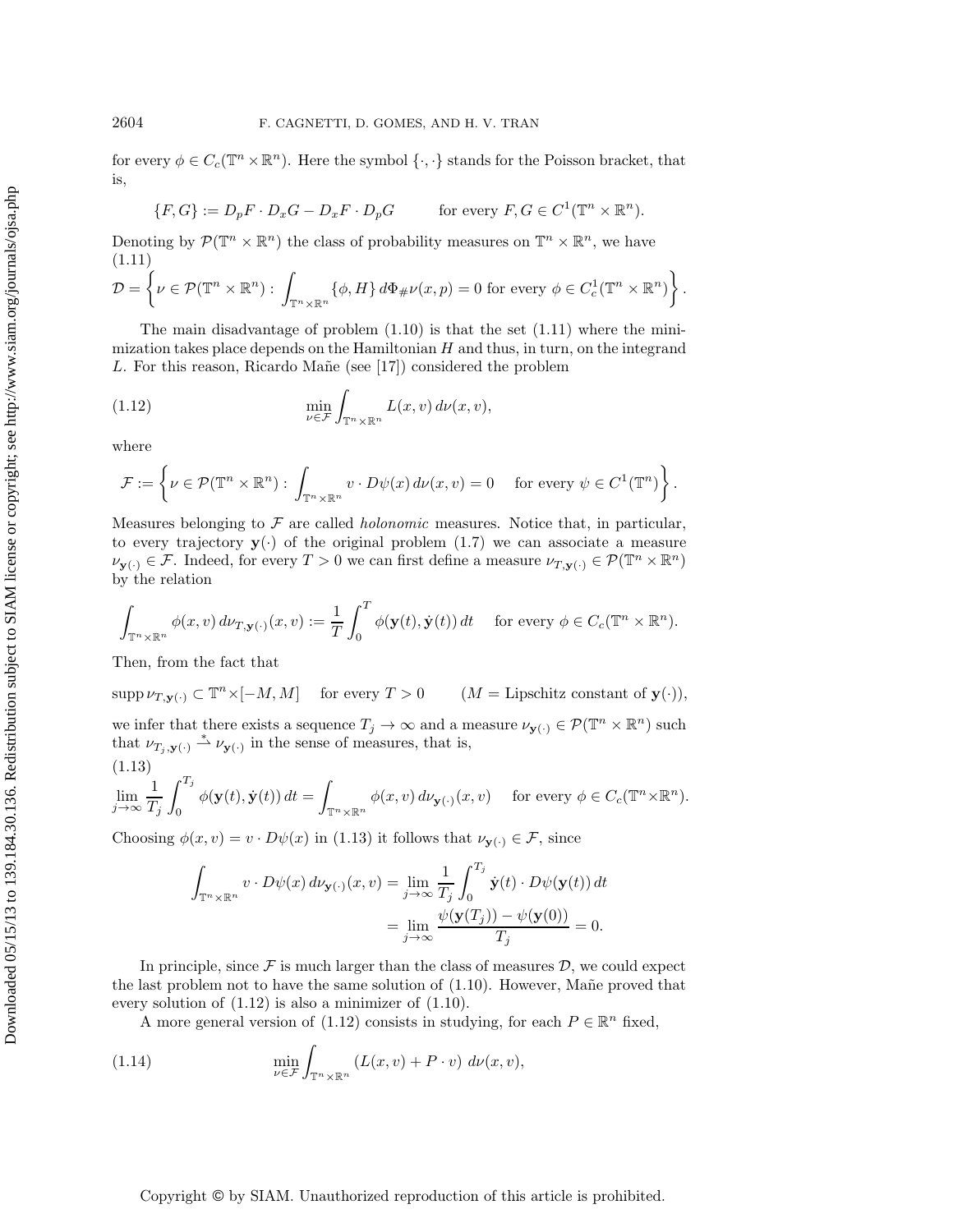referred to as the *Mather problem*. Any minimizer of (1.14) is said to be a *Mather measure*. An interesting connection between the Mather problem and the time independent Hamilton–Jacobi equation (1.2) is established by the identity

(1.15) 
$$
-\overline{H}(P) = \min_{\nu \in \mathcal{F}} \int_{\mathbb{T}^n \times \mathbb{R}^n} \left( L(x, v) + P \cdot v \right) d\nu(x, v).
$$

Notice that problems (1.12) and (1.14) have the same Euler–Lagrange equation, but possibly different minimizers, since the term  $P \cdot v$  is a null Lagrangian. The following theorem gives a characterization of Mather measures in the convex case.

THEOREM 1.3. Let  $H: \mathbb{T}^n \times \mathbb{R}^n \to \mathbb{R}$  be a smooth function satisfying (i) and (ii), and let  $P \in \mathbb{R}^n$ . Then  $\nu \in \mathcal{P}(\mathbb{T}^n \times \mathbb{R}^n)$  *is a solution of* (1.14) *if and only if* 

(a) 
$$
\int_{\mathbb{T}^n \times \mathbb{R}^n} H(x, p) d\mu(x, p) = \overline{H}(P) = H(x, p) \quad \mu \text{-}a.e.;
$$
  
\n(b) 
$$
\int_{\mathbb{T}^n \times \mathbb{R}^n} (p - P) \cdot D_p H(x, p) d\mu(x, p) = 0;
$$
  
\n(c) 
$$
\int_{\mathbb{T}^n \times \mathbb{R}^n} D_p H(x, p) \cdot D\phi(x) d\mu(x, p) = 0 \quad \text{for every } \phi \in C^1(\mathbb{T}^n),
$$

*where*  $\mu = \Phi_{\#}\nu$  *and*  $\overline{H}(P)$  *is defined by Theorem* 1.2*.* 

Before proving Theorem 1.3 we state the following proposition, which is a consequence of the results in [17], [7], [8], [9], [10], and [5].

PROPOSITION 1.4. Let  $H : \mathbb{T}^n \times \mathbb{R}^n \to \mathbb{R}$  be a smooth function satisfying (i) and (ii). Let  $P \in \mathbb{R}^n$ , let  $\nu \in \mathcal{P}(\mathbb{T}^n \times \mathbb{R}^n)$  be a minimizer of (1.14), and set  $\mu = \Phi_{\#}\nu$ . *Then*

(1) μ *is invariant under the Hamiltonian dynamics, i.e.,*

$$
\int_{\mathbb{T}^n \times \mathbb{R}^n} {\{\phi, H\} \, d\mu(x, p) = 0} \qquad \text{for every } \phi \in C_c^1(\mathbb{T}^n \times \mathbb{R}^n);
$$

(2) μ *is supported on the graph*

$$
\Sigma := \{(x, p) \in \mathbb{T}^n \times \mathbb{R}^n : p = P + D_x u(x, P)\},\
$$

*where* u *is any viscosity solution of* (1.2)*.*

We observe that property (2), also known as the *graph theorem*, is a highly nontrivial result. Indeed, by using hypothesis (ii) one can show that any solution  $u(\cdot, P)$  of (1.2) is Lipschitz continuous, but higher regularity cannot be expected in the general case.

*Proof of Theorem* 1.3. To simplify, we will assume  $P = 0$ .

Let  $\nu$  be a minimizer of (1.14). By the previous proposition, we know that properties (1) and (2) hold; let us prove that  $\mu = \Phi_{\#}\nu$  satisfies (a)–(c). By (1.15), we have

$$
\int_{\mathbb{T}^n \times \mathbb{R}^n} L(x, v) d\nu(x, v) = -\overline{H}(0).
$$

Furthermore, because of (2)

$$
\int_{\mathbb{T}^n \times \mathbb{R}^n} H(x, p) d\mu(x, p) = \overline{H}(0),
$$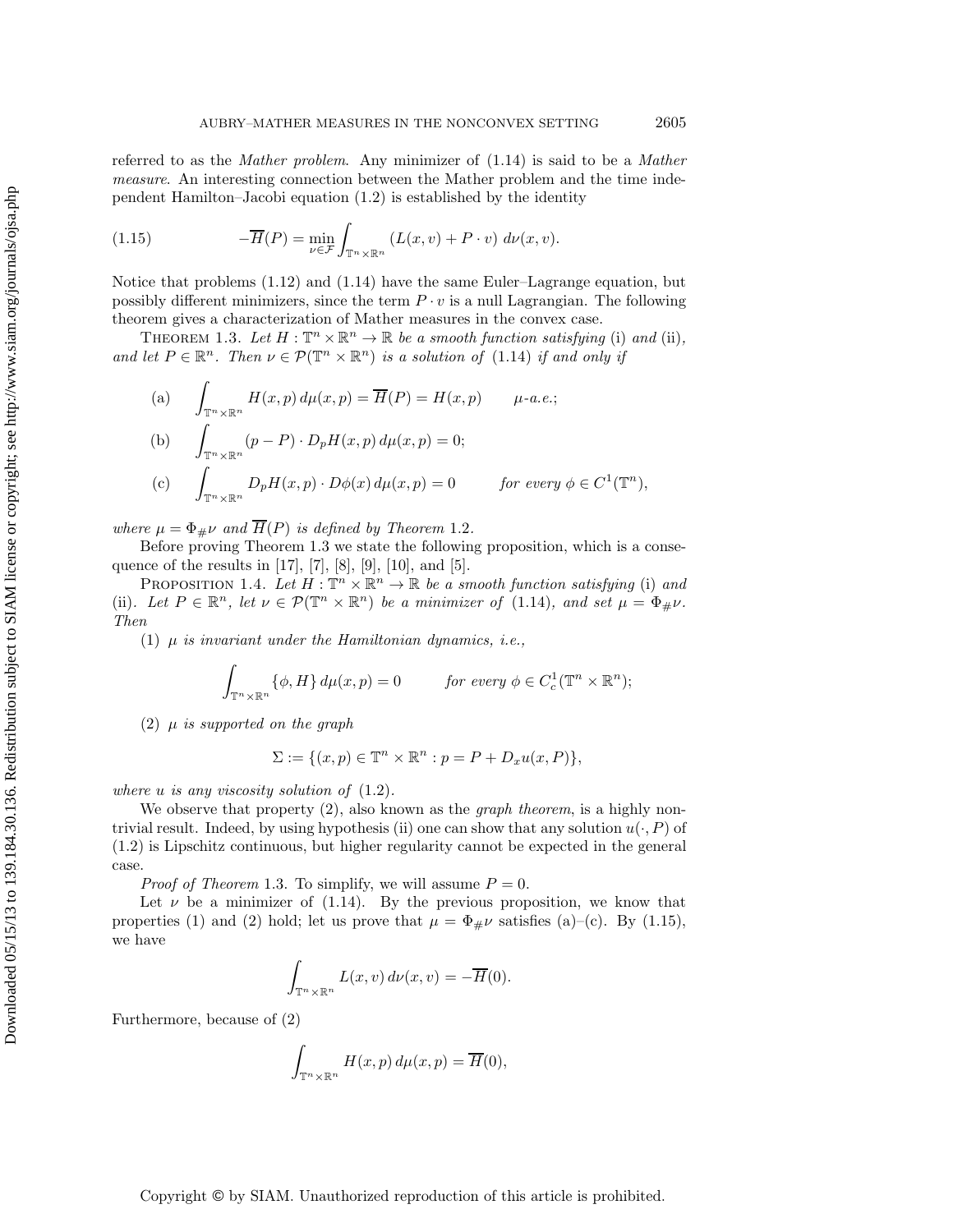that is, (a) holds. Since  $H(x, p) = -L(x, -D_pH(x, p)) + p \cdot D_pH(x, p)$ , this implies that

$$
\int_{\mathbb{T}^n \times \mathbb{R}^n} p \cdot D_p H(x, p) d\mu(x, p) = 0,
$$

and so (b) holds. Finally, (c) follows directly from the fact that  $\nu \in \mathcal{F}$ .

Now let  $\mu \in \mathcal{P}(\mathbb{T}^n \times \mathbb{R}^n)$  satisfy (a)–(c), and let us show that  $\nu = (\Phi^{-1})_{\#}\mu$  is a minimizer of (1.14). First of all, observe that  $\nu \in \mathcal{F}$ . Indeed, by using (c) for every  $\psi \in C^1(\mathbb{T}^n)$ 

$$
\int_{\mathbb{T}^n \times \mathbb{R}^n} v \cdot D\psi(x) \, d\nu(x, v) = -\int_{\mathbb{T}^n \times \mathbb{R}^n} D_p H(x, p) \cdot D\psi(x) \, d\mu(x, p) = 0.
$$

Let us now prove that  $\nu$  is a minimizer.

Integrating equality  $H(x, p) = -L(x, -D_pH(x, p)) + p \cdot D_pH(x, p)$  w.r.t.  $\mu$ , and using (a) and (b), we have

$$
\overline{H}(0) = \int_{\mathbb{T}^n \times \mathbb{R}^n} H(x, p) d\mu(x, p)
$$
\n
$$
= -\int_{\mathbb{T}^n \times \mathbb{R}^n} L(x, -D_p H(x, p)) d\mu(x, p) + \int_{\mathbb{T}^n \times \mathbb{R}^n} p \cdot D_p H(x, p) d\mu(x, p)
$$
\n
$$
= -\int_{\mathbb{T}^n \times \mathbb{R}^n} L(x, -D_p H(x, p)) d\mu(x, p) = -\int_{\mathbb{T}^n \times \mathbb{R}^n} L(x, v) d\nu(x, v).
$$

By  $(1.15)$ ,  $\nu$  is a minimizer of  $(1.14)$ .  $\Box$ 

**1.2. The nonconvex case.** The main goal of this paper is to use the techniques of [4] and [20] to construct Mather measures under fairly general hypotheses when the variational approach just described cannot be used. Indeed, when (i) and (ii) are satisfied, H coincides with the Legendre transform of L, that is, identity  $H = H^{**}$ holds. Moreover, L turns out to be convex and superlinear as well, and relation (1.9) defines a smooth diffeomorphism that allows to change from Hamiltonian to Lagrangian coordinates.

First of all, we extend the definition of Mather measure to the nonconvex setting, without making use of the Lagrangian formulation.

DEFINITION 1.5. *We say that a measure*  $\mu \in \mathcal{P}(\mathbb{T}^n \times \mathbb{R}^n)$  *is a Mather measure if there exists*  $P \in \mathbb{R}^n$  *such that properties* (a)–(c) *are satisfied.* 

The results exposed in the previous subsection show that, modulo the pushforward operation, this definition is equivalent to the usual one in the literature (see, e.g., [6], [17], [18]). We would like now to answer the following natural questions:

• *Question* 1: Does a Mather measure exist?

• *Question* 2: Let  $\mu$  be a Mather measure. Are properties (1) and (2) satisfied? We just showed that in the convex setting both questions have affirmative answers. Before addressing these issues, let us make some hypotheses on the Hamiltonian H. We remark that without any coercivity assumption (i.e., without any condition similar to (ii)), there are no a priori bounds for the modulus of continuity of periodic solutions of  $(1.2)$ . Indeed, for  $n = 2$  consider the Hamiltonian

$$
H(x, p) = p_1^2 - p_2^2 \qquad \text{for every } p = (p_1, p_2) \in \mathbb{R}^2.
$$

In this case, (1.2) for  $P = 0$  and  $\overline{H}(P) = 0$  becomes

$$
(1.16) \t\t u_x^2 - u_y^2 = 0.
$$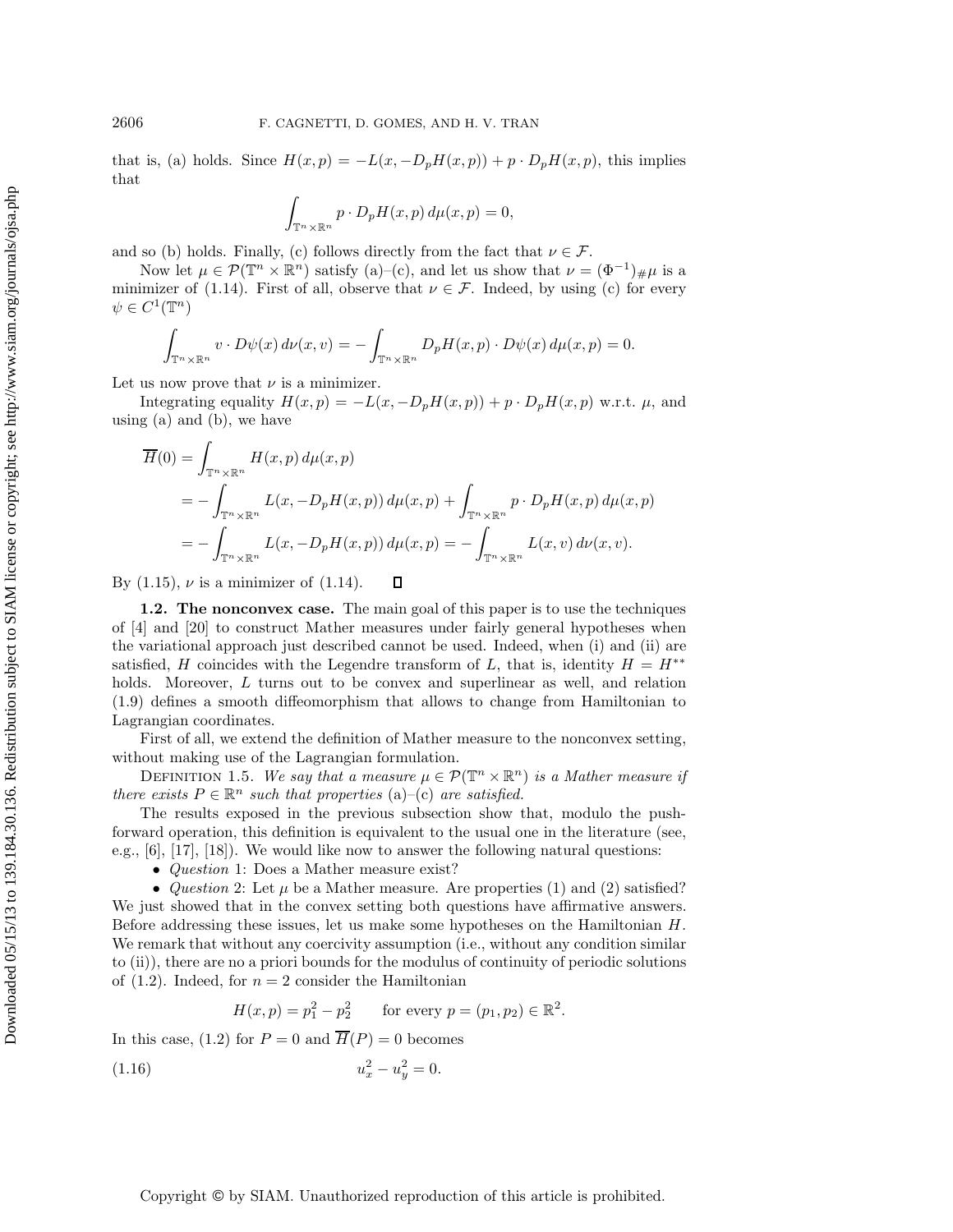Then, for every choice of  $f : \mathbb{R} \to \mathbb{R}$  of class  $C^1$ , the function  $u(x, y) = f(x - y)$  is a solution of (1.16). Clearly, there are no uniform Lipschitz bounds for the family of all such functions u. Throughout the paper, we will assume that

- $(H1)$  H is smooth;
- (H2)  $H(\cdot, p)$  is  $\mathbb{Z}^n$ -periodic for every  $p \in \mathbb{R}^n$ ;

(H3)  $\lim_{|p| \to +\infty} \left( \frac{1}{2} |H(x, p)|^2 + D_x H(x, p) \cdot p \right) = +\infty$  uniformly in x.

Note that if hypothesis (ii) of the previous subsection holds uniformly in  $x$  and we have a bound on  $D_xH(x, p)$ , e.g.,  $|D_xH(x, p)| \leq C(1+|p|)$ , then (H3) holds.

First we consider, for every  $\varepsilon > 0$ , a regularized version of (1.2), showing existence and uniqueness of a constant  $\overline{H}^{\epsilon}(P)$  such that

(1.17) 
$$
-\frac{\varepsilon^2}{2}\Delta u^{\varepsilon}(x) + H(x, P + Du^{\varepsilon}(x)) = \overline{H}^{\varepsilon}(P)
$$

admits a  $\mathbb{Z}^n$ -periodic viscosity (in fact smooth) solution (see Theorem 2.1).

Thanks to (H3), we can establish a uniform bound on  $||Du^{\varepsilon}||_{L^{\infty}}$  and prove that, up to subsequences,  $\overline{H}^{\varepsilon}(P) \to \overline{H}(P)$  and  $u^{\varepsilon}(\cdot, P)$  converges uniformly to  $u(\cdot, P)$  as  $\varepsilon \to 0$ , where  $\overline{H}(P)$  and  $u(\cdot, P)$  solve (1.2).

Observe that, in particular, this shows that Theorem 1.2 still holds true under assumption (H3) when (1.5) does not hold, as, for instance, when  $n = 1$  and

$$
H(x, p) = p3 + V(x), \quad V \text{ smooth and } \mathbb{Z}^n \text{-periodic.}
$$

On the other hand (1.5) does not imply (H3); see the Hamiltonian

$$
H(x,p) = p^2 \left(3 + \sin(e^{p^2}(\cos 2\pi x))\right)
$$

(here again  $n = 1$ ). Thus, although (H3) seems to be a technical assumption strictly related to the particular choice of the approximating equations (1.17), it is not less general than (1.5), as just clarified by the previous examples. Anyway, it is not clear at the moment whether the results we prove in the present paper are still true for Hamiltonians satisfying (1.5) but not (H3).

Once suitable properties for the sequence  $\{u^{\varepsilon}\}\$ are proved, for every  $\varepsilon > 0$  we define the perturbed Hamilton SDE (see section 3) as

(1.18) 
$$
\begin{cases} d\mathbf{x}^{\varepsilon} = -D_p H(\mathbf{x}^{\varepsilon}, \mathbf{p}^{\varepsilon}) dt + \varepsilon dw_t, \\ d\mathbf{p}^{\varepsilon} = D_x H(\mathbf{x}^{\varepsilon}, \mathbf{p}^{\varepsilon}) dt + \varepsilon D^2 u^{\varepsilon} dw_t, \end{cases}
$$

where  $w_t$  is an *n*-dimensional Brownian motion. The main reason we use a stochastic approach is that in this way we emphasize the connection with the convex setting by averaging functions along trajectories. Nevertheless, our techniques can also be introduced in a purely PDE way (see section 3.3 for a sketch of this approach).

In the second step, as just explained, in analogy to what is done in the convex setting, we encode the long-time behavior of the solutions  $t \mapsto (\mathbf{x}^{\varepsilon}(t), \mathbf{p}^{\varepsilon}(t))$  of (1.18) into a family of probability measures  $\{\mu^{\varepsilon}\}_{\varepsilon>0}$ , defined by

$$
\int_{\mathbb{T}^n \times \mathbb{R}^n} \phi(x, p) d\mu^{\varepsilon}(x, p) := \lim_{T_j \to \infty} \frac{1}{T_j} E\left[\int_0^{T_j} \phi(\mathbf{x}^{\varepsilon}(t), \mathbf{p}^{\varepsilon}(t)) dt\right]
$$
  
for every  $\phi \in C_c(\mathbb{T}^n \times \mathbb{R}^n)$ ,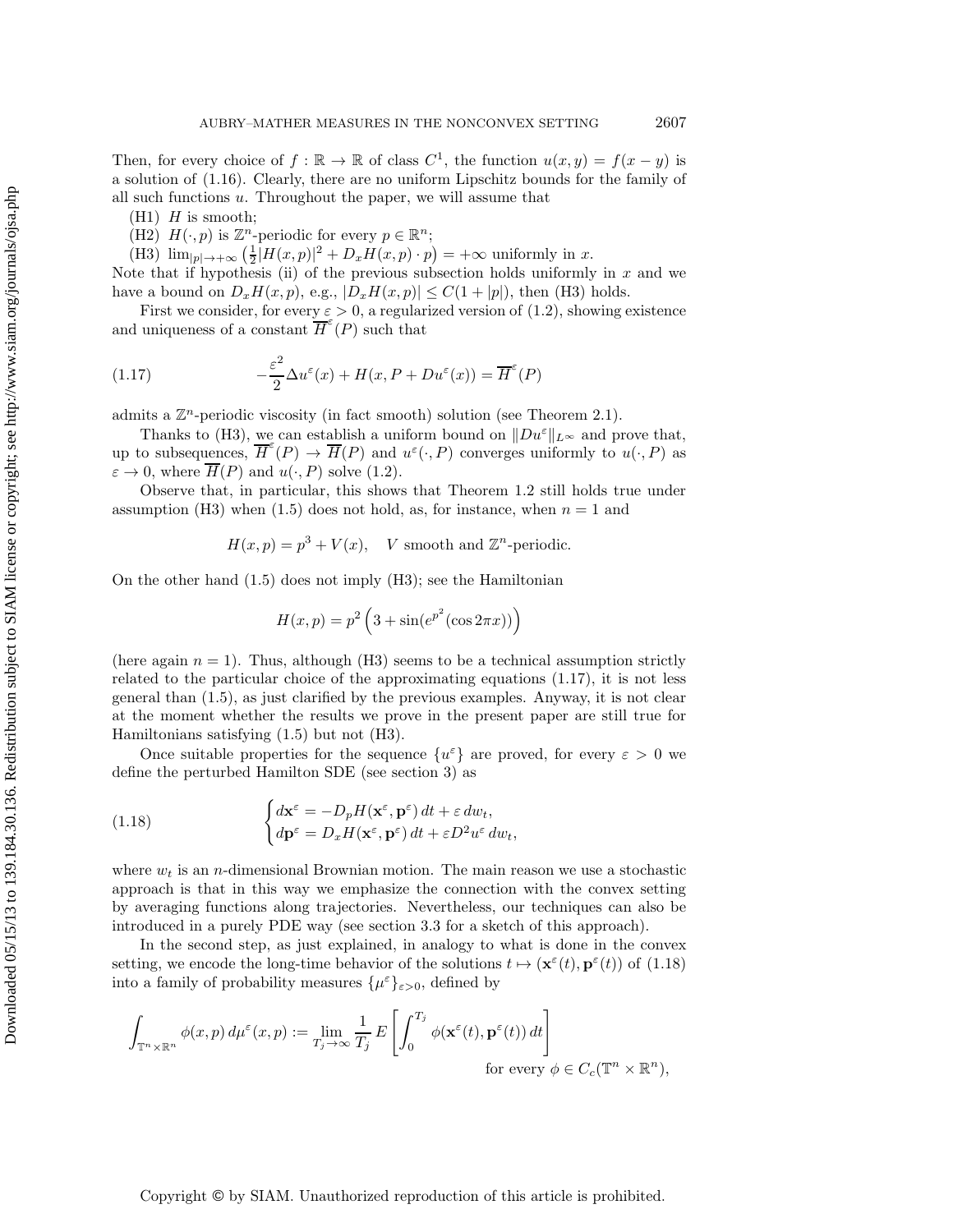where with  $E[\cdot]$  we denote the expected value and the limit is taken along appropriate subsequences  ${T_j}_{j \in \mathbb{N}}$  (see section 3.1).

Using the techniques developed in [4], we are able to provide some bounds on the derivatives of the functions  $u^{\varepsilon}$ . More precisely, defining  $\theta_{\mu^{\varepsilon}}$  as the projection on the torus  $\mathbb{T}^n$  of the measure  $\mu^{\varepsilon}$  (see section 3.2), we give estimates on the  $(L^2, d\theta_{\mu^{\varepsilon}})$ -norm of the second and third derivatives of  $u^{\varepsilon}$ , uniformly w.r.t.  $\varepsilon$  (see Proposition 4.1).

In this way, we show that there exist a Mather measure  $\mu$  and a nonnegative, symmetric  $n \times n$  matrix of Borel measures  $(m_{kj})_{k,j=1,...,n}$  such that  $\mu^{\varepsilon}$  converges weakly to  $\mu$  up to subsequences and

$$
(1.19) \qquad \int_{\mathbb{T}^n \times \mathbb{R}^n} {\{\phi, H\} \, d\mu} + \int_{\mathbb{T}^n \times \mathbb{R}^n} {\phi_{p_k p_j} \, dm_{kj}} = 0 \qquad \forall \phi \in C_c^2(\mathbb{T}^n \times \mathbb{R}^n),
$$

with the sum understood over repeated indices (see Theorem 5.1). As in [4], we call  $m_{ki}$  the *dissipation measures*. Relation (1.19) is the key point of our work, since it immediately shows the differences with the convex case. Indeed, the Mather measure  $\mu$  is invariant under the Hamiltonian flow if and only if the dissipation measures  $m_{ki}$ vanish. When  $H(x, \cdot)$  is convex, this is guaranteed by an improved version of the estimates on the second derivatives of  $u^{\varepsilon}$  (see Proposition 4.1, estimate (4.4)). We give in section 10 a one-dimensional example showing that, in general, the dissipation measures  $(m_{kj})_{k,j=1,\ldots,n}$  do not disappear.

We study property  $(2)$  in section 8. In particular, we show that if  $(1.2)$  admits a solution  $u(\cdot, P)$  of class  $C^1$ , which is a rather restrictive condition, then the corresponding Mather measure  $\mu$  given by Theorem 1.2 satisfies

$$
D_p H(x, P + D_x u(x, P)) \cdot (p - P - D_x u(x, P)) = 0
$$

in the support of  $\mu$  (see Corollary 8.2). Observe that this single relation is not enough to give us (2) in general, e.g.,  $n > 2$ .

Finally, we are able to provide some examples of nonconvex Hamiltonians (see section 9), for which both properties (1) and (2) are satisfied. We observe that the case of strictly quasi-convex Hamiltonians, which appears among our examples, could also be studied using duality (see section 9.7).

**2. Elliptic regularization of the cell problem.** We start by quoting a classical result concerning an elliptic regularization of (1.2). Also called the vanishing viscosity method, this is a well-known tool for studying viscosity solutions. In the context of Mather measures this procedure was introduced by Gomes in [13]; see also  $[1], [2], [14].$ 

THEOREM 2.1. *For every*  $\varepsilon > 0$  and every  $P \in \mathbb{R}^n$ , there exists a unique number  $\overline{H}^{\varepsilon}(P) \in \mathbb{R}$  such that the equation

(2.1) 
$$
-\frac{\varepsilon^2}{2}\Delta u^{\varepsilon}(x) + H(x, P + Du^{\varepsilon}(x)) = \overline{H}^{\varepsilon}(P)
$$

*admits a unique (up to constants)*  $\mathbb{Z}^n$ -periodic viscosity solution. Moreover, for every  $P \in \mathbb{R}^n$ 

$$
\lim_{\varepsilon \to 0^+} \overline{H}^{\varepsilon}(P) = \overline{H}(P) \qquad \text{and} \qquad u^{\varepsilon} \to u \text{ uniformly} \qquad (up \text{ to subsequences}),
$$

*where*  $\overline{H}(P) \in \mathbb{R}$  and  $u : \mathbb{T}^n \to \mathbb{R}$  are such that (1.2) is satisfied in the viscosity *sense.*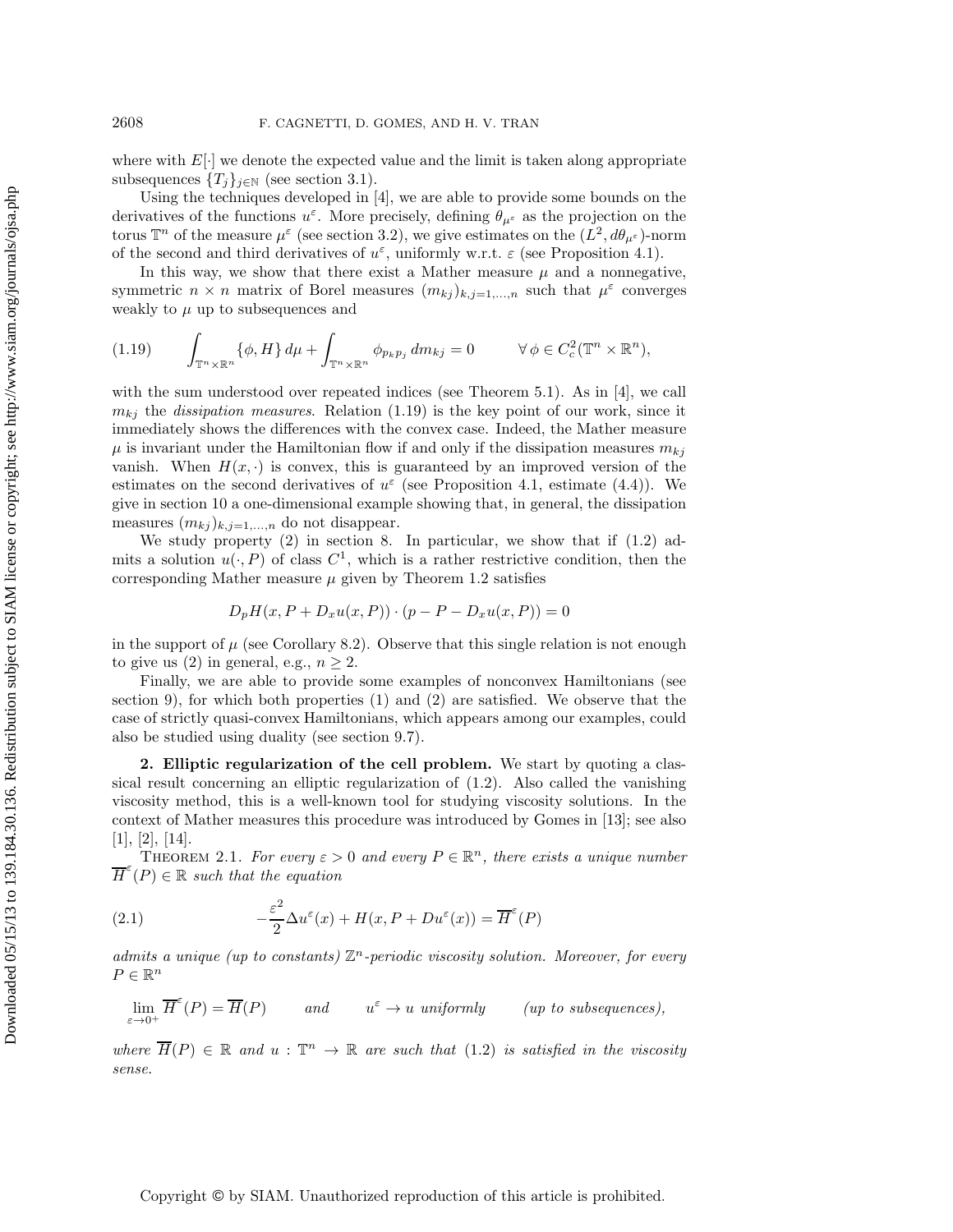We call (2.1) the *stochastic cell problem*.

DEFINITION 2.2. Let  $\varepsilon > 0$  and  $P \in \mathbb{R}^n$ . The linearized operator  $L^{\varepsilon, P}: C^2(\mathbb{T}^n) \to$  $C(\mathbb{T}^n)$  *associated to* (2.1) *is defined as* 

$$
L^{\varepsilon,P}v(x) := -\frac{\varepsilon^2}{2}\Delta v(x) + D_p H(x,P + Du^{\varepsilon}(x)) \cdot Dv(x)
$$

*for every*  $v \in C^2(\mathbb{T}^n)$ *.* 

*Sketch of the proof.* We mimic the proof found in [16]. For every  $\lambda > 0$ , let's consider the following problem:

$$
\lambda v^{\lambda} + H(x, P + Dv^{\lambda}) = \frac{\varepsilon^2}{2} \Delta v^{\lambda}.
$$

The above equation has a unique smooth solution  $v^{\lambda}$  in  $\mathbb{R}^n$  which is  $\mathbb{Z}^n$ -periodic.

We will prove that  $\|\lambda v^\lambda\|_{L^\infty}, \|D v^\lambda\|_{L^\infty} \leq C$  for some positive constant C independent on  $\lambda$  and  $\varepsilon$ . By using the viscosity property with  $\varphi = 0$  as a test function, we get  $\|\lambda v^{\lambda}\|_{L^{\infty}} \leq C$ . Now let  $w^{\lambda} = \frac{|Dv^{\lambda}|^2}{2}$ . Then we have

$$
2\lambda w^{\lambda} + D_p H \cdot Dw^{\lambda} + D_x H \cdot Dv^{\lambda} = \frac{\varepsilon^2}{2} \Delta w^{\lambda} - \frac{\varepsilon^2}{2} |D^2 v^{\lambda}|^2.
$$

Notice that for  $\varepsilon < 1/\sqrt{n}$ 

$$
\frac{\varepsilon^2}{2}|D^2v^\lambda|^2 \ge \frac{\varepsilon^4}{4}|\Delta v^\lambda|^2 = (\lambda v^\lambda + H)^2 \ge \frac{1}{2}H^2 - C.
$$

Therefore,

$$
2\lambda w^{\lambda} + D_p H \cdot Dw^{\lambda} + D_x H \cdot Dv^{\lambda} + \frac{1}{2}H^2 - C \le \frac{\varepsilon^2}{2} \Delta w^{\lambda}.
$$

At  $x_1 \in \mathbb{T}^n$ , where  $w^{\lambda}(x_1) = \max_{\mathbb{T}^n} w^{\lambda}$ ,

$$
2\lambda w^{\lambda}(x_1) + D_x H \cdot Dv^{\lambda}(x_1) + \frac{1}{2}H^2 \leq C.
$$

Since  $w^{\lambda}(x_1) \geq 0$ , using condition (H3) we deduce that  $w^{\lambda}$  is bounded independently of  $\lambda, \varepsilon$ . Finally, considering the limit  $\lambda \to 0$  we conclude the proof.  $\Box$ 

*Remark* 2.3. Bernstein's method and (H3) were used in the proof to deduce the uniform bound on  $||Dv^{\lambda}||_{L^{\infty}}$ , which is one of the key properties we need in our derivation. See [15, Appendix 1] for conditions similar to (H3).

The classical theory (see [15]) ensures that the functions  $u^{\varepsilon}(\cdot, P)$  are  $C^{\infty}$ . In addition, the previous proof shows that they are Lipschitz, with Lipschitz constant independent of  $\varepsilon$ .

**3. Stochastic dynamics.** We now introduce a stochastic dynamics associated with the stochastic cell problem  $(2.1)$ . This will be a perturbation to the Hamiltonian dynamics (1.1), which describes the trajectory in the phase space of a classical mechanical system.

Let  $(\mathbb{T}^n, \sigma, P)$  be a probability space, and let  $w_t$  be an *n*-dimensional Brownian motion on  $\mathbb{T}^n$ . Let  $\varepsilon > 0$ , and let  $u^{\varepsilon}$  be a  $\mathbb{Z}^n$ -periodic solution of (2.1). To simplify, we set  $P = 0$ . Consider now the solution  $\mathbf{x}^{\varepsilon}(t)$  of

(3.1) 
$$
\begin{cases} d\mathbf{x}^{\varepsilon} = -D_p H(\mathbf{x}^{\varepsilon}, Du^{\varepsilon}(\mathbf{x}^{\varepsilon})) dt + \varepsilon dw_t, \\ \mathbf{x}^{\varepsilon}(0) = \overline{x}, \end{cases}
$$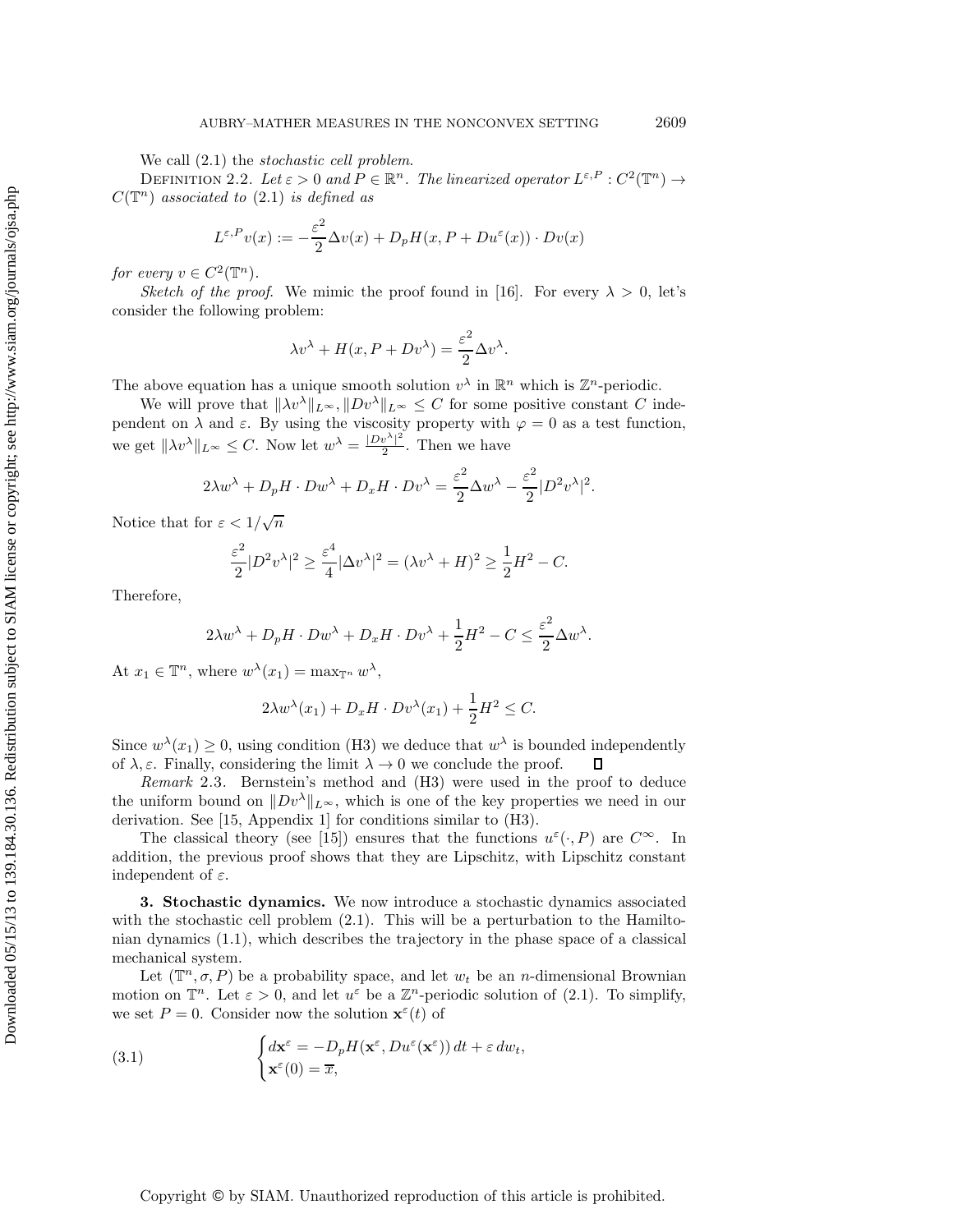with  $\bar{x} \in \mathbb{T}^n$  arbitrary. Accordingly, the momentum variable is defined as

$$
\mathbf{p}^{\varepsilon}(t) = Du^{\varepsilon}(\mathbf{x}^{\varepsilon}(t)).
$$

*Remark* 3.1. From Remark 2.3 it follows that

$$
\sup_{t>0} |\mathbf{p}^{\varepsilon}(t)| < \infty.
$$

Let us now recall a basic fact of stochastic calculus. Suppose  $\mathbf{z}: [0, +\infty) \to \mathbb{R}^n$ is a solution to the SDE:

$$
d\mathbf{z}_i = a_i dt + b_{ij} w_t^j, \qquad i = 1, \dots, n,
$$

with  $a_i$  and  $b_{ij}$  bounded and progressively measurable processes. Let  $\varphi : \mathbb{R}^n \times \mathbb{R} \to \mathbb{R}$ be a smooth function. Then  $\varphi(\mathbf{z}, t)$  satisfies the *Itô formula*:

(3.2) 
$$
d\varphi = \varphi_{z_i} dz_i + \left(\varphi_t + \frac{1}{2} b_{ij} b_{jk} \varphi_{z_i z_k}\right) dt.
$$

An integrated version of the Itô formula is *Dynkin's formula*:

$$
E\left[\phi(\mathbf{z}(T)) - \phi(\mathbf{z}(0))\right] = E\left[\int_0^T \left(a_i D_{z_i} \phi(\mathbf{z}(t)) + \frac{1}{2} b_{ij} b_{jk} D_{z_i z_k}^2 \phi(\mathbf{z}(t))\right) dt\right].
$$

Here and in what follows, we always use Einstein's convention for repeated indices in a sum. In the present situation, we have

$$
a_i = -D_{p_i} H(\mathbf{x}^{\varepsilon}, Du^{\varepsilon}), \qquad b_{ij} = \varepsilon \delta_{ij}.
$$

Hence, recalling  $(3.1)$  and  $(3.2)$ ,

$$
dp_i = u_{x_ix_j}^{\varepsilon} dx_j^{\varepsilon} + \frac{\varepsilon^2}{2} \Delta(u_{x_i}^{\varepsilon}) dt = -L^{\varepsilon, P} u_{x_i}^{\varepsilon} dt + \varepsilon u_{x_ix_j}^{\varepsilon} dw_t^j
$$
  
=  $D_{x_i} H dt + \varepsilon u_{x_ix_j}^{\varepsilon} dw_t^j$ ,

where in the last equality we used identity (4.9). Thus,  $(\mathbf{x}^{\varepsilon}, \mathbf{p}^{\varepsilon})$  satisfies the following stochastic version of the Hamiltonian dynamics (1.1):

(3.3) 
$$
\begin{cases} d\mathbf{x}^{\varepsilon} = -D_p H(\mathbf{x}^{\varepsilon}, \mathbf{p}^{\varepsilon}) dt + \varepsilon dw_t, \\ d\mathbf{p}^{\varepsilon} = D_x H(\mathbf{x}^{\varepsilon}, \mathbf{p}^{\varepsilon}) dt + \varepsilon D^2 u^{\varepsilon} dw_t. \end{cases}
$$

We are now going to study the behavior of the solutions  $u^{\varepsilon}$  of (2.1) along the trajectory  $\mathbf{x}^{\varepsilon}(t)$ . Thanks to the Itô formula and relations (3.3) and (2.1):

(3.4)  
\n
$$
du^{\varepsilon}(\mathbf{x}^{\varepsilon}(t)) = Du^{\varepsilon}d\mathbf{x}^{\varepsilon} + \frac{\varepsilon^{2}}{2}\Delta u^{\varepsilon} dt = -L^{\varepsilon,P}u^{\varepsilon}dt + \varepsilon Du^{\varepsilon} dw_{t}
$$
\n
$$
= \left(H - \overline{H}^{\varepsilon} - Du^{\varepsilon} \cdot D_{p}H\right)dt + \varepsilon Du^{\varepsilon} dw_{t}.
$$

Using Dynkin's formula in (3.4) we obtain

$$
E(u^{\varepsilon}(\mathbf{x}^{\varepsilon}(T)) - u^{\varepsilon}(\mathbf{x}^{\varepsilon}(0))) = E\left[\int_0^T \left(H - \overline{H}^{\varepsilon} - Du^{\varepsilon} \cdot D_p H\right) dt\right].
$$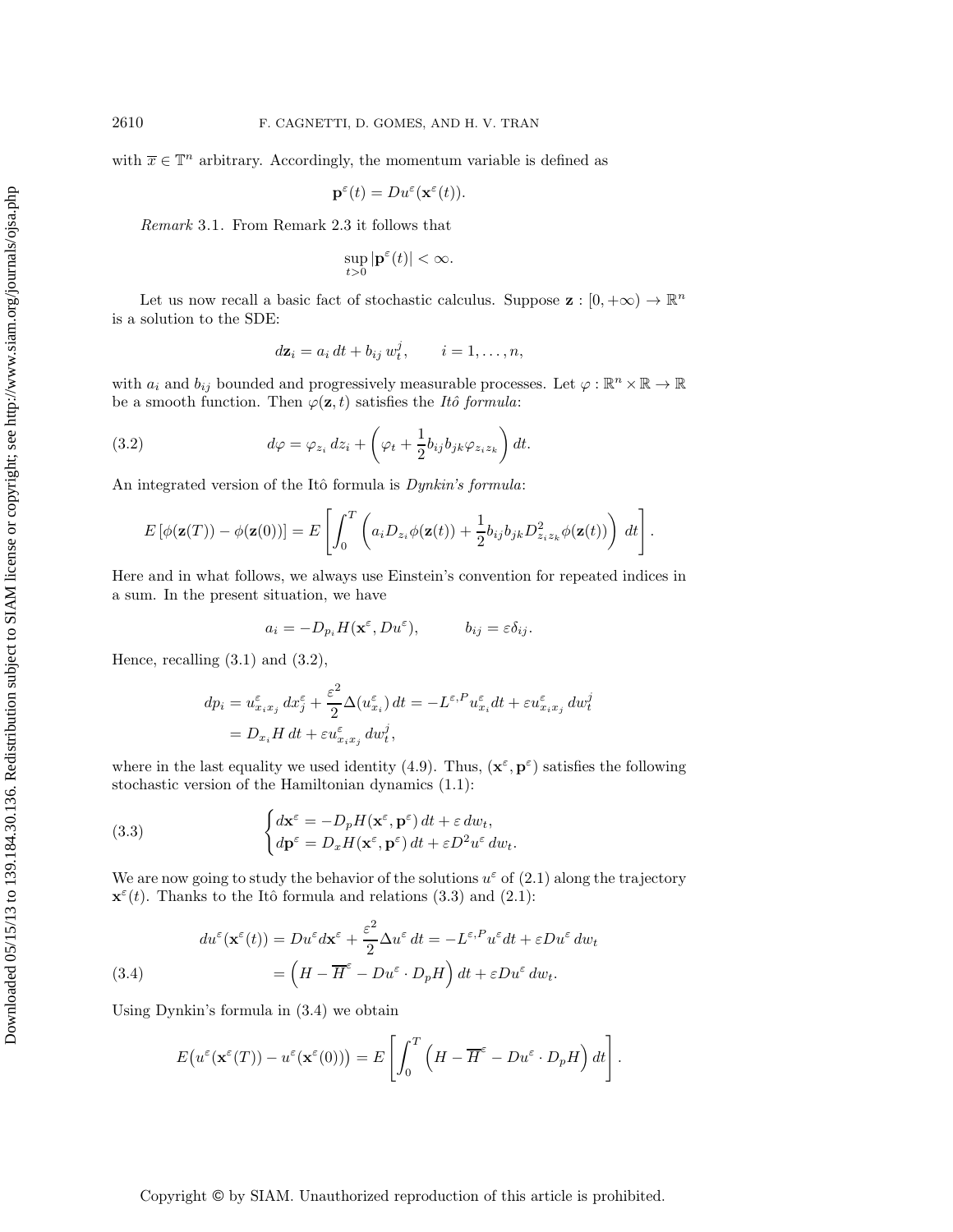We observe that in the convex case, since the Lagrangian  $L$  is related to the Hamiltonian by the relation

$$
L = p \cdot D_p H - H,
$$

we have

$$
u^{\varepsilon}(\mathbf{x}^{\varepsilon}(0)) = E\left[\int_0^T (L + \overline{H}^{\varepsilon}) dt + u^{\varepsilon}(\mathbf{x}^{\varepsilon}(T))\right].
$$

**3.1. Phase space measures.** We will encode the asymptotic behavior of the trajectories by considering ergodic averages. More precisely, we associate to every trajectory  $(\mathbf{x}^{\varepsilon}(\cdot), \mathbf{p}^{\varepsilon}(\cdot))$  of (3.3) a probability measure  $\mu^{\varepsilon} \in \mathcal{P}(\mathbb{T}^n \times \mathbb{R}^n)$  defined by

(3.5) 
$$
\int_{\mathbb{T}^n \times \mathbb{R}^n} \phi(x, p) d\mu^{\varepsilon}(x, p) := \lim_{T \to \infty} \frac{1}{T} E\left[\int_0^T \phi(\mathbf{x}^{\varepsilon}(t), \mathbf{p}^{\varepsilon}(t)) dt\right]
$$

for every  $\phi \in C_c(\mathbb{T}^n \times \mathbb{R}^n)$ . In the expression above, the definition makes sense provided the limit is taken over an appropriate subsequence. Moreover, no uniqueness is asserted, since by choosing a different subsequence one can in principle obtain a different limit measure  $\mu^{\varepsilon}$ . Then, using Dynkin's formula, we have, for every  $\phi \in$  $C_c^2(\mathbb{T}^n\times\mathbb{R}^n),$ 

$$
E\left[\phi(\mathbf{x}^{\varepsilon}(T), \mathbf{p}^{\varepsilon}(T)) - \phi(\mathbf{x}^{\varepsilon}(0), \mathbf{p}^{\varepsilon}(0))\right] = E\left[\int_0^T \left(D_p \phi \cdot D_x H - D_x \phi \cdot D_p H\right) dt\right]
$$
  
(3.6)  

$$
+ E\left[\int_0^T \left(\frac{\varepsilon^2}{2} \phi_{x_i x_i} + \varepsilon^2 u_{x_i x_j}^{\varepsilon} \phi_{x_i p_j} + \frac{\varepsilon^2}{2} u_{x_i x_k}^{\varepsilon} u_{x_i x_j}^{\varepsilon} \phi_{p_k p_j}\right) dt\right].
$$

Dividing the last relation by T and passing to the limit as  $T \to +\infty$  (along a suitable subsequence), we obtain

(3.7)

$$
\int_{\mathbb{T}^n\times\mathbb{R}^n} \{\phi, H\} d\mu^{\varepsilon} + \int_{\mathbb{T}^n\times\mathbb{R}^n} \left[ \frac{\varepsilon^2}{2} \phi_{x_ix_i} + \varepsilon^2 u_{x_ix_j}^{\varepsilon} \phi_{x_ip_j} + \frac{\varepsilon^2}{2} u_{x_ix_k}^{\varepsilon} u_{x_ix_j}^{\varepsilon} \phi_{p_kp_j} \right] d\mu^{\varepsilon} = 0.
$$

**3.2. Projected measure.** We define the *projected measure*  $\theta_{\mu^{\varepsilon}} \in \mathcal{P}(\mathbb{T}^n)$  in the following way:

$$
\int_{\mathbb{T}^n} \varphi(x) d\theta_{\mu^{\varepsilon}}(x) := \int_{\mathbb{T}^n \times \mathbb{R}^n} \varphi(x) d\mu^{\varepsilon}(x, p) \qquad \forall \varphi \in C(\mathbb{T}^n).
$$

Using test functions that do not depend on the variable  $p$  in the previous definition, we conclude from identity (3.7) that

(3.8) 
$$
\int_{\mathbb{T}^n} D_p H \cdot D\varphi \, d\theta_{\mu^{\varepsilon}} = \frac{\varepsilon^2}{2} \int_{\mathbb{T}^n \times \mathbb{R}^n} \Delta \varphi \, d\theta_{\mu^{\varepsilon}} \qquad \forall \varphi \in C^2(\mathbb{T}^n).
$$

**3.3. PDE approach.** The measures  $\mu^{\varepsilon}$  and  $\theta_{\mu^{\varepsilon}}$  can be defined also by using standard PDE methods from (3.8). Indeed, given  $u^{\varepsilon}$  we can consider the PDE

$$
\frac{\varepsilon^2}{2} \Delta \theta^{\varepsilon} + \text{div} \left( D_p H(x, Du^{\varepsilon}) \theta^{\varepsilon} \right) = 0,
$$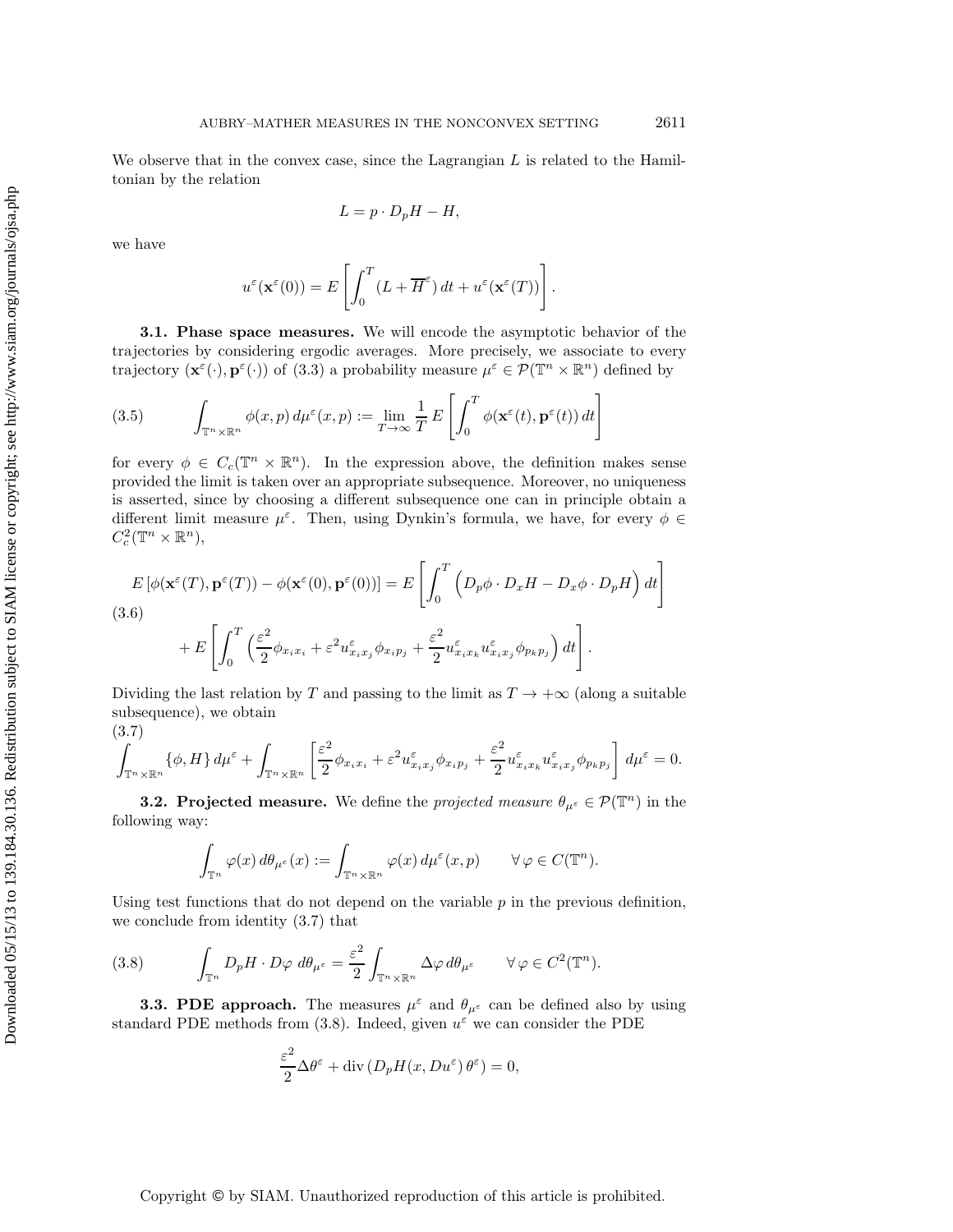Downloaded 05/15/13 to 139.184.30.136. Redistribution subject to SIAM license or copyright; see http://www.siam.org/journals/ojsa.php Downloaded 05/15/13 to 139.184.30.136. Redistribution subject to SIAM license or copyright; see http://www.siam.org/journals/ojsa.php which admits a unique nonnegative solution  $\theta^{\varepsilon}$  with

$$
\int_{\mathbb{T}^n} \theta^{\varepsilon}(x) \, dx = 1,
$$

since it is not hard to see that 0 is the principal eigenvalue of the following elliptic operator in  $C^2(\mathbb{T}^n)$ :

$$
v \longmapsto -\frac{\varepsilon^2}{2} \Delta v - \text{div}(D_p H(x, Du^{\varepsilon}) v).
$$

Then  $\mu^{\varepsilon}$  can be defined as a unique measure such that

$$
\int_{\mathbb{T}^n \times \mathbb{R}^n} \psi(x, p) d\mu^{\varepsilon}(x, p) = \int_{\mathbb{T}^n} \psi(x, Du^{\varepsilon}(x)) d\theta^{\varepsilon}(x)
$$

for every  $\psi \in C_c(\mathbb{T}^n \times \mathbb{R}^n)$ . Finally, identity (3.7) requires some work but can also be proved in a purely analytic way.

**4. Uniform estimates.** In this section we derive several estimates that will be useful when passing to the limit as  $\varepsilon \to 0$ . We will use here the same techniques as in [4] and [20].

Proposition 4.1. *We have the following estimates:*

(4.1) 
$$
\varepsilon^2 \int_{\mathbb{T}^n} |D^2_{xx} u^{\varepsilon}|^2 d\theta_{\mu^{\varepsilon}} \leq C,
$$
  
(4.2) 
$$
\varepsilon^2 \int |D^2_{Px} u^{\varepsilon}|^2 d\theta_{\mu^{\varepsilon}} \leq \int |D_P u^{\varepsilon}|^2 d\theta_{\mu^{\varepsilon}} + \int |D_p H - D_P \overline{H}^{\varepsilon}
$$

$$
(4.2) \qquad \varepsilon^2 \int_{\mathbb{T}^n} |D_{Px}^2 u^{\varepsilon}|^2 d\theta_{\mu^{\varepsilon}} \le \int_{\mathbb{T}^n} |D_P u^{\varepsilon}|^2 d\theta_{\mu^{\varepsilon}} + \int_{\mathbb{T}^n} |D_p H - D_P \overline{H}^{\varepsilon}|^2 d\theta_{\mu^{\varepsilon}},
$$

(4.3) 
$$
\varepsilon^2 \int_{\mathbb{T}^n} |Du_{x_ix_i}^{\varepsilon}|^2 d\theta_{\mu^{\varepsilon}} \leq C \left(1 + \int_{\mathbb{T}^n} |D^2_{xx} u^{\varepsilon}|^3 d\theta_{\mu^{\varepsilon}}\right), \qquad i = 1, \dots, n.
$$

*In addition, if* H *is uniformly convex in* p*, inequalities* (4.1) *and* (4.2) *can be improved to*

(4.4) 
$$
\int_{\mathbb{T}^n} |D^2_{xx} u^{\varepsilon}|^2 d\theta_{\mu^{\varepsilon}} \leq C,
$$

(4.5) 
$$
\int_{\mathbb{T}^n} |D_{Px}^2 u^{\varepsilon}|^2 d\theta_{\mu^{\varepsilon}} \leq C \operatorname{trace} (D_{PP}^2 \overline{H}^{\varepsilon}),
$$

*respectively. Here* C *denotes a positive constant independent of* ε*.*

*Remark* 4.2. Estimate (4.4) was already proved in [4] and [20].

To prove the proposition we first need an auxiliary lemma. In the following, we denote by  $\beta$  either a direction in  $\mathbb{R}^n$  (i.e.,  $\beta \in \mathbb{R}^n$  with  $|\beta|=1$ ) or a parameter (e.g.,  $\beta = P_i$  for some  $i \in \{1, ..., n\}$ . When  $\beta = P_i$  for some  $i \in \{1, ..., n\}$  the symbols  $H_{\beta}$  and  $H_{\beta\beta}$  have to be understood as  $H_{p_i}$  and  $H_{p_i p_i}$ , respectively.

Lemma 4.3. *We have*

$$
(4.6) \quad \varepsilon^2 \int_{\mathbb{T}^n} |D_x u_{\beta}^{\varepsilon}|^2 d\theta_{\mu^{\varepsilon}} = 2 \int_{\mathbb{T}^n} u_{\beta}^{\varepsilon} (\overline{H}_{\beta}^{\varepsilon} - H_{\beta}) d\theta_{\mu^{\varepsilon}},
$$
  
\n
$$
(4.7) \quad \int_{\mathbb{T}^n} (\overline{H}_{\beta\beta}^{\varepsilon} - H_{\beta\beta} - 2D_p H_{\beta} \cdot D_x u_{\beta}^{\varepsilon} - D_{pp}^2 H D_x u_{\beta}^{\varepsilon} \cdot D_x u_{\beta}^{\varepsilon}) d\theta_{\mu^{\varepsilon}} = 0,
$$
  
\n
$$
\varepsilon^2 \int_{\mathbb{T}^n} |D_x u_{\beta\beta}^{\varepsilon}|^2 d\theta_{\mu^{\varepsilon}} = 2 \int_{\mathbb{T}^n} u_{\beta\beta}^{\varepsilon} (\overline{H}_{\beta\beta}^{\varepsilon} - H_{\beta\beta} - 2D_p H_{\beta} \cdot D_x u_{\beta}^{\varepsilon} - D_{pp}^2 H : D_x u_{\beta}^{\varepsilon} \otimes D_x u_{\beta}^{\varepsilon} d\theta_{\mu^{\varepsilon}}.
$$
  
\n
$$
(4.8)
$$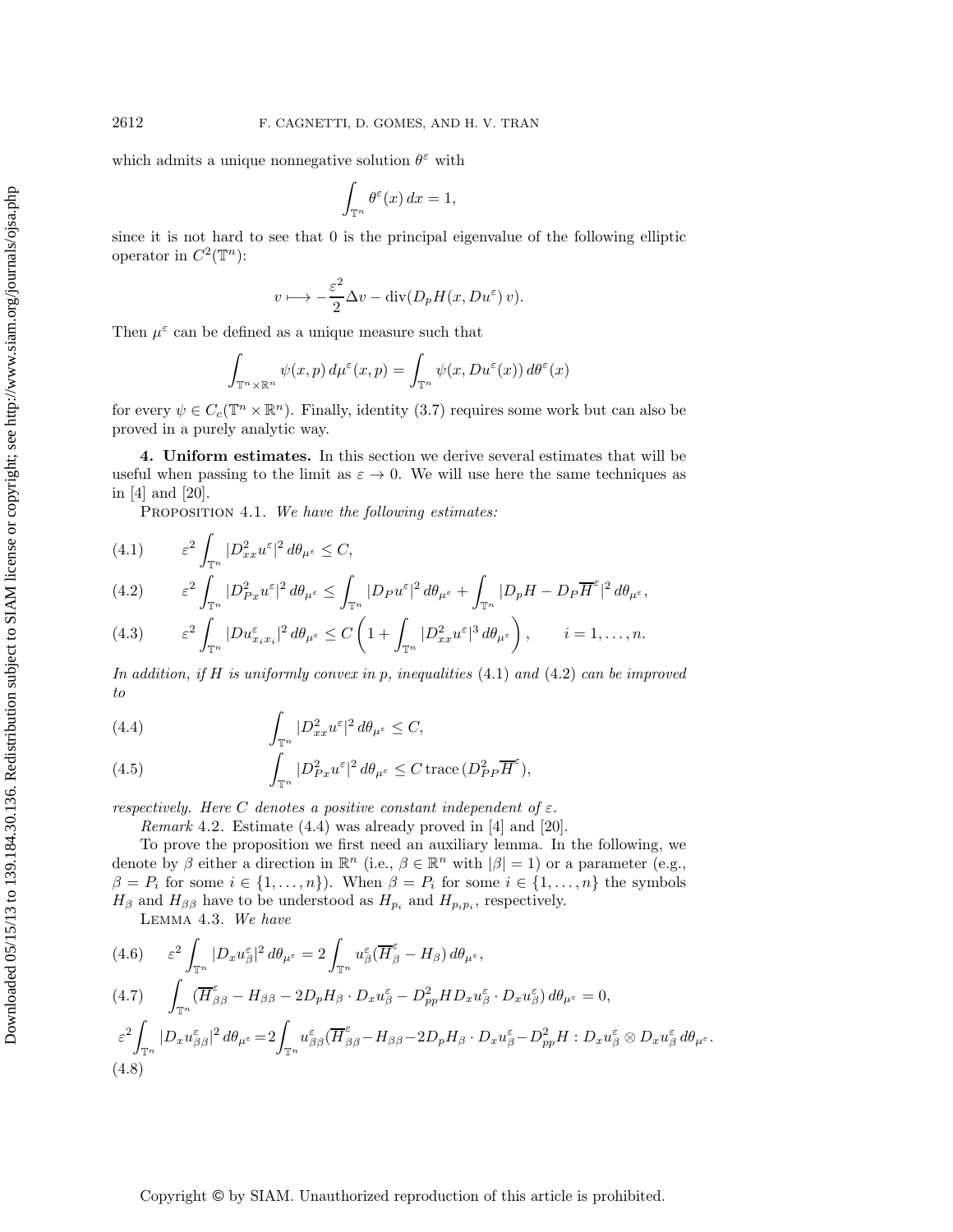*Proof.* By differentiating (2.1) with respect to  $\beta$  and recalling Definition 2.2 we get

(4.9) 
$$
L^{\varepsilon,P}u_{\beta}^{\varepsilon} = \overline{H}_{\beta}^{\varepsilon} - H_{\beta},
$$

so that

$$
\frac{1}{2}L^{\varepsilon,P}(|u_{\beta}^{\varepsilon}|^2) = u_{\beta}^{\varepsilon}L^{\varepsilon,P}u_{\beta}^{\varepsilon} - \frac{\varepsilon^2}{2}|D_x u_{\beta}^{\varepsilon}|^2 = u_{\beta}^{\varepsilon}(\overline{H}_{\beta}^{\varepsilon} - H_{\beta}) - \frac{\varepsilon^2}{2}|D_x u_{\beta}^{\varepsilon}|^2.
$$

Integrating w.r.t.  $\theta_{\mu^{\varepsilon}}$  and recalling (3.8) we get (4.6).

To prove (4.7), we differentiate (4.9) w.r.t.  $\beta$ , obtaining

(4.10) 
$$
L^{\varepsilon,P}u_{\beta\beta}^{\varepsilon} = \overline{H}_{\beta\beta}^{\varepsilon} - H_{\beta\beta} - 2D_p H_{\beta} \cdot D_x u_{\beta}^{\varepsilon} - D_{pp}^2 H : D_x u_{\beta}^{\varepsilon} \otimes D_x u_{\beta}^{\varepsilon}.
$$

Integrating w.r.t.  $\theta_{\mu^{\varepsilon}}$  and recalling (3.8), equality (4.7) follows. Finally, using (4.10)

$$
\frac{1}{2}L^{\varepsilon,P}(|u_{\beta\beta}^{\varepsilon}|^2) = u_{\beta\beta}^{\varepsilon}L^{\varepsilon,P}u_{\beta\beta}^{\varepsilon} - \frac{\varepsilon^2}{2}|D_x u_{\beta\beta}^{\varepsilon}|^2
$$
\n
$$
= u_{\beta\beta}^{\varepsilon}(\overline{H}_{\beta\beta}^{\varepsilon} - H_{\beta\beta} - 2D_p H_{\beta} \cdot D_x u_{\beta}^{\varepsilon} - D_{pp}^2 H : D_x u_{\beta}^{\varepsilon} \otimes D_x u_{\beta}^{\varepsilon}) - \frac{\varepsilon^2}{2}|D_x u_{\beta\beta}^{\varepsilon}|^2.
$$

 $\Box$ Once again, we integrate w.r.t.  $\theta_{\mu^{\varepsilon}}$  and use (3.8) to get (4.8).

We can now proceed to the proof of Proposition 4.1.

*Proof of Proposition* 4.1. Summing up the n identities obtained from (4.6) with  $\beta = x_1, \ldots, x_n$ , respectively, we have

$$
\varepsilon^2 \int_{\mathbb{T}^n} |D^2_{xx} u^{\varepsilon}|^2 d\theta_{\mu^{\varepsilon}} = -2 \int_{\mathbb{T}^n} D_x u^{\varepsilon} \cdot D_x H d\theta_{\mu^{\varepsilon}}.
$$

Thanks to Remark 2.3, (4.1) follows. Analogously, relation (4.2) is obtained by summing up (4.6) with  $\beta = P_1, P_2, \ldots, P_n$ , which yields

$$
\varepsilon^2 \int_{\mathbb{T}^n} |D_{Px}^2 u^{\varepsilon}|^2 d\theta_{\mu^{\varepsilon}} = 2 \int_{\mathbb{T}^n} D_P u^{\varepsilon} \cdot \left[ D_P \overline{H}^{\varepsilon} - D_p H \right] d\theta_{\mu^{\varepsilon}}.
$$

Let us show  $(4.3)$ . Thanks to  $(4.8)$ 

$$
\varepsilon^2 \int_{\mathbb{T}^n} |D_x u_{x_ix_i}^{\varepsilon}|^2 d\theta_{\mu^{\varepsilon}}
$$
  
= 
$$
-2 \int_{\mathbb{T}^n} u_{x_ix_i}^{\varepsilon} (H_{x_ix_i} + 2D_p H_{x_i} \cdot D_x u_{x_i}^{\varepsilon} + D_{pp}^2 H : D_x u_{x_i}^{\varepsilon} \otimes D_x u_{x_i}^{\varepsilon}) d\theta_{\mu^{\varepsilon}}.
$$

Since the functions  $u^{\varepsilon}$  are uniformly Lipschitz, we have

$$
|H_{x_ix_i}|, |D_pH_{x_i}|, |D_{pp}^2H| \le C \quad \text{on the support of } \theta_{\mu^{\varepsilon}}.
$$

Hence,

$$
\varepsilon^2 \int_{\mathbb{T}^n} |D_x u_{x_i x_i}^{\varepsilon}|^2 d\theta_{\mu^{\varepsilon}} \leq C \left[ \int_{\mathbb{T}^n} |D_{xx}^2 u^{\varepsilon}| d\theta_{\mu^{\varepsilon}} + \int_{\mathbb{T}^n} |D_{xx}^2 u^{\varepsilon}|^2 d\theta_{\mu^{\varepsilon}} + \int_{\mathbb{T}^n} |D_{xx}^2 u^{\varepsilon}|^3 d\theta_{\mu^{\varepsilon}} \right]
$$
  

$$
\leq C \left( 1 + \int_{\mathbb{T}^n} |D_{xx}^2 u^{\varepsilon}|^3 d\theta_{\mu^{\varepsilon}} \right).
$$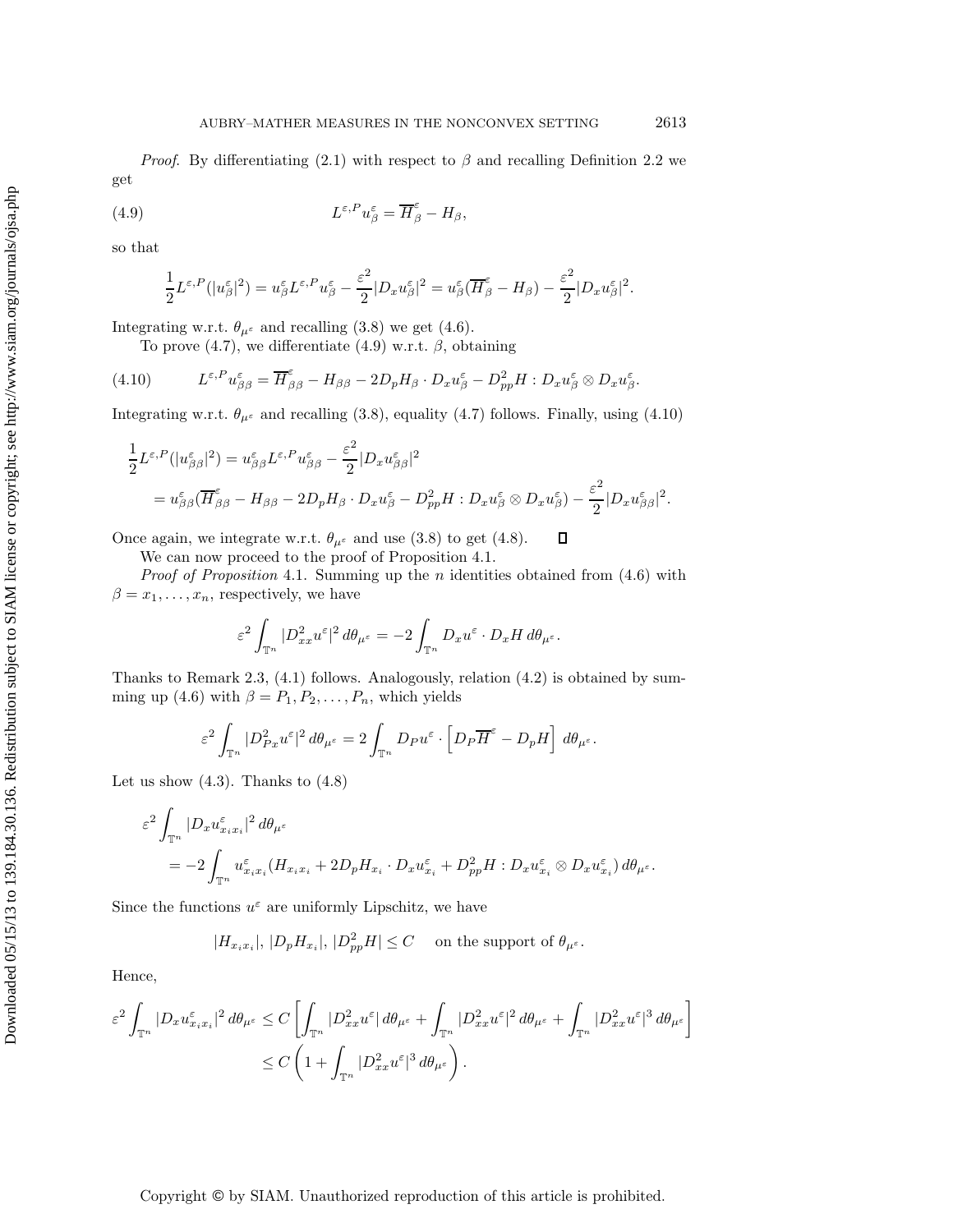Finally, assume that H is uniformly convex. Thanks to (4.7) for every  $i = 1, \ldots, n$ 

$$
0 = \int_{\mathbb{T}^n} (H_{x_i x_i} + 2D_p H_{x_i} \cdot D_x u_{x_i}^{\varepsilon} + D_{pp}^2 H D_x u_{x_i}^{\varepsilon} \cdot D_x u_{x_i}^{\varepsilon}) d\theta_{\mu^{\varepsilon}}
$$
  
\n
$$
\geq \int_{\mathbb{T}^n} (H_{x_i x_i} + 2D_p H_{x_i} \cdot D_x u_{x_i}^{\varepsilon}) d\theta_{\mu^{\varepsilon}} + \alpha \|D_x u_{x_i}^{\varepsilon}\|_{L^2(\mathbb{T}^n; d\theta_{\mu^{\varepsilon}})}^2
$$

for some  $\alpha > 0$ . Thus, using Cauchy's and Young's inequalities, for every  $\eta \in \mathbb{R}$ 

$$
\alpha \|D_x u_{x_i}^{\varepsilon}\|_{L^2(\mathbb{T}^n; d\theta_{\mu^{\varepsilon}})}^2 \leq -\int_{\mathbb{T}^n} H_{x_i x_i} d\theta_{\mu^{\varepsilon}} + 2 \|D_p H_{x_i}\|_{L^2(\mathbb{T}^n; d\theta_{\mu^{\varepsilon}})} \|D_x u_{x_i}^{\varepsilon}\|_{L^2(\mathbb{T}^n; d\theta_{\mu^{\varepsilon}})} \n\leq -\int_{\mathbb{T}^n} H_{x_i x_i} d\theta_{\mu^{\varepsilon}} + \frac{1}{\eta^2} \|D_p H_{x_i}\|_{L^2(\mathbb{T}^n; d\theta_{\mu^{\varepsilon}})}^2 + \eta^2 \|D_x u_{x_i}^{\varepsilon}\|_{L^2(\mathbb{T}^n; d\theta_{\mu^{\varepsilon}})}^2.
$$

Finally,

$$
(\alpha - \eta^2) \|D_x u_{x_i}^\varepsilon\|_{L^2(\mathbb{T}^n; d\theta_{\mu^\varepsilon})}^2 \leq - \int_{\mathbb{T}^n} H_{x_i x_i} d\theta_{\mu^\varepsilon} + \frac{1}{\eta^2} \|D_p H_{x_i}\|_{L^2(\mathbb{T}^n; d\theta_{\mu^\varepsilon})}^2.
$$

Choosing  $\eta^2 < \alpha$  we get (4.4).

Let  $i \in \{1, \ldots, n\}$  and let us integrate w.r.t.  $\theta_{\mu^{\varepsilon}}$  relation (4.10) with  $\beta = P_i$ :

$$
0 = \int_{\mathbb{T}^n} (\overline{H}_{P_i P_i}^{\varepsilon} - H_{p_i p_i} - 2D_p H_{p_i} \cdot D_x u_{P_i}^{\varepsilon} - D_{pp}^2 H D_x u_{P_i}^{\varepsilon} \cdot D_x u_{P_i}^{\varepsilon}) d\theta_{\mu^{\varepsilon}}.
$$

Since  $D_{pp}^2H$  is positive definite,

$$
\begin{aligned} & \alpha \int_{\mathbb{T}^n} |D_x u_{P_i}^{\varepsilon}|^2 \, d\theta_{\mu^{\varepsilon}} \leq \int_{\mathbb{T}^n} (\overline{H}_{P_i P_i}^{\varepsilon} - H_{p_i p_i} - 2D_p H_{p_i} \cdot D_x u_{P_i}^{\varepsilon}) \, d\theta_{\mu^{\varepsilon}} \\ & \leq \int_{\mathbb{T}^n} (\overline{H}_{P_i P_i}^{\varepsilon} - 2D_p H_{p_i} \cdot D_x u_{P_i}^{\varepsilon}) \, d\theta_{\mu^{\varepsilon}}. \end{aligned}
$$

Using once again Cauchy's and Young's inequalities and summing up with respect to  $i = 1, \ldots, n$  (4.5) follows.  $\Box$ 

**5. Existence of Mather measures and dissipation measures.** We now look at the asymptotic behavior of the measures  $\mu^{\varepsilon}$  as  $\varepsilon \to 0$ , proving existence of Mather measures. The main result of the section is the following.

THEOREM 5.1. Let  $H: \mathbb{T}^n \times \mathbb{R}^n \to \mathbb{R}$  be a smooth function satisfying conditions (H1)–(H3)*, and let*  $\{\mu^{\varepsilon}\}_{{\varepsilon}>0}$  *be the family of measures defined in section* 3*. Then there exist a Mather measure*  $\mu$  *and a nonnegative, symmetric*  $n \times n$  *matrix*  $(m_{kj})_{k,j=1,...,n}$ *of Borel measures such that*

(5.1) 
$$
\mu^{\varepsilon} \stackrel{*}{\rightharpoonup} \mu \quad in the sense of measures up to subsequences,
$$

*and*

(5.2) 
$$
\int_{\mathbb{T}^n \times \mathbb{R}^n} {\{\phi, H\} d\mu} + \int_{\mathbb{T}^n \times \mathbb{R}^n} {\phi_{p_k p_j} dm_{kj}} = 0 \qquad \forall \phi \in C_c^2(\mathbb{T}^n \times \mathbb{R}^n).
$$

*Moreover,*

$$
(5.3) \t\t supp \mu \text{ and } supp \ m \text{ are compact.}
$$

We call the matrix  $m_{kj}$  the dissipation measure.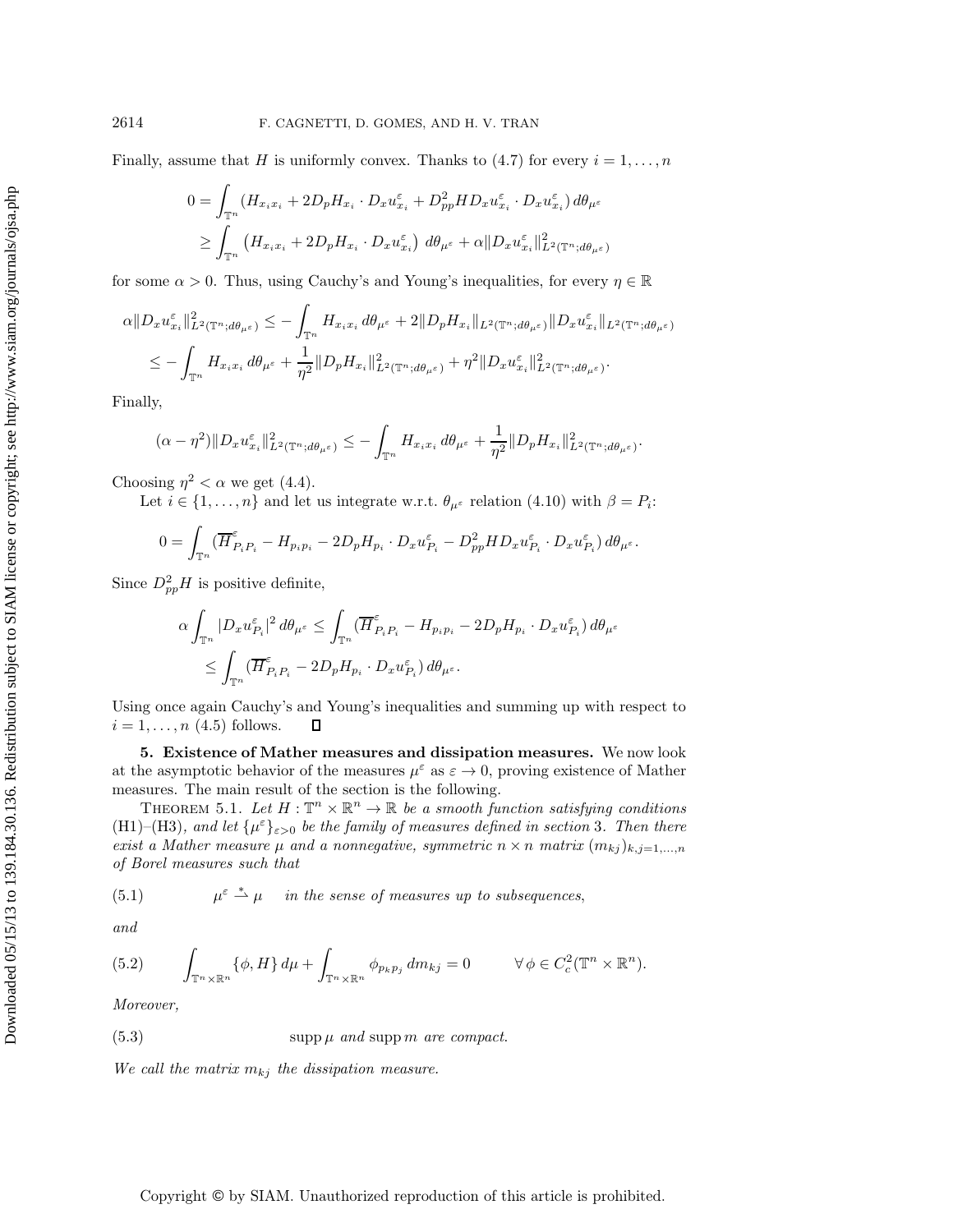*Proof.* First of all, we notice that since we have a uniform (in  $\varepsilon$ ) Lipschitz estimate for the functions  $u^{\varepsilon}$ , there exists a compact set  $K \subset \mathbb{T}^n \times \mathbb{R}^n$  such that

$$
\operatorname{supp}\mu^{\varepsilon}\subset K\qquad\forall\,\varepsilon>0.
$$

Moreover, up to subsequences, we have (5.1), that is,

$$
\lim_{\varepsilon \to 0} \int_{\mathbb{T}^n \times \mathbb{R}^n} \phi \, d\mu^{\varepsilon} \to \int_{\mathbb{T}^n \times \mathbb{R}^n} \phi \, d\mu
$$

for every function  $\phi \in C_c(\mathbb{T}^n \times \mathbb{R}^n)$ , for some probability measure  $\mu \in \mathcal{P}(\mathbb{T}^n \times \mathbb{R}^n)$ , and this proves (5.1). From what we said, it follows that

$$
\operatorname{supp}\mu\subset K.
$$

To show  $(5.2)$ , we need to pass to the limit in relation  $(3.7)$ . First, let us focus on the second term of the aforementioned formula:

(5.4) 
$$
\int_{\mathbb{T}^n \times \mathbb{R}^n} \left[ \frac{\varepsilon^2}{2} \phi_{x_i x_i} + \varepsilon^2 u_{x_i x_j} \phi_{x_i p_j} + \frac{\varepsilon^2}{2} u_{x_i x_k} \psi_{x_i x_j} \phi_{p_k p_j} \right] d\mu^{\varepsilon}.
$$

By the bounds of the previous section,

$$
\lim_{\varepsilon \to 0} \int_{\mathbb{T}^n \times \mathbb{R}^n} \left[ \frac{\varepsilon^2}{2} \phi_{x_i x_i} + \varepsilon^2 u_{x_i x_j}^{\varepsilon} \phi_{x_i p_j} \right] d\mu^{\varepsilon} = 0.
$$

However, as in  $\vert 4\vert$ , the last term in (5.4) does not vanish in the limit. In fact, through a subsequence, for every  $k, j = 1, \ldots, n$  we have

$$
\frac{\varepsilon^2}{2} \int_{\mathbb{T}^n \times \mathbb{R}^n} u_{x_ix_k}^{\varepsilon} u_{x_ix_j}^{\varepsilon} \psi(x, p) d\mu^{\varepsilon}(x, p) \longrightarrow \int_{\mathbb{T}^n \times \mathbb{R}^n} \psi(x, p) dm_{kj}(x, p) \quad \forall \psi \in C_c(\mathbb{T}^n \times \mathbb{R}^n)
$$

for some nonnegative, symmetric  $n \times n$  matrix  $(m_{kj})_{k,j=1,\dots,n}$  of Borel measures. Passing to the limit as  $\varepsilon \to 0$  in (3.7), condition (5.2) follows. From Remark 3.1 we infer that supp  $m \subset K$ , so that (5.3) follows.

Let us show that  $\mu$  satisfies conditions (a)–(c) with  $P = 0$ . As in [4] and [20], consider

$$
\int_{\mathbb{T}^n \times \mathbb{R}^n} \left( H(x, p) - \overline{H}^{\varepsilon} \right)^2 d\mu^{\varepsilon}(x, p) = \frac{\varepsilon^4}{4} \int_{\mathbb{T}^n \times \mathbb{R}^n} |\Delta u^{\varepsilon}(x)|^2 d\mu^{\varepsilon}(x, p) \longrightarrow 0
$$

as  $\varepsilon \to 0$ , where we used (2.1) and (4.1). Therefore, (a) follows. Let us consider relation (3.7), and let us choose as test function  $\phi = \varphi(u^{\varepsilon})$ . We get

$$
\int_{\mathbb{T}^n \times \mathbb{R}^n} \varphi'(u^{\varepsilon}) D_x u^{\varepsilon} \cdot D_p H \, d\mu^{\varepsilon} + \varepsilon^2 \int_{\mathbb{T}^n \times \mathbb{R}^n} \left( \varphi'(u^{\varepsilon}) u^{\varepsilon}_{x_i x_i} + \varphi''(u^{\varepsilon}) (u^{\varepsilon}_{x_i})^2 \right) \, d\mu^{\varepsilon} = 0.
$$

Passing to the limit as  $\varepsilon \to 0$ , we have

$$
\int_{\mathbb{T}^n \times \mathbb{R}^n} \varphi'(u) \, p \cdot D_p H \, d\mu = 0.
$$

Choosing  $\varphi(u) = u$ , we get (b). Finally, relation (c) follows by simply choosing in  $(5.2)$  test functions  $\phi$  that do not depend on the variable p.  $\Box$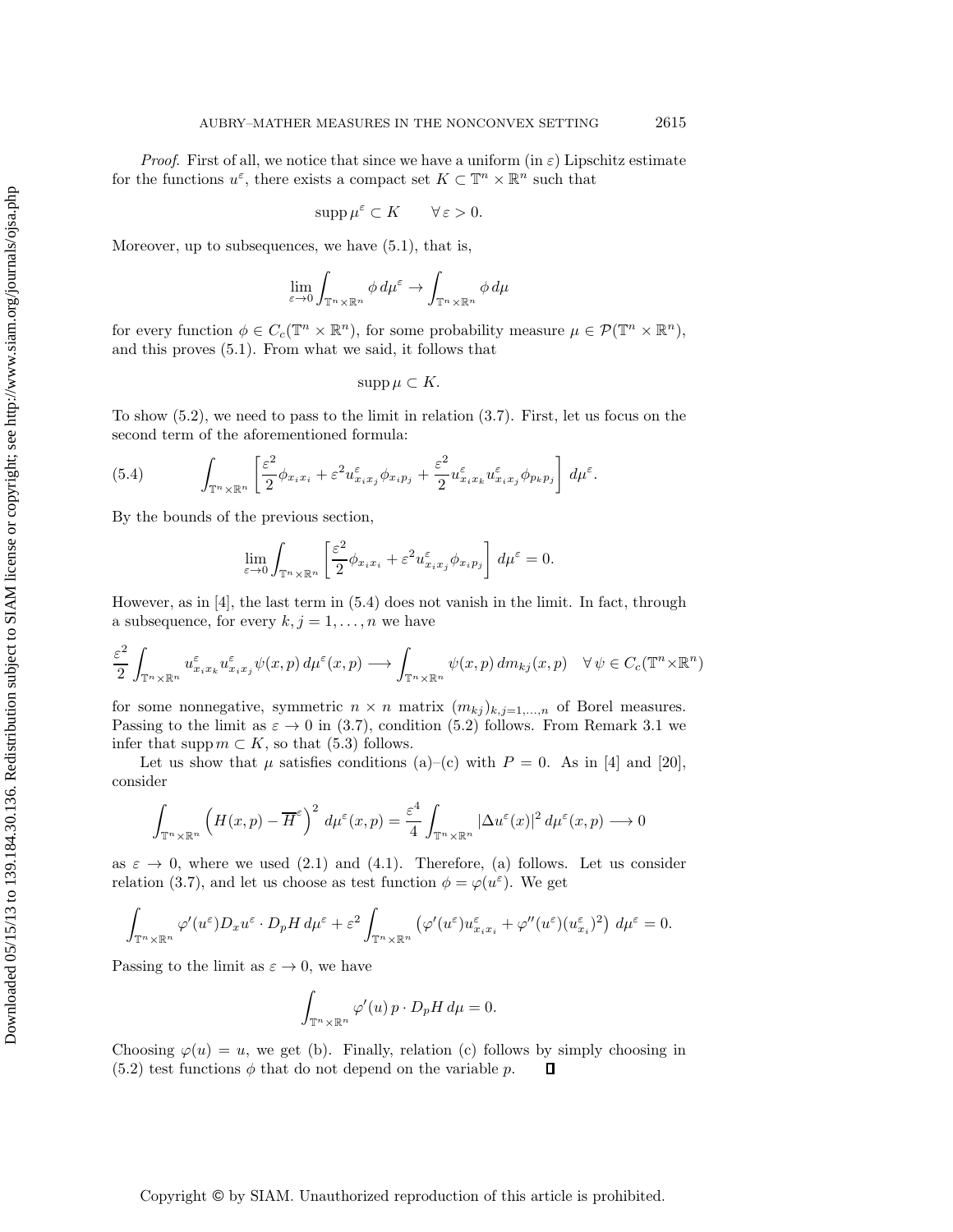We conclude the section with an identity that will be useful in section 9. PROPOSITION 5.2. *For every*  $\lambda \in \mathbb{R}$ 

(5.5) 
$$
\int_{\mathbb{T}^n \times \mathbb{R}^n} e^{\lambda H} \left( \lambda H_{p_k} H_{p_j} + H_{p_k p_j} \right) dm_{kj} = 0.
$$

*Proof.* First recall that for any function  $f : \mathbb{R} \to \mathbb{R}$  of class  $C^1$ 

 ${H, f(H)} = 0,$ 

and, furthermore, for any  $\psi \in C^1(\mathbb{T}^n \times \mathbb{R}^n)$ 

$$
\{H, \psi f(H)\} = \{H, \psi\} f(H).
$$

Now let  $\lambda \in \mathbb{R}$ . By choosing in (5.2)  $\phi = \psi f(H)$  with  $f(z) = e^{\lambda z}$  and  $\psi \equiv 1$  we conclude the proof.  $\Box$ 

**6. Support of the dissipation measures.** We discuss now in a more detailed way the structure of supp  $m$ .

Proposition 6.1. *We have*

(6.1) 
$$
\operatorname{supp} m \subset \overline{\bigcup_{x \in \mathbb{T}^n} co G(x)} =: K,
$$

*where with co*  $G(x)$  *we denote the convex hull in*  $\mathbb{R}^n$  *of the set*  $G(x)$ *, and* 

 $G(\overline{x}) := \operatorname{supp} \mu \cap \{(x, p) \in \mathbb{T}^n \times \mathbb{R}^n : x = \overline{x}\}, \quad \overline{x} \in \mathbb{T}^n.$ 

*Remark* 6.2. We stress that the convex hull of the set  $G(x)$  is taken only with respect to the variable  $p$ , while the closure in the right-hand side of  $(6.1)$  is taken in *all*  $\mathbb{T}^n \times \mathbb{R}^n$ .

*Sketch of the proof.* For  $\tau > 0$  sufficiently small, we can choose an open set  $K_{\tau}$  in  $\mathbb{T}^n \times \mathbb{R}^n$  such that  $K \subset K_\tau$ , dist  $(\partial K_\tau, K) < \tau$ , and  $K_\tau(x) := \{p \in \mathbb{R}^n : (x, p) \in K_\tau\}$ is convex for every  $x\in\mathbb{T}^n.$ 

Also, we can find a smooth open set  $K_{2\tau} \subset \mathbb{T}^n \times \mathbb{R}^n$  such that, for every  $x \in$  $\mathbb{T}^n$ ,  $K_{2\tau}(x) := \{p \in \mathbb{R}^n : (x,p) \in K_{2\tau}\}\$ is *strictly convex*,  $K_{2\tau}(x) \supset K_{\tau}(x)$ , and dist  $(\partial K_{2\tau}(x), K_{\tau}(x)) < \tau$ .

Finally, we can construct a smooth function  $\eta_{\tau}: \mathbb{T}^n \times \mathbb{R}^n \to \mathbb{R}$  such that for every  $x \in \mathbb{T}^n$ 

- $\eta_{\tau}(x,p) = 0$  for  $p \in K_{\tau}(x);$
- $p \mapsto \eta_{\tau}(x, p)$  is convex;

•  $p \mapsto \eta_{\tau}(x, p)$  is *uniformly convex* on  $\mathbb{R}^n \setminus K_{2\tau}(x)$ .

In this way,  $\eta_{\tau}(x, p) = 0$  on  $K_{\tau} \supset K \supset \text{supp}\mu$ . Therefore

$$
\int_{\mathbb{T}^n\times\mathbb{R}^n} \{\eta_\tau, H\} d\mu = 0.
$$

Combining with (5.2),

$$
\int_{\mathbb{T}^n\times\mathbb{R}^n} (\eta_\tau)_{p_k p_j} dm_{kj} = 0,
$$

which implies supp  $m \subset \bigcup_{x \in \mathbb{T}^n} K_{2\tau}(x)$ . Letting  $\tau \to 0$ , we finally get the desired result.  $\Box$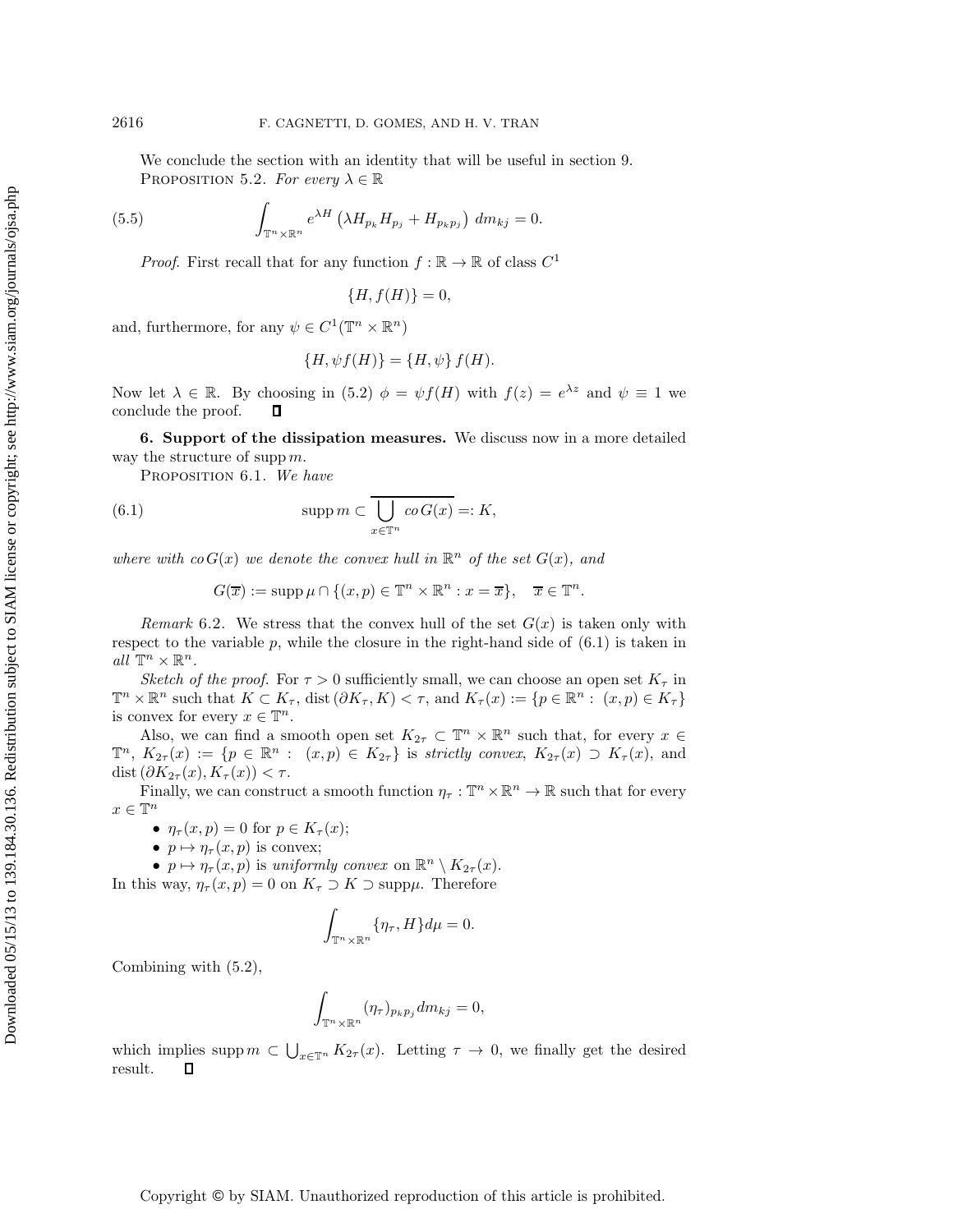As a consequence, we have the following corollary. Corollary 6.3.

$$
supp m \subset \mathrm{co}\{H(x,p) \leq \overline{H}\}.
$$

*Proof.* The proof follows simply from the fact that for every  $x \in \mathbb{T}^n$  we have

$$
G(x) \subset \{H(x, p) \le \overline{H}\}.
$$

**7. Averaging.** In this section we prove some additional estimates concerning averaging with respect to the process (1.17). When necessary, to avoid confusion we will explicitly write the dependence on P. Let us start with a definition.

DEFINITION 7.1. *We define the rotation number*  $\rho_0$  *associated to the measures*  $\mu$ *and* m *as*

$$
\rho_0 := \lim_{\varepsilon \to 0} \lim_{T \to +\infty} E\left[\frac{\mathbf{x}^{\varepsilon}(T) - \mathbf{x}^{\varepsilon}(0)}{T}\right],
$$

*where the limit is taken along the same subsequences as in* (3.5) *and* (5.1)*.*

The following theorem gives a formula for the rotation number.

Theorem 7.2. *There holds*

(7.1) 
$$
\rho_0 = \int_{\mathbb{T}^n \times \mathbb{R}^n} D_p H \, d\mu.
$$

*Moreover, defining for every*  $\varepsilon > 0$  *the variable*  $\mathbf{X}^{\varepsilon} := \mathbf{x}^{\varepsilon} + D_P u^{\varepsilon}(\mathbf{x}^{\varepsilon})$ *, we have* 

(7.2) 
$$
E\left[\frac{\mathbf{X}^{\varepsilon}(T) - \mathbf{X}^{\varepsilon}(0)}{T}\right] = -D_{P}\overline{H}^{\varepsilon}(P)
$$

*and*

$$
\lim_{T \to +\infty} E\left[\frac{\left(\mathbf{X}^{\varepsilon}(T) - \mathbf{X}^{\varepsilon}(0) + D_{P}\overline{H}^{\varepsilon}(P)T\right)^{2}}{T}\right] \leq 2 n \varepsilon^{2} + 2 \int_{\mathbb{T}^{n}} |D_{P}u^{\varepsilon}|^{2} d\theta_{\mu^{\varepsilon}} + 2 \int_{\mathbb{T}^{n}} |D_{P}H - D_{P}\overline{H}^{\varepsilon}|^{2} d\theta_{\mu^{\varepsilon}}.
$$

*Proof.* Choosing  $\phi(x) = x_i$  with  $i = 1, 2, 3$  in (3.6) we obtain

$$
E\left[\frac{\mathbf{x}^{\varepsilon}(T) - \mathbf{x}^{\varepsilon}(0)}{T}\right] = -E\left[\frac{1}{T}\int_0^T D_p H(\mathbf{x}^{\varepsilon}(t), \mathbf{p}^{\varepsilon}(t)) dt\right].
$$

Passing to the limit as  $T \to +\infty$ ,

$$
\rho_{\varepsilon} := \lim_{T \to +\infty} E\left[\frac{\mathbf{x}^{\varepsilon}(T) - \mathbf{x}^{\varepsilon}(0)}{T}\right] = \int_{\mathbb{T}^n \times \mathbb{R}^n} D_p H \, d\mu^{\varepsilon}.
$$

We get  $(7.1)$  by letting  $\varepsilon$  go to zero.

To prove  $(7.2)$ , recalling Itô's formula  $(3.2)$ , we compute

$$
d\mathbf{X}^{\varepsilon} = d\mathbf{x}^{\varepsilon} + D_{Px}^2 u^{\varepsilon}(\mathbf{x}^{\varepsilon}) d\mathbf{x}^{\varepsilon} + \frac{\varepsilon^2}{2} D_P \Delta u^{\varepsilon}(\mathbf{x}^{\varepsilon}) dt
$$
  
= 
$$
\left( -D_p H(\mathbf{x}^{\varepsilon}, \mathbf{p}^{\varepsilon})(I + D_{Px}^2 u^{\varepsilon}(\mathbf{x}^{\varepsilon})) + \frac{\varepsilon^2}{2} D_P \Delta u^{\varepsilon}(\mathbf{x}^{\varepsilon}) \right) dt + \varepsilon (I + D_{Px}^2 u^{\varepsilon}(\mathbf{x}^{\varepsilon})) dw_t,
$$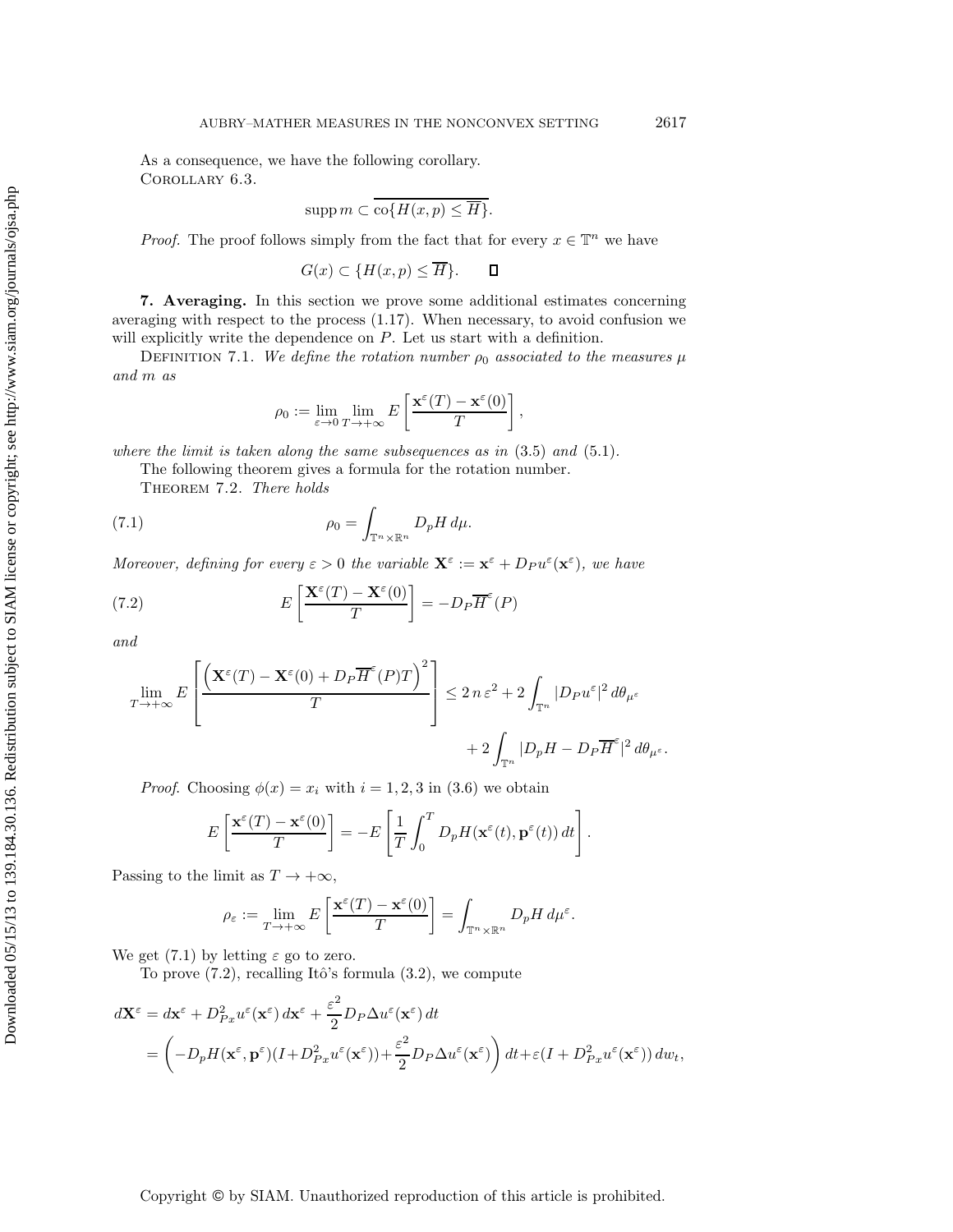where in the last equality we used  $(3.1)$ . By differentiating  $(2.1)$  w.r.t. P we obtain

(7.3) 
$$
-D_p H(\mathbf{x}^{\varepsilon}, \mathbf{p}^{\varepsilon})(I + D_{Px}^2 u^{\varepsilon}(\mathbf{x}^{\varepsilon})) + \frac{\varepsilon^2}{2} D_P \Delta u^{\varepsilon}(\mathbf{x}^{\varepsilon}) = -D_P \overline{H}^{\varepsilon}(P),
$$

so that

(7.4) 
$$
d\mathbf{X}^{\varepsilon} = -D_P \overline{H}^{\varepsilon}(P) dt + \varepsilon (I + D_{Px}^2 u^{\varepsilon}(\mathbf{x}^{\varepsilon})) dw_t.
$$

Using the fact that

$$
E\left[\int_0^T \varepsilon(I + D_{Px}^2 u^{\varepsilon}(\mathbf{x}^{\varepsilon})) \, dw_t\right] = 0,
$$

(7.2) follows.

Finally, using once again Itô's formula  $(3.2)$  and relation  $(7.4)$ , we can write

$$
d\left[\left(\mathbf{X}^{\varepsilon}(t) - \mathbf{X}^{\varepsilon}(0) + D_{P}\overline{H}^{\varepsilon}(P)t\right)^{2}\right]
$$
  
=  $2\left(\mathbf{X}^{\varepsilon}(t) - \mathbf{X}^{\varepsilon}(0) + D_{P}\overline{H}^{\varepsilon}(P)t\right) (d\mathbf{X}^{\varepsilon} + D_{P}\overline{H}^{\varepsilon}(P) dt) + \varepsilon^{2}|I + D_{Px}^{2}u^{\varepsilon}(\mathbf{x}^{\varepsilon})|^{2} dt$   
=  $2\varepsilon \left(\mathbf{X}^{\varepsilon}(t) - \mathbf{X}^{\varepsilon}(0) + D_{P}\overline{H}^{\varepsilon}(P)t\right) (I + D_{Px}^{2}u^{\varepsilon}(\mathbf{x}^{\varepsilon})) dw_{t} + \varepsilon^{2}|I + D_{Px}^{2}u^{\varepsilon}(\mathbf{x}^{\varepsilon})|^{2} dt$ .

Hence,

$$
E\left[\left(\mathbf{X}^{\varepsilon}(T) - \mathbf{X}^{\varepsilon}(0) + D_{P}\overline{H}^{\varepsilon}(P)T\right)^{2}\right]
$$
  
\n
$$
= E\left[\int_{0}^{T} 2 \varepsilon \left(\mathbf{X}^{\varepsilon}(t) - \mathbf{X}^{\varepsilon}(0) + D_{P}\overline{H}^{\varepsilon}(P)t\right) (I + D_{Px}^{2}u^{\varepsilon}(\mathbf{x}^{\varepsilon})) dw_{t}
$$
  
\n
$$
+ \int_{0}^{T} \varepsilon^{2}|I + D_{Px}^{2}u^{\varepsilon}(\mathbf{x}^{\varepsilon})|^{2} dt\right]
$$
  
\n
$$
= E\left[\int_{0}^{T} \varepsilon^{2}|I + D_{Px}^{2}u^{\varepsilon}(\mathbf{x}^{\varepsilon})|^{2} dt\right].
$$

Dividing by  $T$  and letting  $T$  go to infinity,

$$
\lim_{T \to +\infty} E\left[\frac{\left(\mathbf{X}^{\varepsilon}(T) - \mathbf{X}^{\varepsilon}(0) + D_{P}\overline{H}^{\varepsilon}(P)T\right)^{2}}{T}\right] = \lim_{T \to +\infty} E\left[\int_{0}^{T} \frac{\varepsilon^{2}|I + D_{Px}^{2}u^{\varepsilon}(\mathbf{x}^{\varepsilon})|^{2}}{T} dt\right]
$$
\n
$$
= \varepsilon^{2} \int_{\mathbb{T}^{n}} |I + D_{Px}^{2}u^{\varepsilon}|^{2} d\theta_{\mu^{\varepsilon}} \leq 2 n \varepsilon^{2} + 2 \varepsilon^{2} \int_{\mathbb{T}^{n}} |D_{Px}^{2}u^{\varepsilon}|^{2} d\theta_{\mu^{\varepsilon}}
$$
\n
$$
\leq 2 n \varepsilon^{2} + 2 \int_{\mathbb{T}^{n}} |D_{P}u^{\varepsilon}|^{2} d\theta_{\mu^{\varepsilon}} + 2 \int_{\mathbb{T}^{n}} |D_{P}H - D_{P}\overline{H}^{\varepsilon}|^{2} d\theta_{\mu^{\varepsilon}},
$$

where we used  $(4.2)$ .  $\Box$ 

We conclude the section with a proposition which shows in a formal way how "far" relation (1.3) is from being an actual change of variables. Let us set  $w^{\varepsilon}(x, P) :=$  $P \cdot x + u^{\varepsilon}(x, P)$ , where  $u^{\varepsilon}(x, P)$  is a  $\mathbb{Z}^n$ -periodic viscosity solution of (1.17), and let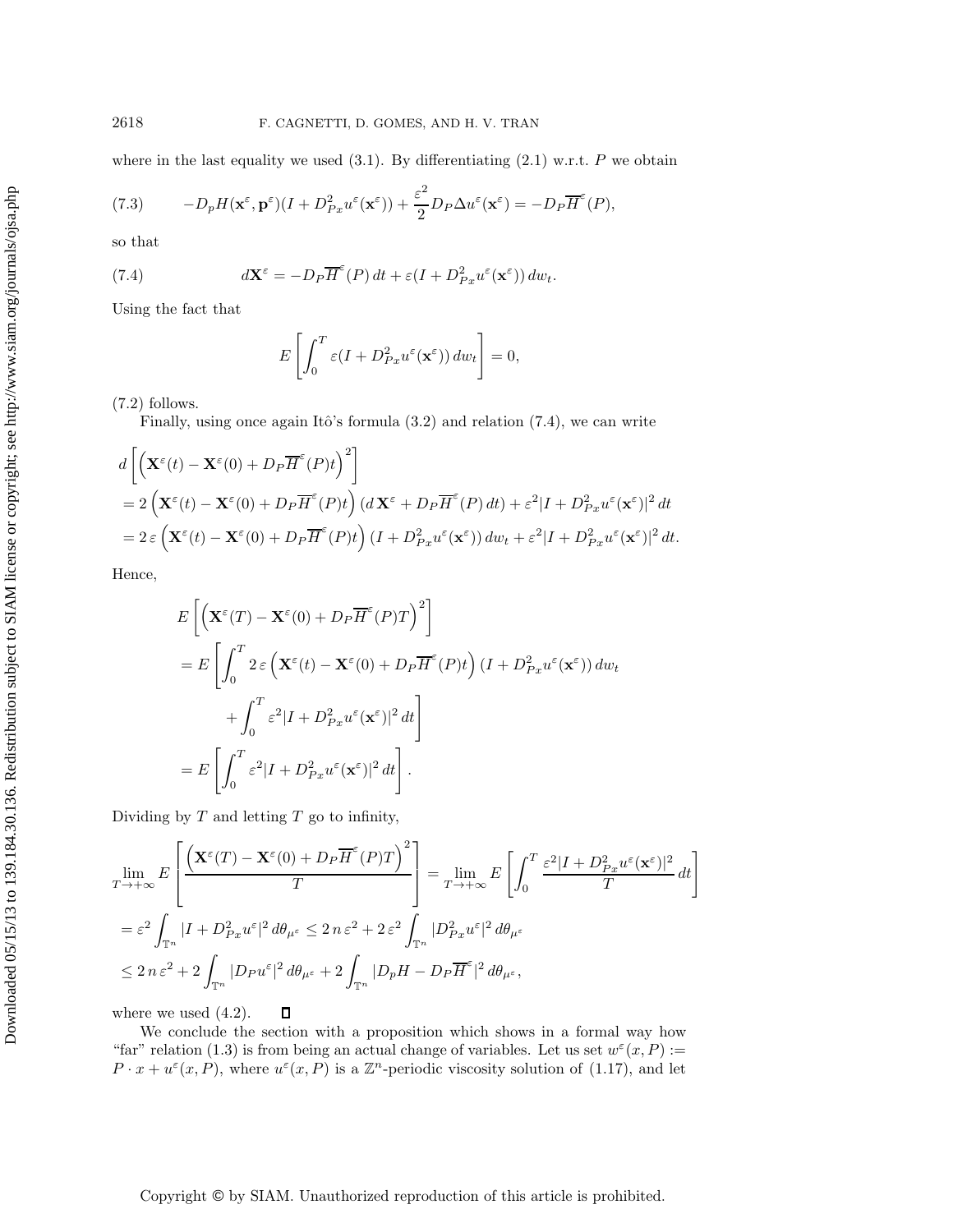$k \in \mathbb{Z}^n$ . We recall that in the convex setting the following weak version of the change of variables (1.3) holds [5, Theorem 9.1]:

$$
\lim_{h \to 0} \int_{\mathbb{T}^n} \Phi\left(D_P^h u(x, P)\right) d\theta_\mu = \int_{\mathbb{T}^n} \Phi\left(X\right) dX
$$

for each continuous  $\mathbb{Z}^n$ -periodic function  $\Phi : \mathbb{R}^n \to \mathbb{R}$ , where

$$
D_P^h u(x,P) := \left(\frac{u(x,P+he_1)-u(x,P)}{h},\ldots,\frac{u(x,P+he_n)-u(x,P)}{h}\right),
$$

 $e_1, \ldots, e_n$  being the vectors of the canonical basis in  $\mathbb{R}^n$ . The quoted result was proved by the authors by considering the Fourier series of Φ and then analyzing the integral on the left-hand side mode by mode. The next proposition shows what happens for a fixed mode in the nonconvex case.

Proposition 7.3. *The following inequality holds:*

$$
(k \cdot D_P \overline{H}^{\varepsilon}) \int_{\mathbb{T}^n} e^{2\pi i k \cdot D_P w^{\varepsilon}} d\theta_{\mu^{\varepsilon}} d\theta_{\mu^{\varepsilon}} \n\leq 2\pi |k|^2 \left( \varepsilon^2 + \int_{\mathbb{T}^n} |D_P u^{\varepsilon}|^2 d\theta_{\mu^{\varepsilon}} + \int_{\mathbb{T}^n} |D_p H - D_P \overline{H}^{\varepsilon}|^2 d\theta_{\mu^{\varepsilon}} \right).
$$

*Proof.* Recalling identity (3.8) with

$$
\varphi(x) = e^{2\pi i k \cdot D_P w^{\varepsilon}(x, P)}
$$

we obtain

$$
0 = \int_{\mathbb{T}^n} L^{\varepsilon, P} e^{2\pi i k \cdot D_P w^{\varepsilon}} d\theta_{\mu^{\varepsilon}}
$$
  
=  $2\pi i \int_{\mathbb{T}^n} e^{2\pi i k \cdot D_P w^{\varepsilon}} \left[ L^{\varepsilon, P} (k \cdot D_P w^{\varepsilon}) - \pi i \varepsilon^2 |D_x (k \cdot D_P w^{\varepsilon})|^2 \right] d\theta_{\mu^{\varepsilon}}$   
=  $2\pi i \int_{\mathbb{T}^n} e^{2\pi i k \cdot D_P w^{\varepsilon}} \left[ k \cdot D_P \overline{H}^{\varepsilon} - \pi i \varepsilon^2 |D_x (k \cdot D_P w^{\varepsilon})|^2 \right] d\theta_{\mu^{\varepsilon}},$ 

where we used (4.9) and the fact that  $w^{\varepsilon} = P \cdot x + u^{\varepsilon}$ . Thus, thanks to estimate (4.2),

$$
\left| (k \cdot D_P \overline{H}^{\epsilon}) \int_{\mathbb{T}^n} e^{2\pi i k \cdot D_P w^{\epsilon}} d\theta_{\mu^{\epsilon}} \right| \leq \pi \varepsilon^2 \int_{\mathbb{T}^n} |D_x(k \cdot D_P w^{\epsilon})|^2 d\theta_{\mu^{\epsilon}} \n\leq 2\pi |k|^2 \left( \varepsilon^2 + \varepsilon^2 \int_{\mathbb{T}^n} |D_{Px}^2 u^{\epsilon}|^2 d\theta_{\mu^{\epsilon}} \right) \n\leq 2\pi |k|^2 \left( \varepsilon^2 + \int_{\mathbb{T}^n} |D_P u^{\epsilon}|^2 d\theta_{\mu^{\epsilon}} + \int_{\mathbb{T}^n} |D_p H - D_P \overline{H}^{\epsilon}|^2 d\theta_{\mu^{\epsilon}} \right). \qquad \Box
$$

*Remark* 7.4. When H is uniformly convex, thanks to (4.5) the last chain of inequalities becomes

$$
\left| (k \cdot D_P \overline{H}^{\epsilon}) \int_{\mathbb{T}^n} e^{2\pi i k \cdot D_P w^{\epsilon}} d\theta_{\mu^{\epsilon}} \right| \leq C |k|^2 \varepsilon^2 \left( 1 + \text{trace} \left( D_{PP}^2 \overline{H}^{\epsilon} \right) \right).
$$

Thus, if trace  $(D_P^2 \overline{H}^{\epsilon}) \leq C$ , the right-hand side vanishes in the limit as  $\varepsilon \to 0$ , and we recover [5, Theorem 9.1].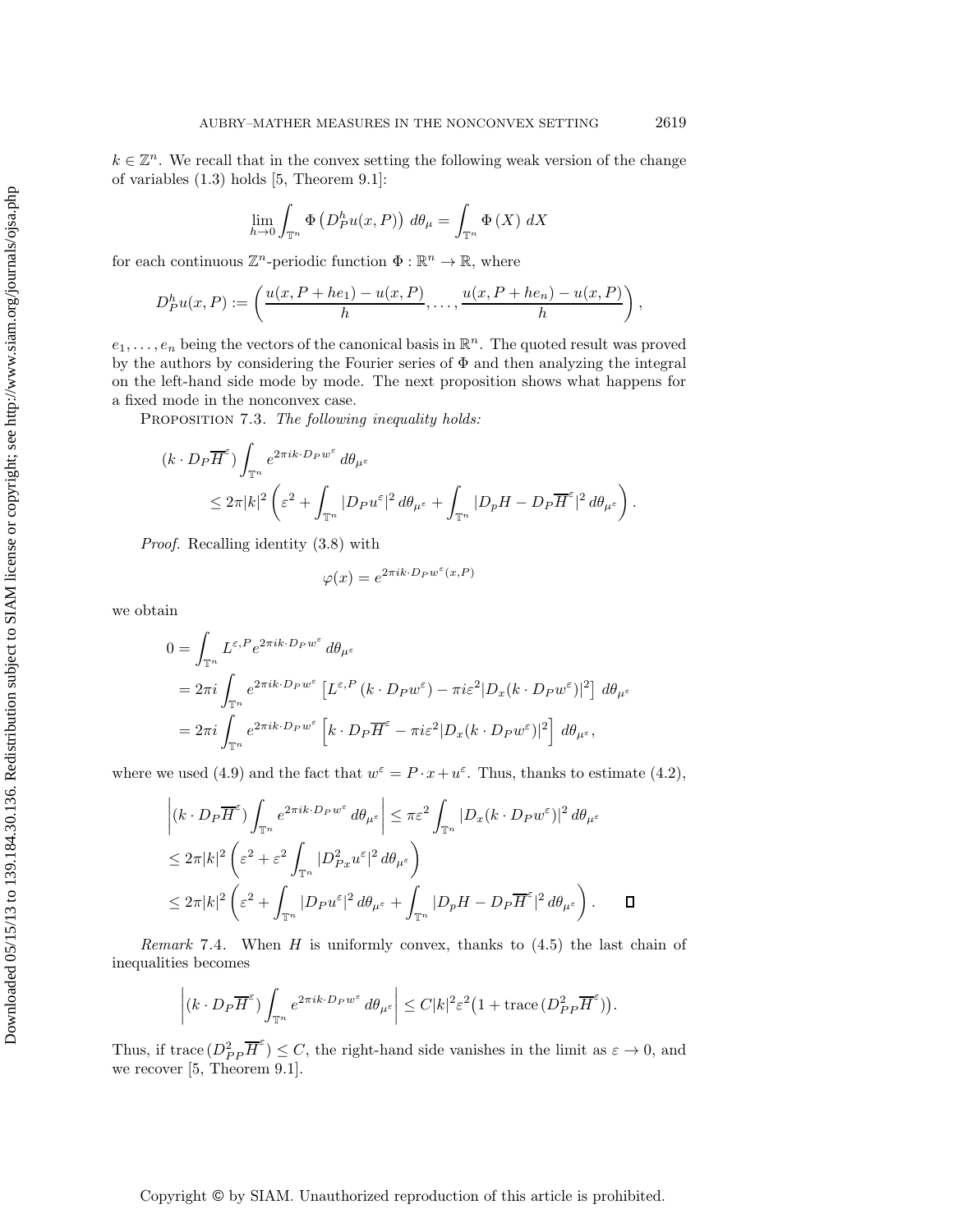**8. Compensated compactness.** In this section, some analogues of compensated compactness and the div-curl lemma introduced by Murat and Tartar in the context of conservation laws (see [3], [19]) will be studied in order to better understand the support of the Mather measure  $\mu$ . Similar analogues are also considered in [4] to investigate the shock nature of nonconvex Hamilton–Jacobi equations.

What we are doing here is quite different from the original Murat and Tartar work (see [19]), since we work on the support of the measure  $\theta_{\mu^{\varepsilon}}$ . In addition, our methods work on arbitrary dimensional space  $\mathbb{R}^n$  while usual compensated compactness and the div-curl lemma in the context of conservation laws can only deal with the case  $n = 1, 2$ . However, we can only derive one single relation, and this is not enough to characterize the support of  $\mu$  as in the convex case. To avoid confusion, when necessary we will explicitly write the dependence on the P variable.

Let  $\phi$  be a smooth function from  $\mathbb{T}^n \times \mathbb{R}^n \to \mathbb{R}$ , and let  $\rho^{\varepsilon} = {\phi, H}_{\theta}$ ,  $\theta_{\mu^{\varepsilon}}$  $\frac{\varepsilon^2}{2} \phi_{p_j p_k} u_{x_i x_j} \varepsilon u_{x_i x_k} \theta_{\mu^{\varepsilon}}$ . By (3.7) and (4.1), there exists  $C > 0$  such that

$$
\int_{\mathbb{T}^n} |\rho^{\varepsilon}| dx \leq C.
$$

So, up to passing to some subsequence, if necessary, we may assume that  $\rho^{\varepsilon} \stackrel{*}{\rightharpoonup} \rho$  as a (signed) measure.

By (5.2),  $\rho(\mathbb{T}^n) = 0$ . We have the following theorem.

Theorem 8.1. *The following properties are satisfied:* (i) *for every*  $\phi \in C(\mathbb{T}^n \times \mathbb{R}^n)$ 

(8.1) 
$$
\int_{\mathbb{T}^n \times \mathbb{R}^n} D_p H \cdot (p - P) \phi(x, p) d\mu = \int_{\mathbb{T}^n} u d\rho;
$$

(ii) *for every*  $\phi \in C(\mathbb{T}^n \times \mathbb{R}^n)$  *and for every*  $\eta \in C^1(\mathbb{T}^n)$ 

(8.2) 
$$
\int_{\mathbb{T}^n \times \mathbb{R}^n} D_p H \cdot D \eta \phi(x, p) d\mu = \int_{\mathbb{T}^n} \eta d\rho.
$$

*Proof.* Let  $w^{\varepsilon} = \phi(x, P + D_x u^{\varepsilon})$ . Notice first that

$$
\int_{\mathbb{T}^n \times \mathbb{R}^n} D_p H \cdot (p - P) \phi(x, p) d\mu = \lim_{\varepsilon \to 0} \int_{\mathbb{T}^n} D_p H(x, P + D_x u^{\varepsilon}) \cdot D_x u^{\varepsilon} w^{\varepsilon} d\theta_{\mu^{\varepsilon}}.
$$

Integrating by parts the right-hand side of the above equality, we obtain

$$
\int_{\mathbb{T}^n} D_p H(x, P + D_x u^{\varepsilon}) \cdot D_x u^{\varepsilon} w^{\varepsilon} d\theta_{\mu^{\varepsilon}} = -\int_{\mathbb{T}^n} u^{\varepsilon} \text{div}(D_p H w^{\varepsilon} \theta_{\mu^{\varepsilon}}) dx
$$
  
= 
$$
-\int_{\mathbb{T}^n} u^{\varepsilon} (\text{div}(D_p H \theta_{\mu^{\varepsilon}}) w^{\varepsilon} + D_p H \cdot D_x w^{\varepsilon} \theta_{\mu^{\varepsilon}}) dx
$$
  
= 
$$
\int_{\mathbb{T}^n} u^{\varepsilon} \left( \frac{\varepsilon^2}{2} \Delta \theta_{\mu^{\varepsilon}} w^{\varepsilon} - D_p H \cdot D_x w^{\varepsilon} \theta_{\mu^{\varepsilon}} \right) dx.
$$

After several computations, by using (2.1) we get

$$
D_p H \cdot D_x w^{\varepsilon} = -\{\phi, H\} + \frac{\varepsilon^2}{2} \phi_{p_i} \Delta u^{\varepsilon}_{x_i}.
$$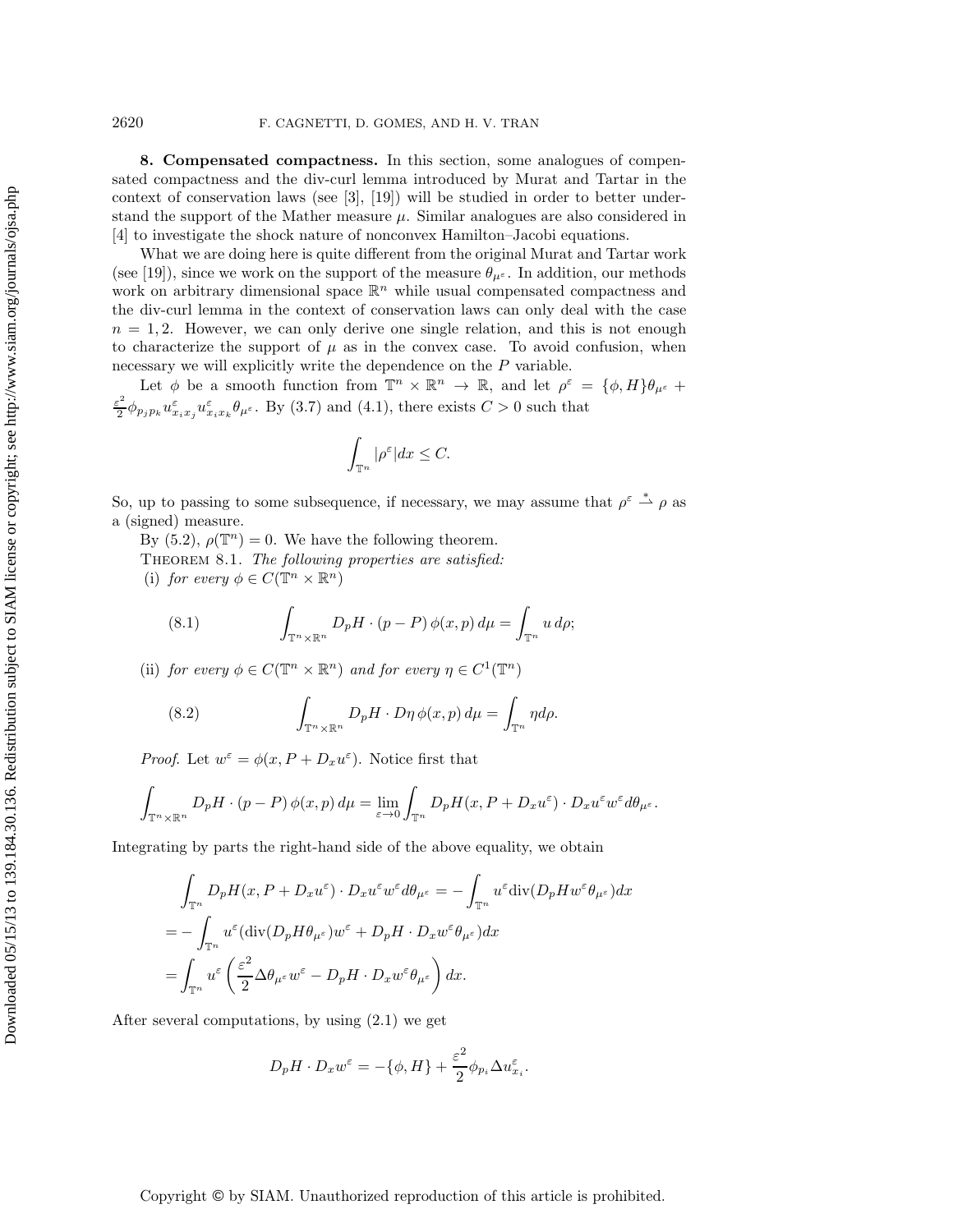Hence

$$
\frac{\varepsilon^2}{2} \Delta \theta_{\mu^{\varepsilon}} w^{\varepsilon} - D_p H \cdot D_x w^{\varepsilon} \theta_{\mu^{\varepsilon}} = \frac{\varepsilon^2}{2} \Delta \theta_{\mu^{\varepsilon}} w^{\varepsilon} + \{\phi, H\} \theta_{\mu^{\varepsilon}} - \frac{\varepsilon^2}{2} \phi_{p_i} \Delta u^{\varepsilon}_{x_i} \theta_{\mu^{\varepsilon}}
$$
\n
$$
= \frac{\varepsilon^2}{2} \Delta w^{\varepsilon} \theta_{\mu^{\varepsilon}} + \frac{\varepsilon^2}{2} (\text{div}(D_x \theta_{\mu^{\varepsilon}} w^{\varepsilon}) - \text{div}(D_x w^{\varepsilon} \theta_{\mu^{\varepsilon}})) + \{\phi, H\} \theta_{\mu^{\varepsilon}} - \frac{\varepsilon^2}{2} \phi_{p_i} \Delta u^{\varepsilon}_{x_i} \theta_{\mu^{\varepsilon}}
$$
\n
$$
= \frac{\varepsilon^2}{2} (\phi_{p_j p_k} u^{\varepsilon}_{x_i x_j} u^{\varepsilon}_{x_i x_k} + \phi_{p_j x_i} u^{\varepsilon}_{x_j x_i} + \phi_{x_i x_i} + \phi_{p_i} \Delta u^{\varepsilon}_{x_i}) \theta_{\mu^{\varepsilon}}
$$
\n
$$
+ \frac{\varepsilon^2}{2} (\text{div}(D_x \theta_{\mu^{\varepsilon}} w^{\varepsilon}) - \text{div}(D_x w^{\varepsilon} \theta_{\mu^{\varepsilon}})) + \{\phi, H\} \theta_{\mu^{\varepsilon}} - \frac{\varepsilon^2}{2} \phi_{p_i} \Delta u^{\varepsilon}_{x_i} \theta_{\mu^{\varepsilon}}
$$
\n
$$
= \rho^{\varepsilon} + \frac{\varepsilon^2}{2} \phi_{x_i x_i} \theta_{\mu^{\varepsilon}} + \frac{\varepsilon^2}{2} \phi_{p_j x_i} u^{\varepsilon}_{x_j x_i} + \frac{\varepsilon^2}{2} (\text{div}(D_x \theta_{\mu^{\varepsilon}} w^{\varepsilon}) - \text{div}(D_x w^{\varepsilon} \theta_{\mu^{\varepsilon}})).
$$

Therefore

$$
\int_{\mathbb{T}^n \times \mathbb{R}^n} D_p H \cdot (p - P) \phi(x, p) d\mu
$$
\n
$$
= \lim_{\varepsilon \to 0} \int_{\mathbb{T}^n} u^{\varepsilon} \left[ \rho^{\varepsilon} + \frac{\varepsilon^2}{2} \phi_{x_i x_i} \theta_{\mu^{\varepsilon}} + \frac{\varepsilon^2}{2} \phi_{p_j x_i} u^{\varepsilon}_{x_j x_i} + \frac{\varepsilon^2}{2} (\text{div}(D_x \theta_{\mu^{\varepsilon}} w^{\varepsilon}) - \text{div}(D_x w^{\varepsilon} \theta_{\mu^{\varepsilon}})) \right] dx.
$$
\n(8.3)

Since  $u^{\varepsilon}$  converges uniformly to u,

$$
\lim_{\varepsilon \to 0} \int_{\mathbb{T}^n} u^{\varepsilon} \rho^{\varepsilon} dx = \int_{\mathbb{T}^n} u \, d\rho.
$$

The second term on the right-hand side of (8.3) obviously converges to 0 as  $\varepsilon \to 0$ . The third term also tends to 0 by (4.1).

Let's look at the last term. We have

$$
\begin{split}\n&\left|\lim_{\varepsilon\to 0}\frac{\varepsilon^2}{2}\int_{\mathbb{T}^n}u^\varepsilon(\text{div}(D_x\theta_{\mu^\varepsilon}w^\varepsilon)-\text{div}(D_xw^\varepsilon\theta_{\mu^\varepsilon}))dx\right| \\
&=\left|\lim_{\varepsilon\to 0}\frac{\varepsilon^2}{2}\int_{\mathbb{T}^n}-D_xu^\varepsilon\cdot D_x\theta_{\mu^\varepsilon}w^\varepsilon+D_xu^\varepsilon\cdot D_xw^\varepsilon\theta_{\mu^\varepsilon}dx\right| \\
&=\left|\lim_{\varepsilon\to 0}\frac{\varepsilon^2}{2}\int_{\mathbb{T}^n}\text{div}(D_xu^\varepsilon w^\varepsilon)\theta_{\mu^\varepsilon}+D_xu^\varepsilon\cdot D_xw^\varepsilon\theta_{\mu^\varepsilon}dx\right| \\
&=\left|\lim_{\varepsilon\to 0}\frac{\varepsilon^2}{2}\int_{\mathbb{T}^n}(\Delta u^\varepsilon w^\varepsilon+2D_xu^\varepsilon\cdot D_xw^\varepsilon)\theta_{\mu^\varepsilon}dx\right| \\
&\leq \lim_{\varepsilon\to 0}C\varepsilon^2\int_{\mathbb{T}^n}|D^2_{xx}u^\varepsilon|\theta_{\mu^\varepsilon}dx\leq \lim_{\varepsilon\to 0}C\varepsilon=0,\n\end{split}
$$

which implies  $(8.1)$ . Relation  $(8.2)$  can be derived similarly.

As a consequence, we have the following corollary.

COROLLARY 8.2. Let  $u(\cdot, P)$  be a classical solution of (1.2), and let  $\mu$  be the *corresponding Mather measure given by Theorem* 1.2*. Then*

 $\Box$ 

$$
D_p H \cdot (p - P - D_x u) = 0 \quad \text{in } \operatorname{supp} \mu.
$$

*Proof*. By (8.1) and (8.2)

$$
\int_{\mathbb{T}^n} D_p H \cdot (p - P - D_x u) \phi \, d\mu = 0
$$

for all  $\phi$ . Therefore, the conclusion follows.  $\Box$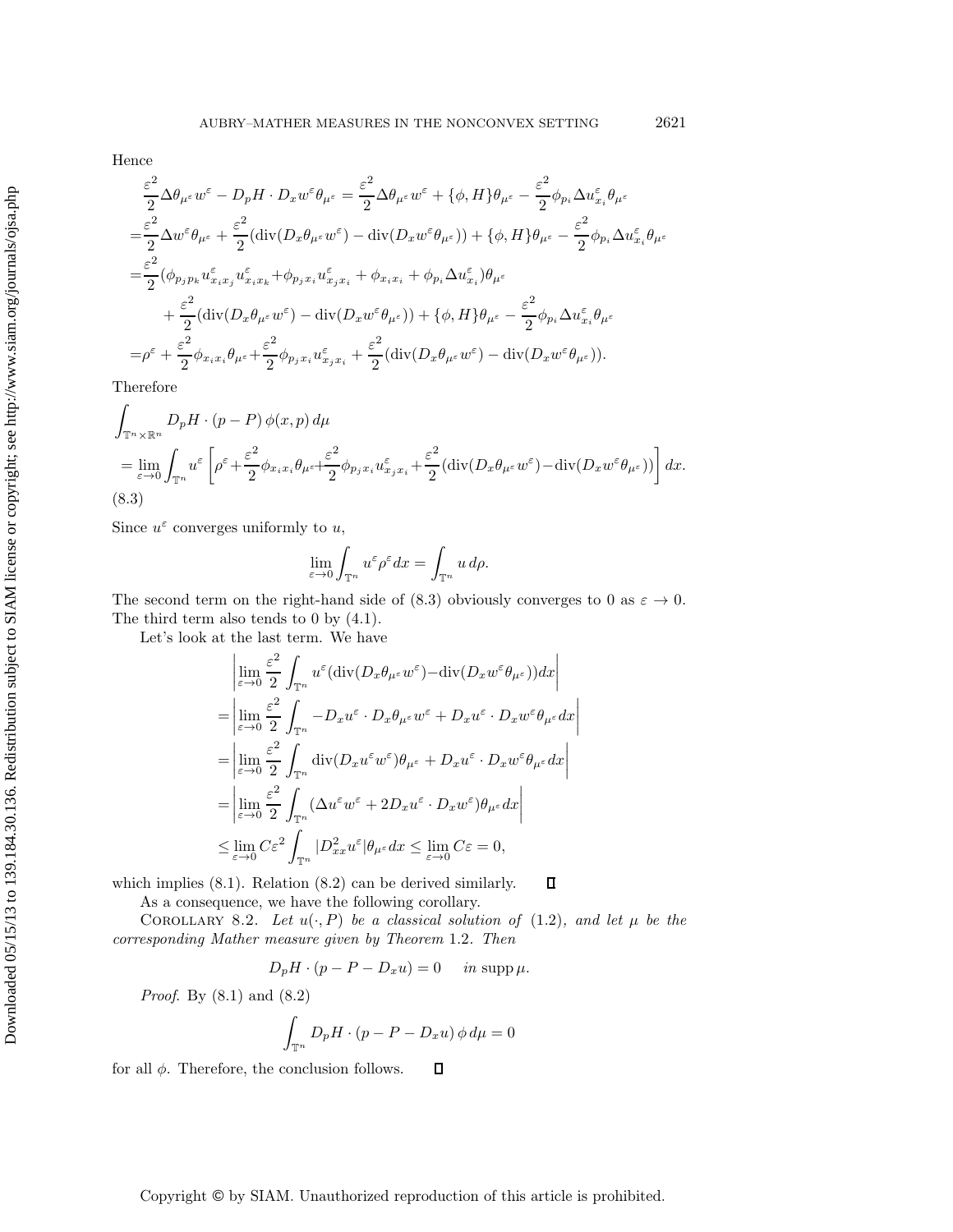**9. Examples.** In this section, we study nontrivial examples where the Mather measure  $\mu$  is invariant under the Hamiltonian dynamics. Notice that, by (5.2), the Mather measure  $\mu$  is invariant under the Hamiltonian dynamics if and only if the dissipation measures  $(m_{kj})$  vanish. An example in section 10 shows that this is not always guaranteed. As explained in [4], the dissipation measures  $m_{kj}$  record the jump of the gradient  $D_xu$  along the shock lines.

We now investigate under which conditions we still have the invariance property (1). We provide some partial answers by studying several examples, which include the important class of strongly quasi-convex Hamiltonians (see [11]).

**9.1.** *H* is uniformly convex. There exists  $\alpha > 0$  so that  $D_{vp}^2 H \ge \alpha > 0$ . Let  $\lambda = 0$  in (5.5). Then

$$
0=\int_{\mathbb{T}^n\times\mathbb{R}^n}H_{p_kp_j}dm_{kj},
$$

which implies  $m_{kj} = 0$  for all  $1 \leq k, j \leq n$ . We then can follow the same steps as in [5] to get that  $\mu$  also satisfies (2).

**9.2.** Uniformly convex conservation law. Suppose that there exists  $F(p, x)$ , strictly convex in p, such that  $\{F, H\}=0$ . Then  $m=0$ .

**9.3. Some special nonconvex cases.** The cases we consider here are somehow variants of the uniformly convex case.

Suppose there exist  $\phi$  uniformly convex and a smooth real function f such that either  $\phi = f(H)$  or  $H = f(\phi)$ . Then, by (5.2), we have  $m_{kj} = 0$  for all k, j. In particular, if  $H = f(\phi)$  with f increasing, then H is quasi-convex.

One explicit example of the above variants is  $H(x,p) = (|p|^2 + V(x))^2$ , where  $V : \mathbb{T}^n \to \mathbb{R}$  is smooth and may take negative values. Then  $H(x, p)$  is not convex in p anymore. Anyway, we can choose  $\phi(x, p) = |p|^2 + V(x)$ , so that  $H(x, p) = (\phi(x, p))^2$ and  $\phi$  is uniformly convex in p. Therefore,  $\mu$  is invariant under the Hamiltonian dynamics.

**9.4. The case when**  $n = 1$ **.** Let's consider the case  $H(x, p) = H(p) + V(x)$ .

In this particular case, property (H3) implies that  $|H(x,p)| \to \infty$  as  $|p| \to +\infty$ . Let us suppose that

$$
\lim_{|p|\to+\infty}H(p)=+\infty.
$$

Assume also that there exists  $p_0 \in \mathbb{R}$  such that  $H'(p) = 0$  if and only if  $p = p_0$ and  $H''(p_0) \neq 0$ . Notice that  $H(p)$  does not need to be convex. Obviously, uniform convexity of H implies this condition.

We will show that  $m_{11} = 0$ , which implies that  $\mu$  is invariant under the Hamiltonian dynamics. From our assumptions, we have that  $H'(p) > 0$  for  $p > p_0$ ,  $H'(p) < 0$ for  $p < p_0$ , and hence  $H''(p_0) > 0$ . Then there exists a neighborhood  $(p_0 - r, p_0 + r)$ of  $p_0$  such that

$$
H''(p) > \frac{H''(p_0)}{2} \qquad \forall \ p \in (p_0 - r, p_0 + r).
$$

And since the support of  $m_{11}$  is bounded, we may assume

$$
supp(m_{11}) \subset \mathbb{T} \times [-M, M]
$$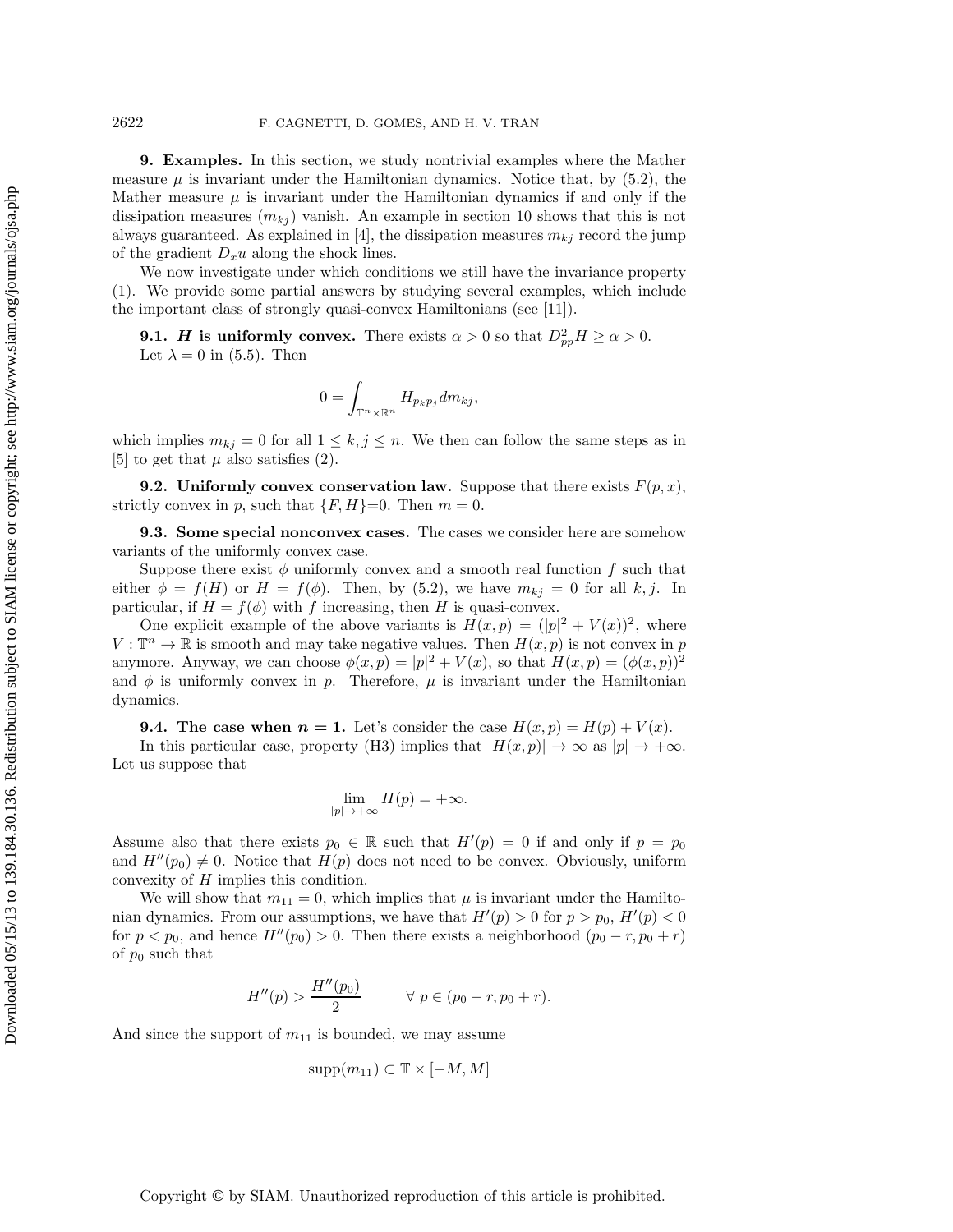for some  $M > 0$  large enough. We can choose M large so that  $(p_0 - r, p_0 + r) \subset$  $(-M, M).$ 

Since  $|H'(p)|^2 > 0$  for  $p \in [-M, M] \setminus (p_0 - r, p_0 + r)$  and  $[-M, M] \setminus (p_0 - r, p_0 + r)$ is compact, there exists  $\gamma > 0$  such that

$$
|H'(p)|^2 \ge \gamma > 0 \qquad \forall \ p \in [-M, M] \setminus (p_0 - r, p_0 + r).
$$

Hence, by choosing  $\lambda \gg 0$ 

$$
\lambda |H'(p)|^2 + H''(p) \ge \frac{H''(p_0)}{2} \qquad \forall p \in [-M, M],
$$

which shows  $m_{11} = 0$  by  $(5.5)$ .

**9.5. Case in which there are more conserved quantities.** Let's consider

$$
H(x,p) = H(p) + V(x_1 + \cdots + x_n),
$$

where  $V : \mathbb{T} \to \mathbb{R}$  is smooth.

For  $k \neq j$ , define  $\Phi^{kj} = p_k - p_j$ . It is easy to see that  $\{H, \Phi^{kj}\} = 0$  for any  $k \neq j$ . Therefore  $\{H, (\Phi^{kj})^2\} = 0$  for any  $k \neq j$ .

For fixed  $k \neq j$ , let  $\phi = (\Phi^{kj})^2$  in (5.2). Then

$$
2\int_{\mathbb{T}^n\times\mathbb{R}^n} (m_{kk} - 2m_{kj} + m_{jj})\,dxdp = 0.
$$

The matrix of *dissipation measures*  $(m_{kj})$  is nonnegative definite; therefore  $m_{kk}$  –  $2m_{kj} + m_{jj} \ge 0$ . Thus,  $m_{kk} - 2m_{kj} + m_{jj} = 0$  for any  $k \ne j$ .

Let  $\varepsilon \in (0,1)$  and take  $\xi = (\xi_1,\ldots,\xi_n)$ , where  $\xi_k = 1 + \varepsilon, \xi_j = -1$ , and  $\xi_i = 0$ otherwise. We have

$$
0 \leq m_{kj}\xi_k\xi_j = (1+\varepsilon)^2 m_{kk} - 2(1+\varepsilon)m_{kj} + m_{jj} = 2\varepsilon(m_{kk} - m_{kj}) + \varepsilon^2 m_{kk}.
$$

Dividing both sides of the inequality above by  $\varepsilon$  and letting  $\varepsilon \to 0$ ,

$$
m_{kk} - m_{kj} \ge 0.
$$

Similarly,  $m_{jj} - m_{kj} \ge 0$ . Thus,  $m_{kk} - m_{kj} = m_{jj} - m_{kj} = 0$  for all  $k \ne j$ . Hence, there exists a nonnegative measure  $m$  such that

$$
m_{kj} = m \ge 0 \qquad \forall \ k, j.
$$

Therefore, (5.5) becomes

$$
0 = \int_{\mathbb{T}^n \times \mathbb{R}^n} e^{\lambda H} \left( \lambda \left( \sum_j H_{p_j} \right)^2 + \sum_{j,k} H_{p_j p_k} \right) dm.
$$

We now point out two cases which guarantee that  $m = 0$ . In the first case, assuming additionally that  $H(p) = H_1(p_1) + \cdots + H_n(p_n)$  and  $H_2, \ldots, H_n$  are convex, but not necessarily uniformly convex (their graphs may have flat regions) and  $H_1$  is uniformly convex, then we still have  $m = 0$ .

In the second case, suppose that  $H(p) = H(|p|)$ , where  $H : [0, \infty) \to \mathbb{R}$  is smooth,  $H'(0) = 0$ ,  $H''(0) > 0$ , and  $H'(s) > 0$  for  $s > 0$ . Notice that H is not necessarily convex. This example is similar to the example above when  $n = 1$ . Then for  $p \neq 0$ 

$$
\lambda \left( \sum_{j} H_{p_j} \right)^2 + \sum_{j,k} H_{p_j p_k} = n \frac{H'}{|p|} + \frac{(p_1 + \dots + p_n)^2}{|p|^2} \left( \lambda (H')^2 + H'' - \frac{H'}{|p|} \right),
$$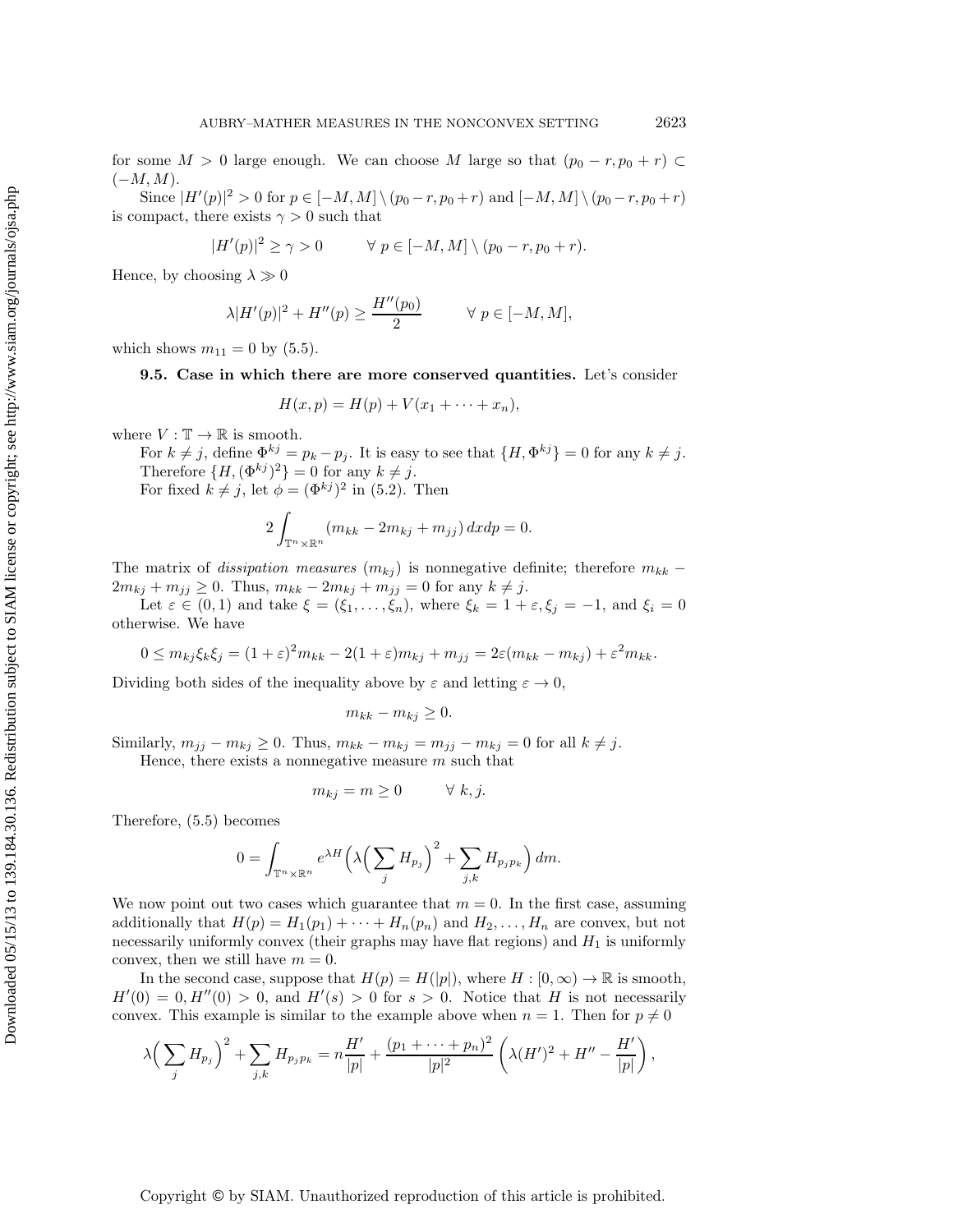and at  $p = 0$ 

$$
\lambda \left( \sum_{j} H_{p_j}(0) \right)^2 + \sum_{j,k} H_{p_j p_k}(0) = n H''(0) > 0.
$$

So, we can choose  $r > 0$ , small enough, so that for  $|p| < r$ 

$$
\lambda \left( \sum_{j} H_{p_j} \right)^2 + \sum_{j,k} H_{p_j p_k} > \frac{n}{2} H''(0) > 0.
$$

Since the support of m is bounded, there exists  $M > 0$  large enough such that

$$
\operatorname{supp} m \subset \mathbb{T}^n \times \{p : |p| \le M\}.
$$

Since  $\min_{s \in [r,M]} H'(s) > 0$ , by choosing  $\lambda \gg 0$ , we finally have for  $|p| \leq M$ 

$$
\lambda \left(\sum_{j} H_{p_j}\right)^2 + \sum_{j,k} H_{p_j p_k} \ge \beta > 0
$$

for  $\beta = \frac{n}{2} \min \{ H''(0), \frac{\min_{s \in [r,M]} H'(s)}{M} \}.$ 

Thus  $m = 0$ , and therefore  $\mu$  is invariant under the Hamiltonian dynamics.

**9.6. Quasi-convex Hamiltonians: A special case.** Let's consider

$$
H(x, p) = H(|p|) + V(x),
$$

where  $H : [0, \infty) \to \mathbb{R}$  is smooth,  $H'(0) = 0$ ,  $H''(0) > 0$ , and  $H'(s) > 0$  for  $s > 0$ .

Once again, notice that  $H$  is not necessarily convex. We will now show that  $(m_{jk}) = 0$ . For  $p \neq 0$ ,

$$
(\lambda H_{p_j} H_{p_k} + H_{p_j p_k}) m_{jk} = \frac{H'}{|p|} (m_{11} + \dots + m_{nn}) + \left( \lambda (H')^2 + H'' - \frac{H'}{|p|} \right) \frac{p_j p_k m_{jk}}{|p|^2}.
$$

For any symmetric, nonnegative definite matrix  $m = (m_{jk})$  we have the following inequality:

$$
0 \le p_j p_k m_{jk} \le |p|^2 \operatorname{trace} m = |p|^2 (m_{11} + \dots + m_{nn}).
$$

There exists  $r > 0$  small enough so that for  $|p| < r$ 

$$
\frac{H'}{|p|} > \frac{3}{4}H''(0); \qquad \left|\frac{H'}{|p|} - H''\right| < \frac{1}{4}H''(0).
$$

Hence for  $|p| < r$ ,

$$
(\lambda H_{p_j} H_{p_k} + H_{p_j p_k}) m_{jk} \ge \frac{1}{2} H''(0) (m_{11} + \dots + m_{nn}).
$$

Since the support of  $(m_{jk})$  is bounded, there exists  $M > 0$  large enough such that

$$
supp m_{jk} \subset \mathbb{T}^n \times \{p : |p| \le M\} \qquad \forall j, k.
$$

Since  $\min_{s \in [r,M]} H'(s) > 0$ , by choosing  $\lambda \gg 0$  we finally have for  $|p| \leq M$ 

$$
(\lambda H_{p_j} H_{p_k} + H_{p_j p_k}) m_{jk} \ge \beta (m_{11} + \dots + m_{nn})
$$
  
for  $\beta = \min \left\{ \frac{H''(0)}{2}, \frac{\min_{s \in [r, M]} H'(s)}{M} \right\} > 0.$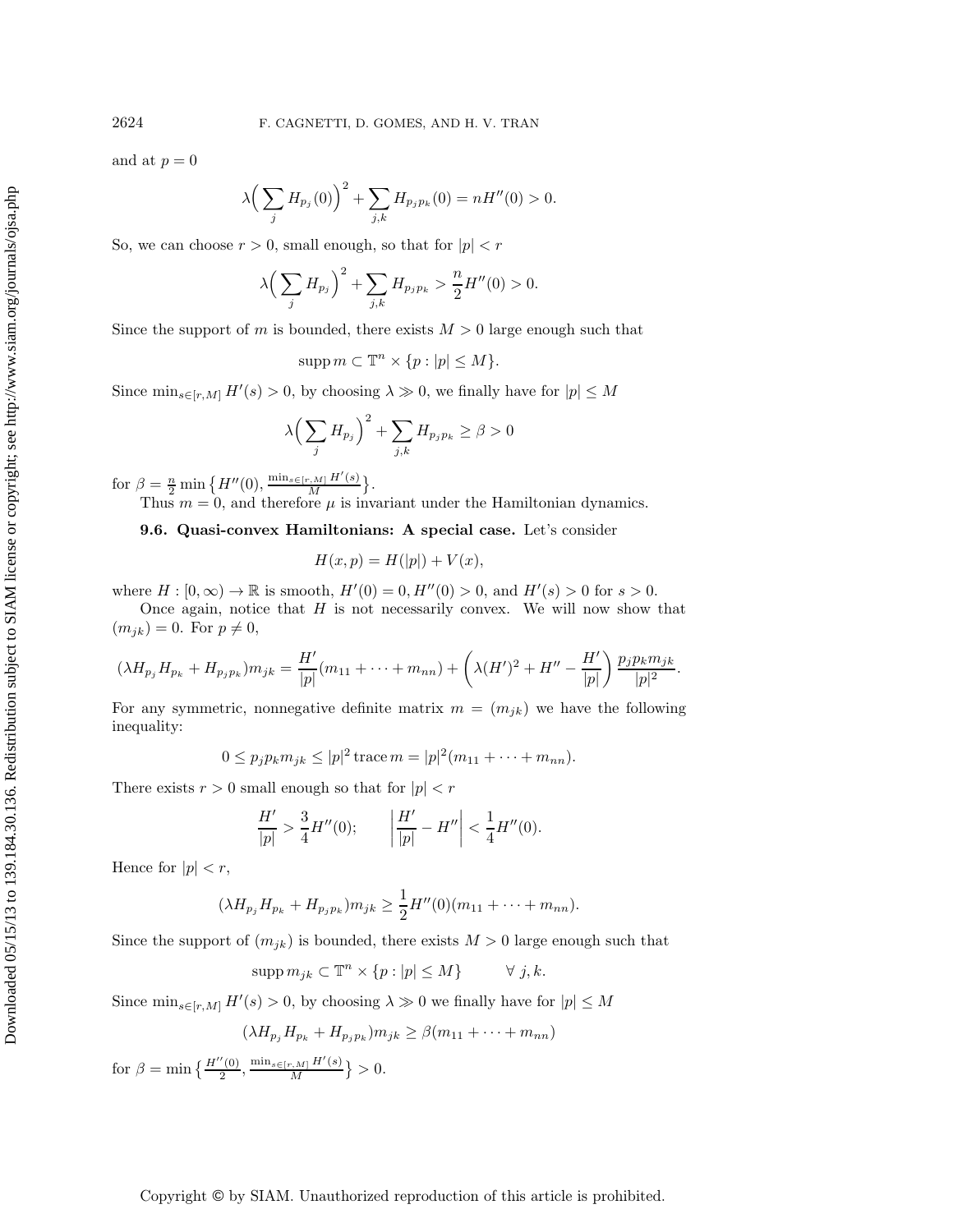We then must have  $m_{11} + \cdots + m_{nn} = 0$ , which implies  $(m_{jk}) = 0$ . Thus,  $\mu$  is invariant under the Hamiltonian dynamics in this case.

We now derive the property (2) of  $\mu$  rigorously. Since the support of  $\mu$  is also bounded, we can use a similar procedure to that above to show that  $\phi(x, p) = e^{\lambda H(x, p)}$ is uniformly convex in  $\mathbb{T}^n \times \overline{B}(0, M) \supset \text{supp}(\mu)$  for some  $\lambda$  large enough.

More precisely,

$$
\phi_{p_j p_k} \xi_j \xi_k \ge e^{\lambda H} \beta |\xi|^2, \quad \xi \in \mathbb{R}^n, \ (x, p) \in \mathbb{T}^n \times \overline{B}(0, M)
$$

for  $\beta$  chosen as above. Then doing the same steps as in [5], we get that  $\mu$  satisfies (2).

There is another simple approach to prove (2) by using the properties we get in this nonconvex setting. Let's just assume that u is  $C^1$  on the support of  $\mu$ .

By Corollary 8.2, it follows that  $D_pH(p-P-Du)=0$  on the support of  $\mu$ . And since  $D_p H(x, p) = H'(|p|) \frac{p}{|p|}$  for  $p \neq 0$  and  $H'(|p|) > 0$ , we then have  $p.(p-P-Du) =$ 0 on the support of  $\mu$ . Hence  $|p|^2 = p(P + Du)$  on supp $(\mu)$ .

In addition,  $H(x, p) = H(x, P + Du(x)) = \overline{H}(P)$  on supp $(\mu)$  by property (a) of Mather measure and the assumption that u is  $C^1$  on supp $(\mu)$ . It follows that  $H(|p|) = H(|P + Du|)$ . Therefore,  $|p| = |P + Du|$  by the fact that  $H(s)$  is strictly increasing.

So we have  $|p|^2 = p(P + Du)$  and  $|p| = |P + Du|$  on supp $(\mu)$ , which implies  $p = P + Du$  on supp $(\mu)$ , which is the property (2) of  $\mu$ .

**9.7. Quasi-convex Hamiltonians.** We now treat the general case of uniformly quasi-convex Hamiltonians. We start with a definition.

DEFINITION 9.1. *A smooth set*  $A \subset \mathbb{R}^n$  *is said to be strongly convex with convexity constant* c *if there exists a positive constant* c *with the following property. For every* p ∈ ∂A *there exists an orthogonal coordinate system* (q1,...,qn) *centered at* p*, and a coordinate rectangle*  $R = (a_1, b_1) \times \cdots \times (a_n, b_n)$  *containing* p *such that*  $T_p \partial A = \{q_n =$ 0} and  $A \cap R \subset \{q \in R : c \sum_{i=1}^{n-1} |q_i|^2 \leq q_n \leq b_n\}.$ 

The previous definition can be stated in the following equivalent way, by requiring that for every  $p \in \partial A$ 

$$
(\mathbf{B}_p \mathbf{v}) \cdot \mathbf{v} \ge c |\mathbf{v}|^2
$$
 for every  $\mathbf{v} \in T_p \partial A$ ,

where  $\mathbf{B}_p : T_p \partial A \times T_p \partial A \to \mathbb{R}$  is the second fundamental form of  $\partial A$  at p.

We consider in this subsection strongly quasi-convex Hamiltonians. That is, we assume that there exists  $c > 0$  such that

(j)  $\{p \in \mathbb{T}^n : H(x, p) \leq a\}$  is strongly convex with convexity constant c for every  $a \in \mathbb{R}$  and for every  $x \in \mathbb{T}^n$ .

In addition, we suppose that there exists  $\alpha \in \mathbb{R}$  such that for every  $x \in \mathbb{T}^n$ 

(ii) there exists unique  $\overline{p} \in \mathbb{R}^n$  such that  $D_pH(x, \overline{p}) = 0$  and

$$
D_{pp}^2 H(x,\overline{p}) \ge \alpha.
$$

Notice that the special case presented in section 9.6, where the level sets are spheres, fits into this definition. We will show that under hypotheses (j)–(j) there exists  $\lambda > 0$ such that

$$
\lambda D_p H \otimes D_p H + D_{pp}^2 H
$$
 is positive definite.

From this, thanks to relation (5.5), we conclude that  $m_{kj} = 0$ . First, we state a well-known result. We give the proof below for the convenience of the reader.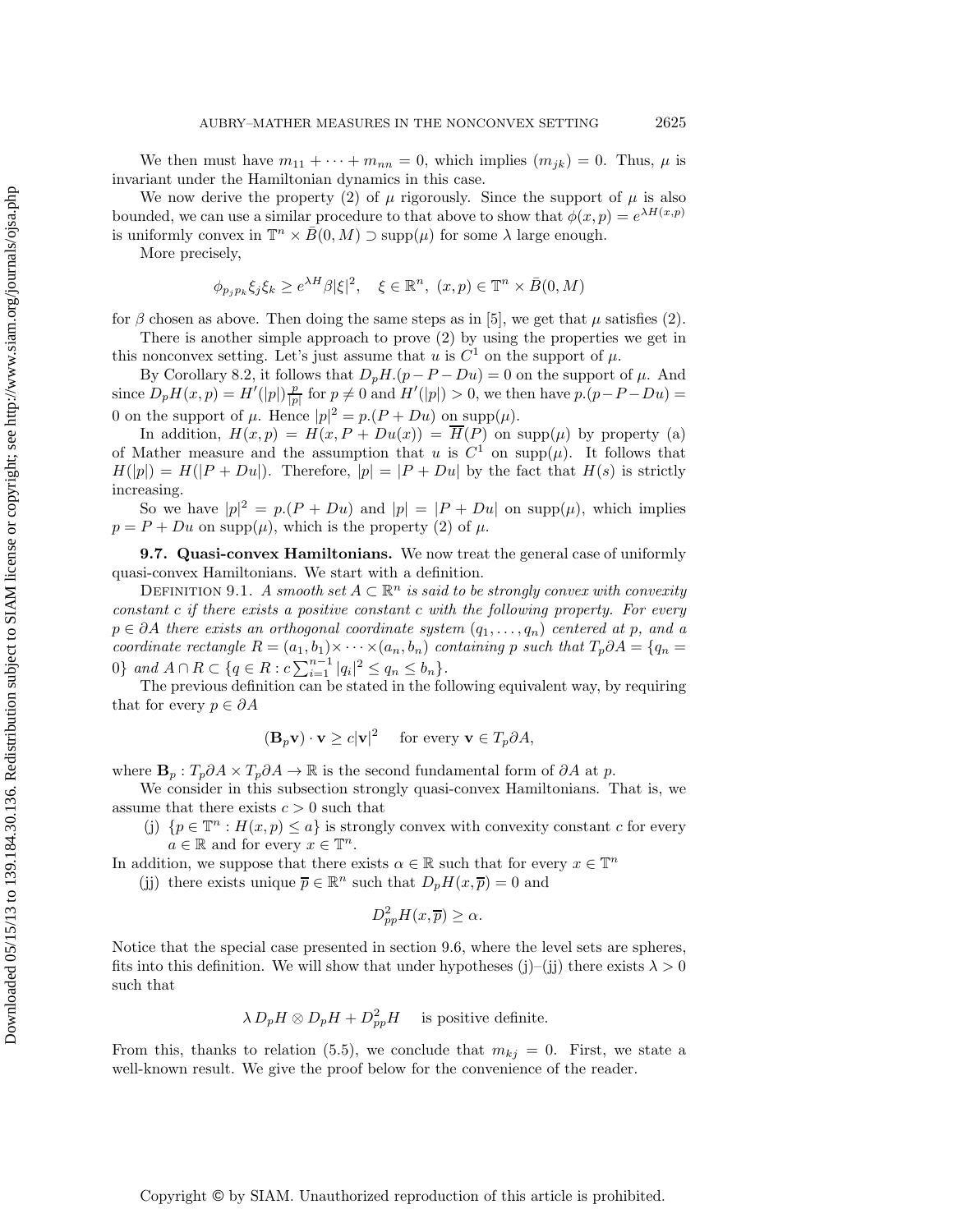PROPOSITION 9.2. *Let* (j)–(j) *be satisfied, and let*  $(x^*, p^*) \in \mathbb{T}^n \times \mathbb{R}^n$  *be such that*  $D_pH(x^*,p^*) \neq 0$ *. Then* 

$$
(9.1) \tD_p H(x^*, p^*) \perp T_{p^*} C \t and \tD_{pp}^2 H(x^*, p^*) = |D_p H(x^*, p^*)| \mathbf{B}_{p^*},
$$

*where*  $\mathbf{B}_{p^*}$  *denotes the second fundamental form of the level set* 

$$
\mathcal{C} := \{ p \in \mathbb{R}^n : H(x^*, p) = H(x^*, p^*) \}
$$

*at the point* p∗*.*

*Proof.* By the smoothness of H, there exists a neighborhood  $U \subset \mathbb{R}^n$  of  $p^*$  and n smooth functions  $\nu: U \to \mathcal{S}^{n-1}, \tau_i: U \to \mathcal{S}^{n-1}, i = 1, \ldots, n-1$ , such that for every  $p \in U$  the vectors  $\{\tau_1(p), \ldots, \tau_{n-1}(p), \nu(p)\}\$  are a smooth orthonormal basis of  $\mathbb{R}^n$ , and for every  $p \in U \cap C$   $\tau_1(p), \ldots, \tau_{n-1}(p) \in T_p C$ . Now let  $i, j \in \{1, \ldots, n-1\}$  be fixed. Since

$$
H(x^*, p) = a \quad \forall \, p \in U,
$$

differentiating w.r.t.  $\tau_i(p)$ , we have

(9.2) 
$$
D_p H(x^*, p) \cdot \tau_i(p) = 0 \quad \forall \, p \in U \cap \mathcal{C}.
$$

Computing last relation at  $p = p^*$  we get that  $D_pH(x^*, p^*) \perp T_{p^*}C$ . Differentiating (9.2) along the direction  $\tau_j(p)$  and computing at  $p = p^*$ , we get

$$
(9.3) \qquad (D_{pp}^2 H(x^*, p^*) \tau_j(p^*)) \cdot \tau_i(p^*) + D_p H(x^*, p^*) \cdot (D_p \tau_i(p^*) \tau_j(p^*)) = 0.
$$

Notice that by differentiating along the direction  $\tau_i(p)$  the identity  $\tau_i(p) \cdot \nu(p)=0$ and computing at  $p^*$ , we get

$$
(D_p \tau_i(p^*) \tau_j(p^*)) \cdot \nu(p^*) = -(D_p \nu(p^*) \tau_j(p^*)) \cdot \tau_i(p^*).
$$

Plugging the last relation into (9.3) and choosing  $\nu(p^*)$  oriented in the direction of  $D_pH(x^*,p^*)$ , we have

$$
(D_{pp}^{2}H(x^{*},p^{*})\tau_{j}(p^{*})) \cdot \tau_{i}(p^{*}) = -|D_{p}H(x^{*},p^{*})| (D_{p}\tau_{i}(p^{*})\tau_{j}(p^{*})) \cdot \nu(p^{*})
$$
  
=  $|D_{p}H(x^{*},p^{*})| (D_{p}\nu(p^{*})\tau_{j}(p^{*})) \cdot \tau_{i}(p^{*}) = |D_{p}H(x^{*},p^{*})| (\mathbf{B}_{p^{*}}\tau_{j}(p^{*})) \cdot \tau_{i}(p^{*}).$ 

For every vector  $v \in \mathbb{R}^n$ , we consider the decomposition

$$
v = v_{\parallel} \mathbf{v}^{\parallel} + v_{\perp} \mathbf{v}^{\perp},
$$

with  $v^{\parallel}, v^{\perp} \in \mathbb{R}$ ,  $|\mathbf{v}^{\parallel}| = |\mathbf{v}^{\perp}| = 1$ ,  $\mathbf{v}^{\parallel} \in T_{p^*}C$ , and  $\mathbf{v}^{\perp} \in (T_{p^*}C)^{\perp}$ . By hypothesis (jj) and by the smoothness of H, there exist  $\tau > 0$  and  $\alpha' \in (0, \alpha)$ , independent of  $(x, p)$ , such that

$$
D_{pp}^{2}H(x,p) \ge \alpha' \quad \text{ for every } (x,p) \in \{ |D_{p}H| \le \tau \}.
$$

Let us now consider two subcases.

*Case* 1:  $(x, p) \in \{|D_p H| \leq \tau\}$ . First of all, notice that

$$
\lambda D_p H \otimes D_p H v \cdot v = \lambda |D_p H \cdot v|^2 = \lambda v_\perp^2 |D_p H|^2.
$$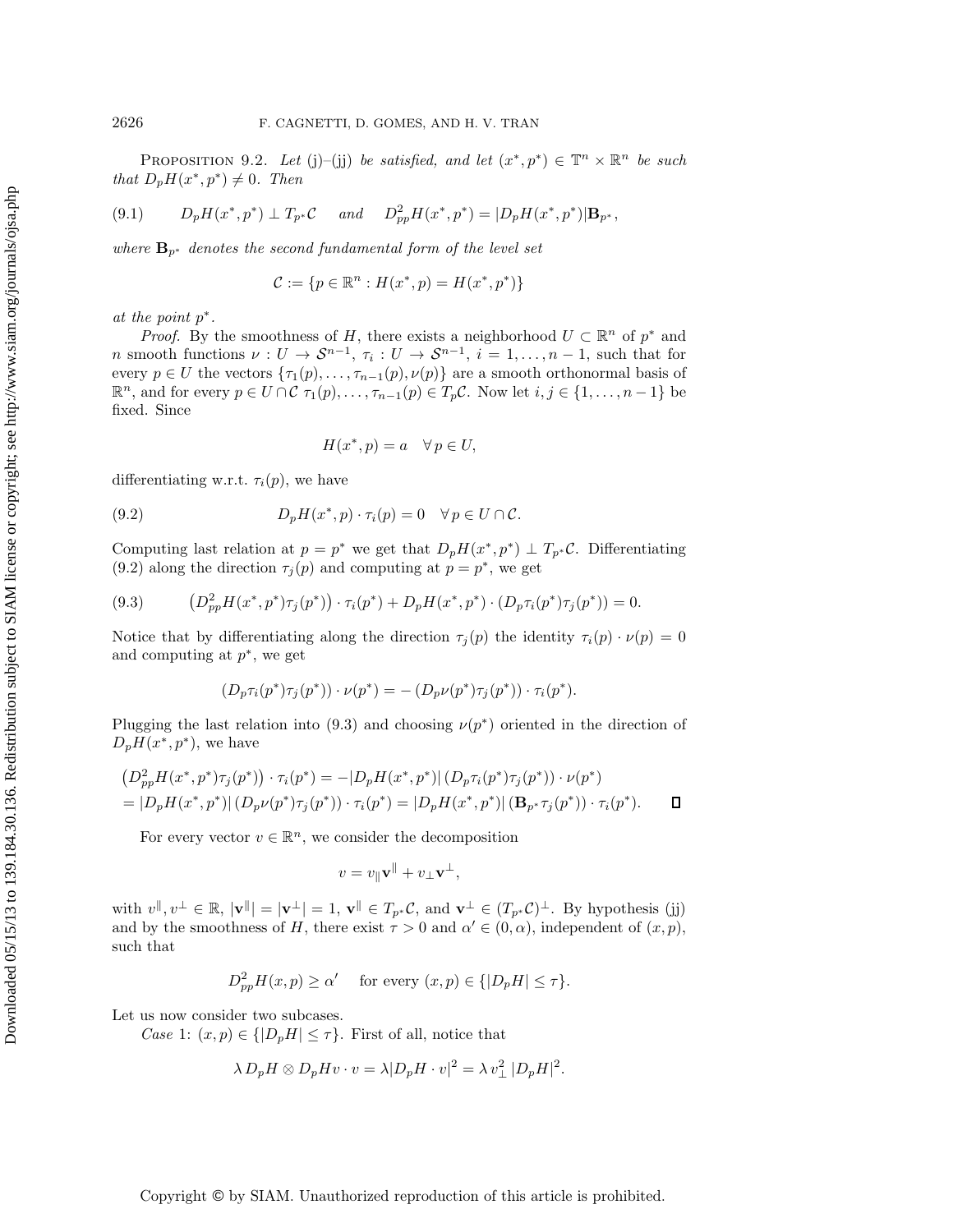Then we have

$$
(\lambda D_p H \otimes D_p H + D_{pp}^2 H)v \cdot v = \lambda v_\perp^2 |D_p H|^2 + (D_{pp}^2 H v \cdot v) \ge \alpha' |v|^2.
$$

*Case* 2:  $(x, p) \in \{|D_p H| > \tau\}$ . In this case we have

$$
D_{pp}^2 H \mathbf{v}^{\parallel} \cdot \mathbf{v}^{\parallel} \ge c |D_p H|,
$$

which then yields

$$
D_{pp}^2 H v \cdot v = v_{\parallel}^2 (D_{pp}^2 H \mathbf{v}^{\parallel} \cdot \mathbf{v}^{\parallel}) + 2v_{\parallel} v_{\perp} (D_{pp}^2 H \mathbf{v}^{\parallel} \cdot \mathbf{v}^{\perp}) + v_{\perp}^2 (D_{pp}^2 H \mathbf{v}^{\perp} \cdot \mathbf{v}^{\perp})
$$
  
\n
$$
\geq c v_{\parallel}^2 |D_p H| + 2v_{\parallel} v_{\perp} (D_{pp}^2 H \mathbf{v}^{\parallel} \cdot \mathbf{v}^{\perp}) + v_{\perp}^2 (D_{pp}^2 H \mathbf{v}^{\perp} \cdot \mathbf{v}^{\perp}).
$$

By  $(5.3)$  we have

$$
|D_{pp}^2 H| \le C \quad \text{ along } \sup \mu.
$$

Thus,

$$
(\lambda D_p H \otimes D_p H + D_{pp}^2 H)v \cdot v
$$
  
\n
$$
\geq \lambda v_\perp^2 |D_p H|^2 + c v_\parallel^2 |D_p H| + 2v_\parallel v_\perp (D_{pp}^2 H \mathbf{v}^\parallel \cdot \mathbf{v}^\perp) + v_\perp^2 (D_{pp}^2 H \mathbf{v}^\perp \cdot \mathbf{v}^\perp)
$$
  
\n
$$
\geq v_\perp^2 (\lambda |D_p H|^2 - C) - 2C|v_\parallel ||v_\perp| + c v_\parallel^2 |D_p H|
$$
  
\n
$$
> v_\perp^2 (\lambda \tau^2 - C \Big( 1 + \frac{1}{\eta^2} \Big) \Big) + v_\parallel^2 (c \tau - C \eta^2).
$$

Choosing first  $\eta^2 < \frac{c\tau}{C}$  and then

$$
\lambda > \frac{C}{\tau^2} \Big( 1 + \frac{1}{\eta^2} \Big),
$$

we obtain

$$
(\lambda D_p H \otimes D_p H + D_{pp}^2 H)v \cdot v \ge \alpha'' |v|^2
$$

for some  $\alpha'' > 0$ , independent of  $(x, p)$ .

*General case*. In the general case, we have

$$
(\lambda D_p H \otimes D_p H + D_{pp}^2 H)v \cdot v \ge \gamma |v|^2,
$$

where  $\gamma := \min{\{\alpha', \alpha''\}}$ .

Similar to the case above, we basically have that  $\phi(x, p) = e^{\lambda H(x, p)}$  is uniformly convex on the support of  $\mu$  for  $\lambda$  large enough. Hence, by repeating again the same steps as in [5], we finally get that  $\mu$  satisfies (2). As already mentioned in the introduction, we observe that one could also study the case of uniformly convex Hamiltonians by duality, that is, by considering a function  $\Phi : \mathbb{R} \to \mathbb{R}$  such that  $\Phi(H(x, \cdot))$  is convex for each  $x \in \mathbb{T}^n$ . In this way, the dynamics can be seen as a reparametrization of the dynamics associated to the convex Hamiltonian  $\Phi(H)$ .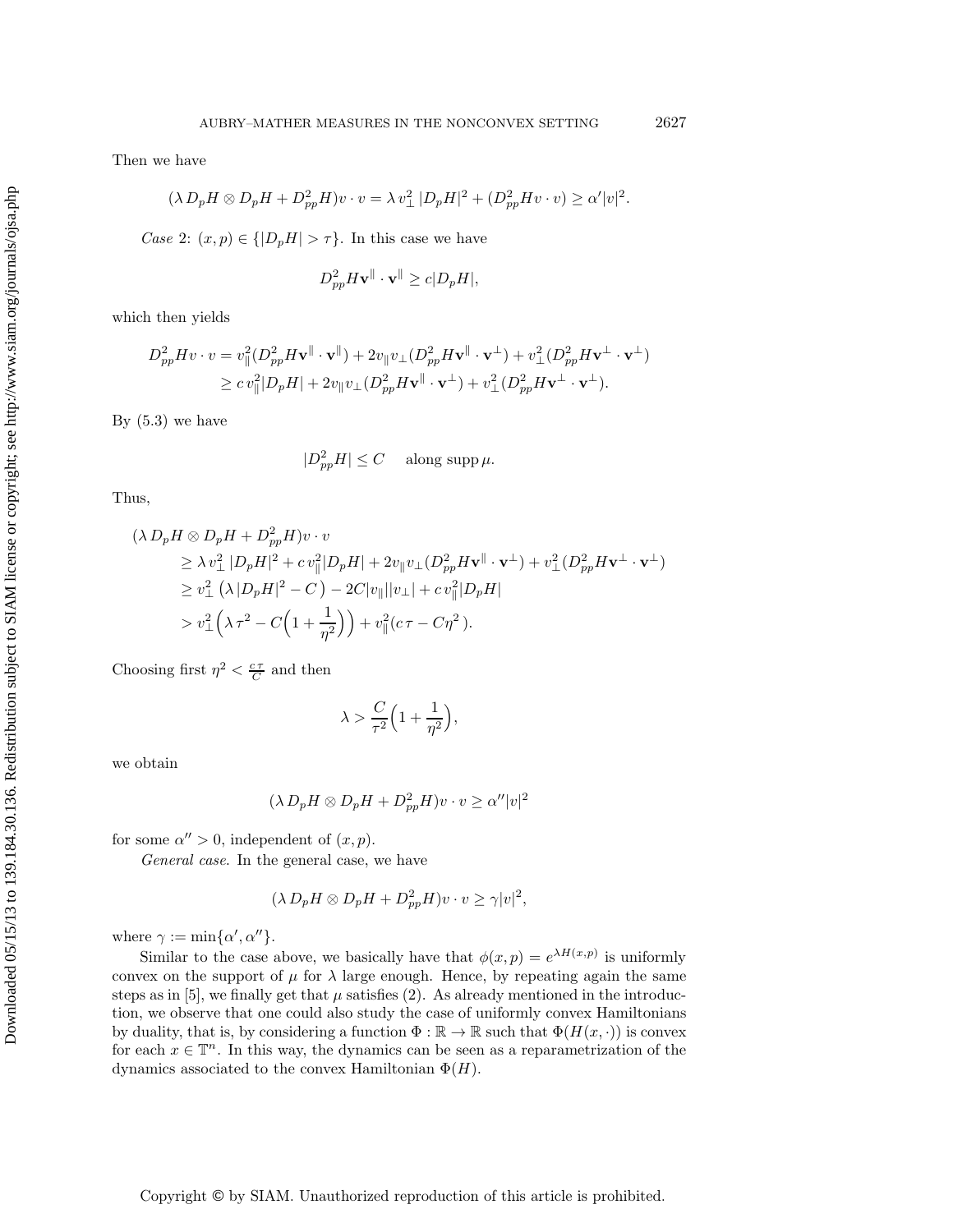

**10. A one-dimensional example of nonvanishing dissipation measure** *m***.** In this section we sketch a one-dimensional example in which the dissipation measure m does not vanish. We assume that the zero level set of the Hamiltonian  $H : \mathbb{T} \times \mathbb{R} \to \mathbb{R}$  is the smooth curve in Figure 1, and that everywhere else in the plane  $(x, p)$  the signs of H are as shown in the picture. In addition, H can be constructed in such a way that  $(D_xH, D_pH) \neq (0,0)$  for every  $(x, p) \in \{(x, p) \in \mathbb{T} \times \mathbb{R} : H(x, p) = 0\}.$ That is, the zero level set of H does not contain any equilibrium point. Consider now the piecewise continuous function  $g : [0, 1] \to \mathbb{R}$ , with  $g(0) = g(1)$ , as shown in Figure 2. Then set

$$
P:=\int_0^1 g(x)\,dx
$$

and define

$$
u(x,P) := -Px + \int_0^x g(y) \, dy.
$$

One can see that  $u(\cdot, P)$  is the unique periodic viscosity solution of

$$
H(x, P + D_x u(x, P)) = 0,
$$

that is, (1.2) with  $\overline{H}(P) = 0$ . Assume now that a Mather measure  $\mu$  exists satisfying property (1). Then the support of  $\mu$  must necessarily be concentrated on the graph of g, and not on the whole level set  $\{H = 0\}$ . However, any invariant measure by the Hamiltonian flow will be supported on the whole set  $\{H = 0\}$ , due to the nonexistence of equilibria and to the one-dimensional nature of the problem, thus giving a contradiction.

**Acknowledgments.** The authors are grateful to Craig Evans and Fraydoun Rezakhanlou for very useful discussions on the subject of the paper.

#### REFERENCES

- [1] N. ANANTHARAMAN, On the zero-temperature or vanishing viscosity limit for certain Markov processes arising from Lagrangian dynamics, J. Eur. Math. Soc. (JEMS), 6 (2004), pp. 207– 276.
- [2] N. Anantharaman, R. Iturriaga, P. Padilla, and H. Sanchez-Morgado, Physical solutions of the Hamilton-Jacobi equation, Discrete Contin. Dyn. Syst. Ser. B, 5 (2005), pp. 513–528.